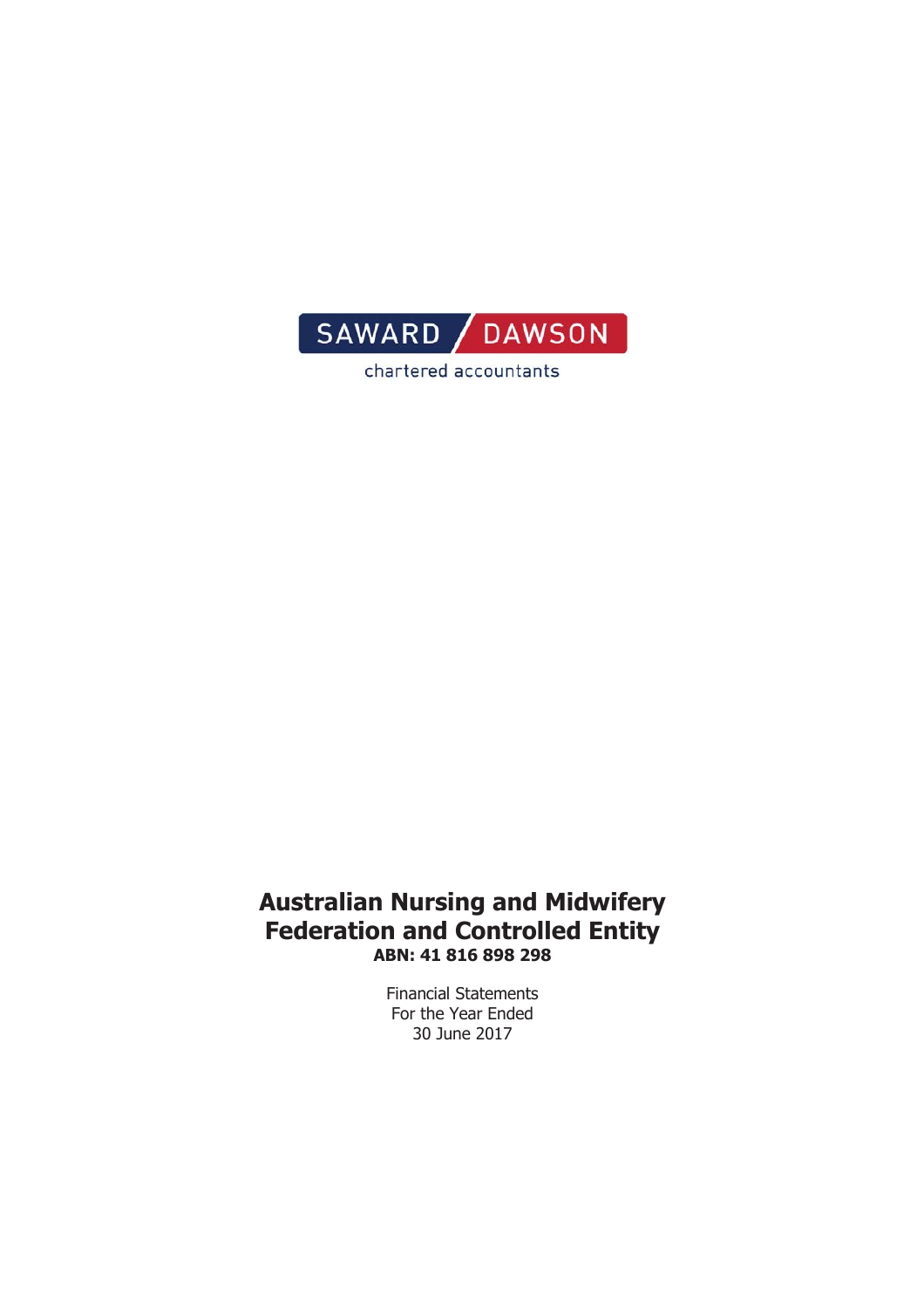#### **ABN: 41 816 898 298**

#### **Financial Report**

**For the Year Ended 30 June 2017**

|                                                                         | Page |
|-------------------------------------------------------------------------|------|
| <b>Financial Statements</b>                                             |      |
| Certificate by Prescribed Designated Officer                            |      |
| <b>Operating Report</b>                                                 |      |
| Consolidated Statement of Profit or Loss and Other Comprehensive Income | .h   |
| <b>Consolidated Statement of Financial Position</b>                     | 6    |
| <b>Consolidated Statement of Changes in Equity</b>                      |      |
| <b>Consolidated Statement of Cash Flows</b>                             | 8    |
| Notes to the Financial Statements                                       |      |
| Statement by the Federal Council                                        | 45   |
| Independent Audit Report                                                | 46   |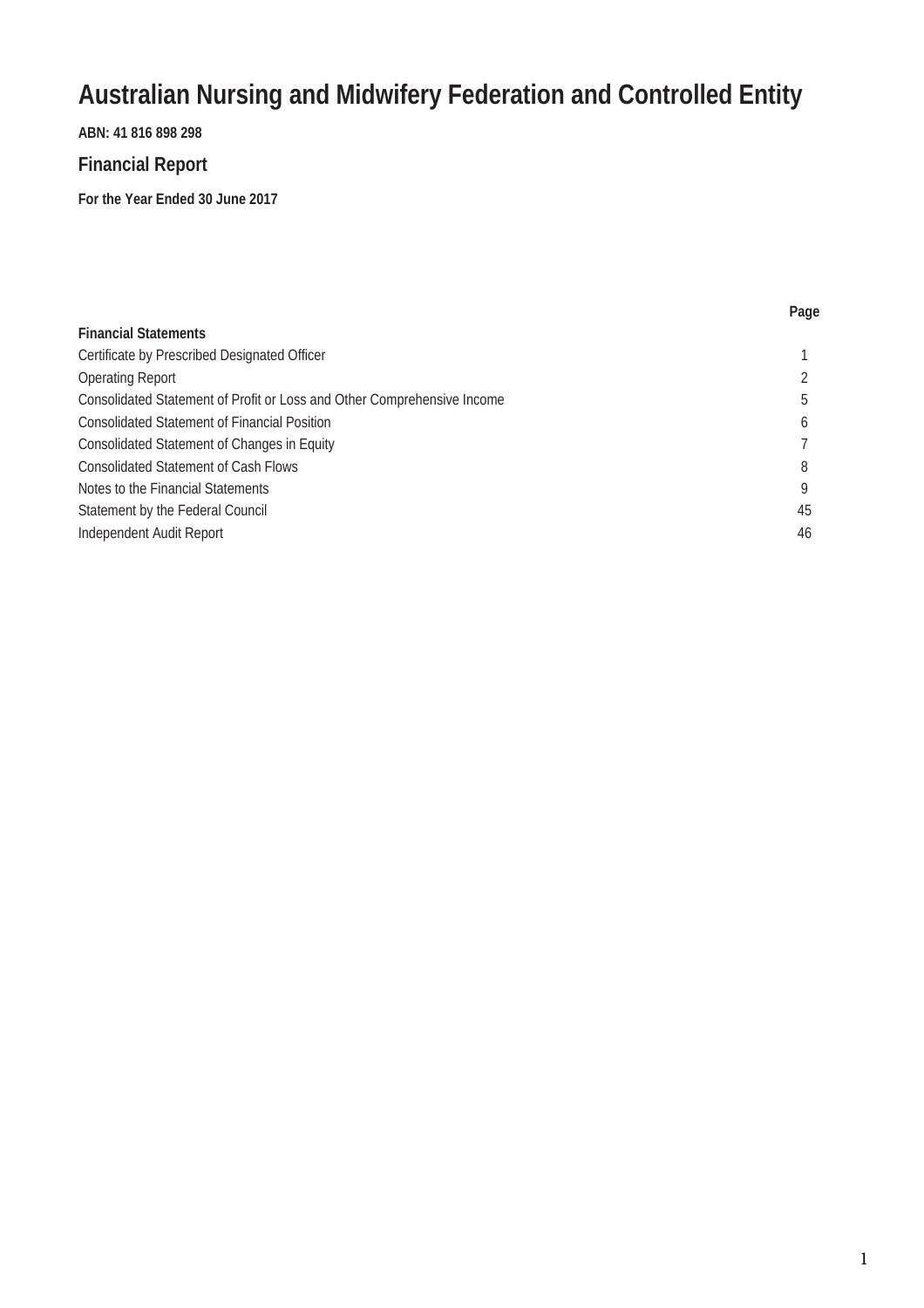**ABN: 41 816 898 298** 

#### **Certificate by Prescribed Designated Officer**

**For the Year Ended 30 June 2017** 

The Federal Council presents its report, together with the financial statements of the Group, being the Australian Nursing and Midwifery Federation (the Federation) and its controlled entities, for the financial year ended 30 June 2017.

**Names of Federal Council members and period positions held during the financial year** 

The names of the Federal Council members throughout the year and at the date of this report are:

| Sally-Anne Jones      | <b>Federal President</b>                                                     |
|-----------------------|------------------------------------------------------------------------------|
| Maree Burgess         | Federal Vice President (Commenced 1 April 2015. Term finishes 31 March 2017) |
| Lori-Anne Sharp       | Federal Vice President (Commenced 1 April 2017. Term finishes 31 March 2019) |
| Lee Thomas            | <b>Federal Secretary</b>                                                     |
| Annie Butler          | <b>Assistant Federal Secretary</b>                                           |
| Jenny Miragaya        | Secretary, ANMF Australian Capital Territory Branch                          |
| Athalene Rosborough   | President, ANMF Australian Capital Territory Branch                          |
| <b>Brett Holmes</b>   | Secretary, ANMF New South Wales Branch                                       |
| Coral Levett          | President, ANMF New South Wales Branch                                       |
| Yvonne Falckh         | Secretary, ANMF Northern Territory Branch                                    |
| <b>Jan Hercus</b>     | Acting President, ANMF Northern Territory Branch (from 3 March 2015 to 29    |
|                       | November 2016)                                                               |
| Marlene Herron        | President, ANMF Northern Territory Branch (from 30 November 2016 to 29       |
|                       | November 2018)                                                               |
| Elizabeth Mohle       | Secretary, ANMF QNMU Branch                                                  |
| Sally-Anne Jones      | President, ANMF QNMU Branch (re-elected 30 November 2016)                    |
| Elizabeth Dabars      | Secretary, ANMF South Australian Branch                                      |
| Marisa Bell           | President, ANMF South Australian Branch (on leave from 1 June 2017)          |
| Jocelyn Douglas       | Acting President, ANMF South Australian Branch (from 1 June 2017)            |
| Neroli Ellis          | Secretary, ANMF Tasmanian Branch                                             |
| <b>Emily Shepherd</b> | President, ANMF Tasmanian Branch (on leave from 27 June 2016)                |
| James Lloyd           | Acting President, ANMF Tasmanian Branch (from 27 June 2016)                  |
| Lisa Fitzpatrick      | Secretary, ANMF Victorian Branch                                             |
| Maree Burgess         | President, ANMF Victorian Branch                                             |
| Mark Olson            | Secretary, ANMF Western Australian Branch                                    |
| Patricia Fowler       | President, ANMF Western Australian Branch                                    |

**Review of principal activities, the results of those activities and any significant changes in the nature of those activities during the year** 

The principal activity of the Federation during the financial year was the industrial, professional and political representation of nurses, midwives and assistants in nursing.

The results of the principal activities are as follows:

- Increase in total members from 258,982 to 267,948 for the year, including honorary members.
- Review of Industrial Regulation, Modern Awards and professional services to Branches and members.
- Continued support and involvement with Coalition of National Nursing and Midwifery Organisations, including secretariat, policy development and submissions,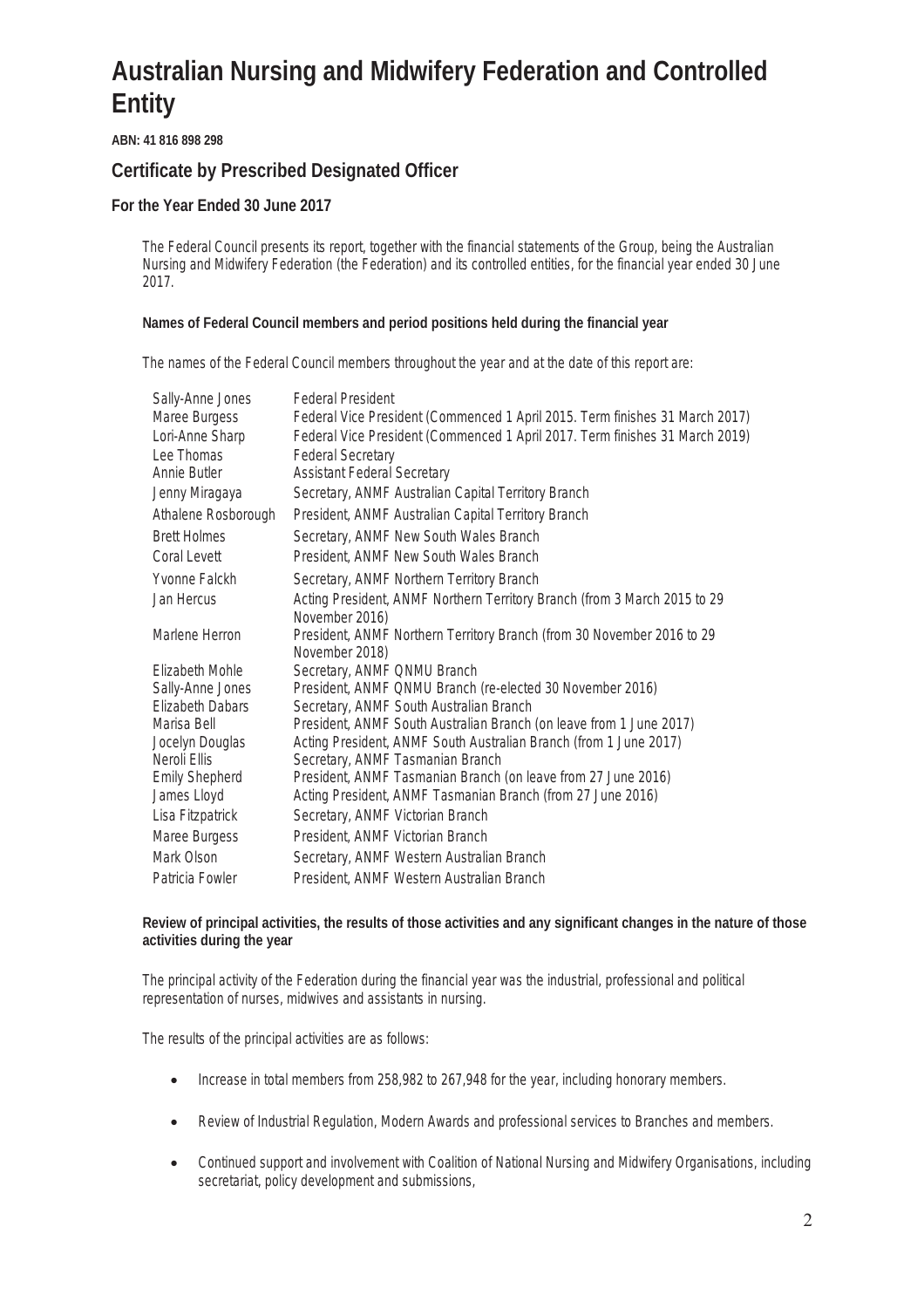**ABN: 41 816 898 298** 

#### **Certificate by Prescribed Designated Officer**

**For the Year Ended 30 June 2017** 

- Provision of Continuous Professional Development services for members,
- Coordination of and provision of secretariat services to the National Aged Care Alliance and National Enrolled Nurses Association of Australia (an ANMF special interest group and controlled entity consolidated with the Federation); and
- Involvement with projects, national submissions and strengthening relationships with peak nursing and midwifery organisations and other relevant bodies.

**Significant changes in financial affairs** 

No significant change in the financial affairs occurred during the year.

**Right of members to resign** 

Members retain the right to resign from the Australian Nursing and Midwifery Federation in accordance with section 10 of the Federal rules and section 174 of the Fair Work (Registered Organisations) Act 2009.

**Officers & employees who are superannuation fund trustee(s) or director of a company that is a superannuation fund trustee** 

| Name                | Entity                                                       | Principal activity of the entity    | <b>ANMF</b> position                                                                  |
|---------------------|--------------------------------------------------------------|-------------------------------------|---------------------------------------------------------------------------------------|
| <b>Brett Holmes</b> | <b>HESTA Super Fund</b><br>(Director to 31 December<br>2016) | <b>Industry Superannuation Fund</b> | <b>ANME New South Wales</b><br><b>Branch Secretary</b>                                |
| Anna Claude         | <b>HESTA Super Fund</b><br>(Director from 1 January<br>2017) | <b>Industry Superannuation Fund</b> | Manager, Strategic Industrial<br>and Bargaining Team (ANMF<br>New South Wales Branch) |
| Lisa Fitzpatrick    | <b>First State Super</b>                                     | Public Offer Superannuation<br>Fund | <b>ANMF Victorian Branch</b><br>Secretary                                             |
| Paula (PIP) Carew`  | <b>HESTA</b>                                                 | <b>Industry Superannuation Fund</b> | <b>ANMF Victorian Branch</b><br><b>Assistant Secretary</b>                            |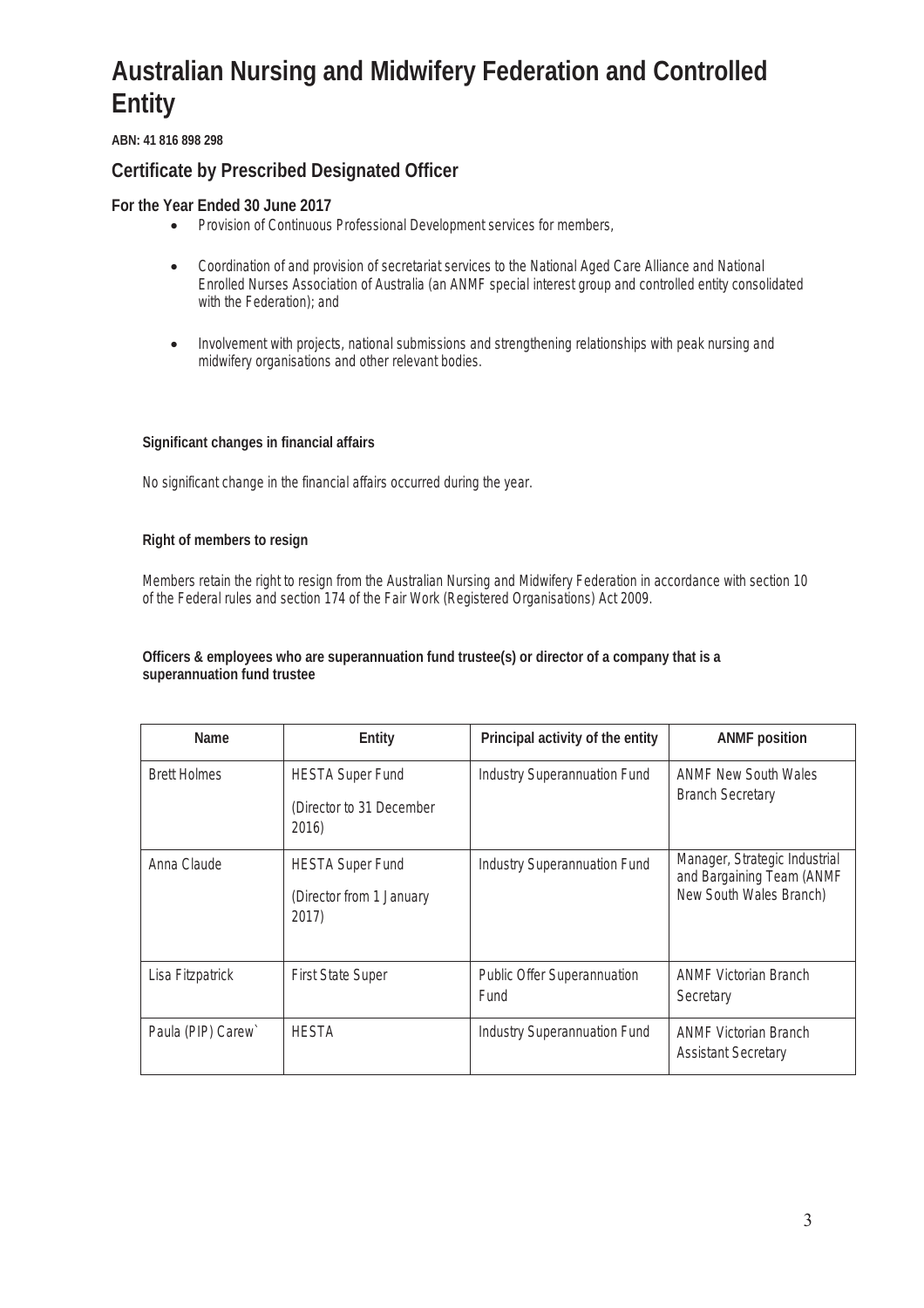ABN: 41 816 898 298

#### **Operating Report**

For the Year Ended 30 June 2017

**Number of members** 

The number of members (including Branch members) at the end of the financial year was 267,948 (2016: 258,982).

#### Number of employees

The total number of full time equivalent employees employed with the Australian Nursing and Midwifery Federation Federal Office at the end of the financial year was 23 (2016: 23).

Signed in accordance with a resolution of the Federal Council:

 $0mg$ Lee Thomas

Dated this 15 community day of Septemberrants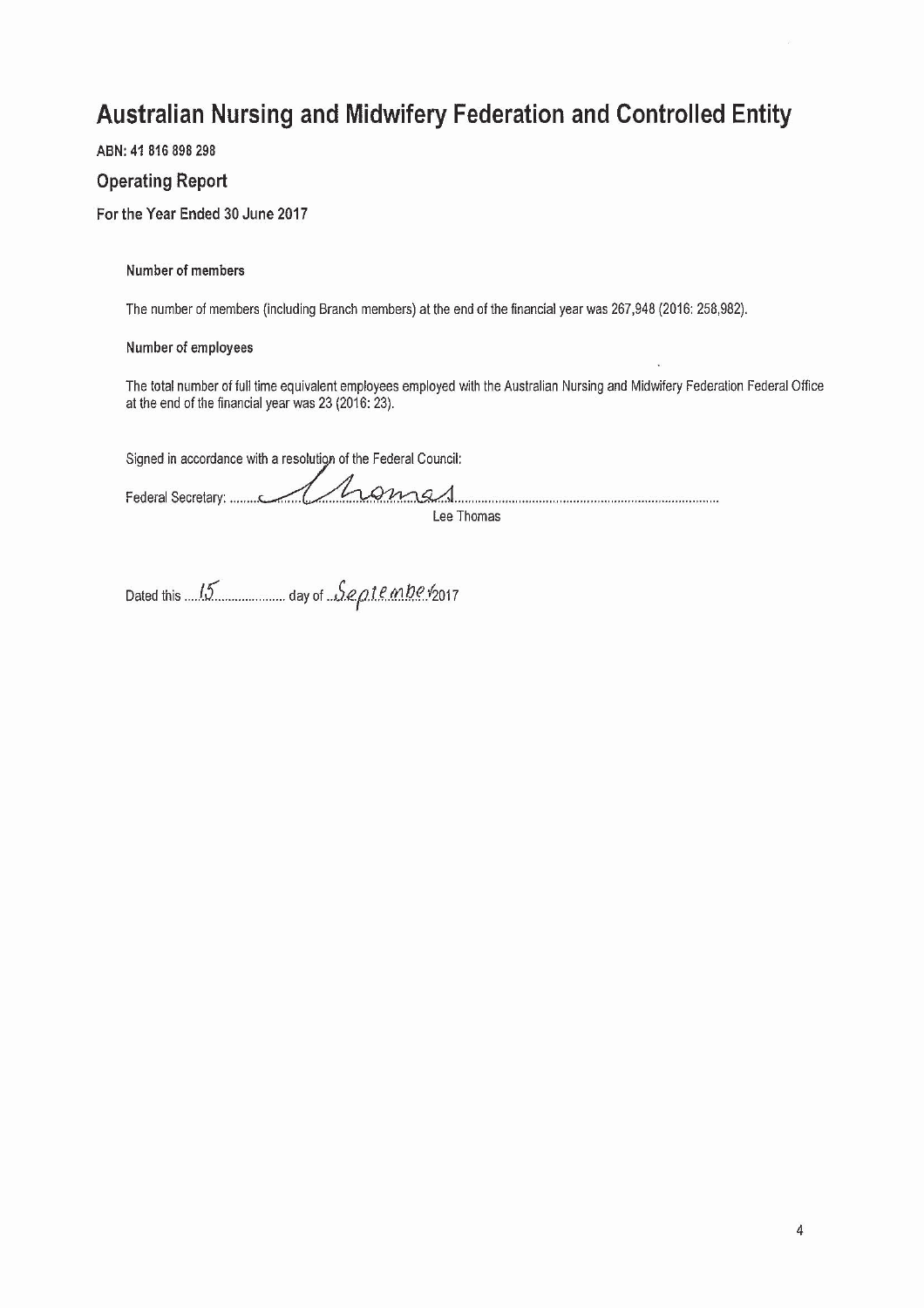#### **ABN: 41 816 898 298**

#### **Consolidated Statement of Profit or Loss and Other Comprehensive Income**

#### **For the Year Ended 30 June 2017**

|                                                                                                                                   |                | 2017        | 2016        |
|-----------------------------------------------------------------------------------------------------------------------------------|----------------|-------------|-------------|
|                                                                                                                                   | <b>Note</b>    | \$          | \$          |
| Revenue                                                                                                                           | $\overline{2}$ | 7,497,404   | 7,809,227   |
| Employee benefits expense                                                                                                         | 3(a)           | (3,262,342) | (3,300,419) |
| Administration and management fees                                                                                                |                | (304, 135)  | (315, 262)  |
| Campaign expenses                                                                                                                 |                | (131, 910)  | (134, 863)  |
| Postage expenses                                                                                                                  |                | (904, 471)  | (872, 249)  |
| Australian Nursing and Midwifery Journal production expenses                                                                      |                | (579, 959)  | (609, 850)  |
| <b>Affiliation fees</b>                                                                                                           | 3(b)           | (1,058,999) | (891, 144)  |
| Consultancy expenses                                                                                                              |                | (136, 924)  | (121, 548)  |
| Travel expenses                                                                                                                   |                | (187, 458)  | (174, 329)  |
| Legal expenses                                                                                                                    | 3(c)           | (28, 771)   | (78, 846)   |
| Depreciation expenses                                                                                                             | 3(f)           | (142, 412)  | (116, 422)  |
| Doubtful debts expenses/reversal                                                                                                  |                | (10,090)    | (427)       |
| Website expenses                                                                                                                  |                | (24, 174)   | (12, 874)   |
| Conference expenses                                                                                                               |                | (17, 301)   | (276, 403)  |
| Accounting and audit fees                                                                                                         |                | (36, 773)   | (42, 110)   |
| Occupancy expenses                                                                                                                |                | (143, 558)  | (133, 074)  |
| Finance costs                                                                                                                     |                | (447)       | (2,696)     |
| Meeting expenses                                                                                                                  |                | (64, 583)   | (77, 227)   |
| Grants and donations                                                                                                              | 3(d)           | (13,000)    | (7,500)     |
| Levies                                                                                                                            | 3(e)           |             | (330, 518)  |
| Insurance                                                                                                                         |                | (32, 595)   | (37, 372)   |
| Project expenses                                                                                                                  |                | (34, 599)   | (379, 108)  |
| <b>Continuing Professional Education expenses</b>                                                                                 |                | (115, 951)  | (112, 042)  |
| National Aged Care Alliance expenses                                                                                              |                | (85, 423)   | (90, 785)   |
| South Pacific Nurses Forum expenses                                                                                               |                | (3,064)     |             |
| Other expenses                                                                                                                    |                | (24, 302)   | (23, 141)   |
| Surplus/(deficit) for the year                                                                                                    |                | 154,163     | (330, 982)  |
| Other comprehensive income:<br>Items that will be reclassified subsequently to profit or loss when<br>specific conditions are met |                |             |             |
| Items that will not be reclassified subsequently to profit or loss<br>- Net gain on revaluation of land and building              |                |             | 1,753,850   |
| Other comprehensive income for the year                                                                                           |                |             | 1,753,850   |
| Total comprehensive income for the year                                                                                           |                | 154,163     | 1,422,868   |

The accompanying notes form part of these financial statements.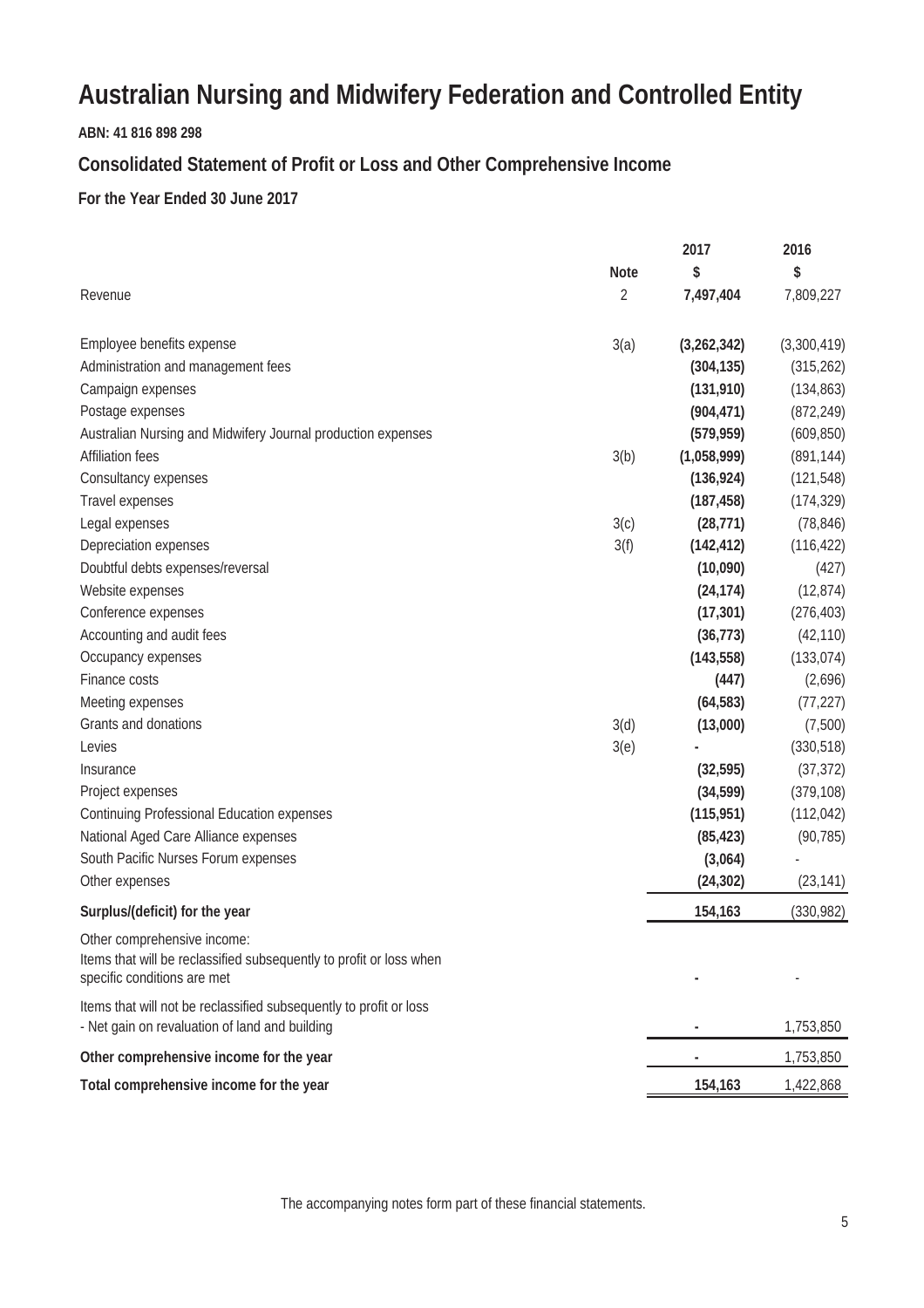**ABN: 41 816 898 298**

#### **Consolidated Statement of Financial Position**

**As at 30 June 2017**

|                                                                                                                                                         |                | 2017                                       | 2016                                      |
|---------------------------------------------------------------------------------------------------------------------------------------------------------|----------------|--------------------------------------------|-------------------------------------------|
|                                                                                                                                                         | <b>Note</b>    | \$                                         | \$                                        |
| <b>ASSETS</b>                                                                                                                                           |                |                                            |                                           |
| <b>CURRENT ASSETS</b>                                                                                                                                   |                |                                            |                                           |
| Cash and cash equivalents                                                                                                                               | 4              | 1,414,510                                  | 843,423                                   |
| Trade and other receivables                                                                                                                             | 5              | 167,080                                    | 279,883                                   |
| Other financial assets                                                                                                                                  | 6              | 32,514                                     | 31,796                                    |
| Other assets                                                                                                                                            | 7              | 90,924                                     | 92,182                                    |
| <b>TOTAL CURRENT ASSETS</b>                                                                                                                             |                | 1,705,028                                  | 1,247,284                                 |
| NON-CURRENT ASSETS                                                                                                                                      |                |                                            |                                           |
| Property, plant and equipment                                                                                                                           | 8              | 3,229,900                                  | 3,319,091                                 |
| Intangible assets                                                                                                                                       | 9              | 80,868                                     |                                           |
| TOTAL NON-CURRENT ASSETS                                                                                                                                |                | 3,310,768                                  | 3,319,091                                 |
| <b>TOTAL ASSETS</b>                                                                                                                                     |                | 5,015,796                                  | 4,566,375                                 |
| <b>LIABILITIES</b><br><b>CURRENT LIABILITIES</b><br>Trade and other payables<br>Short-term provisions<br>Other liabilities<br>TOTAL CURRENT LIABILITIES | 10<br>12<br>13 | 499,050<br>917,714<br>219,886<br>1,636,650 | 401,500<br>903,844<br>34,217<br>1,339,561 |
| NON-CURRENT LIABILITIES                                                                                                                                 |                |                                            |                                           |
| <b>Borrowings</b>                                                                                                                                       | 11             | 10,037                                     | 10,041                                    |
| Long-term provisions                                                                                                                                    | 12             | 43,567                                     | 45,394                                    |
| TOTAL NON-CURRENT LIABILITIES                                                                                                                           |                | 53,604                                     | 55,435                                    |
| <b>TOTAL LIABILITIES</b>                                                                                                                                |                | 1,690,254                                  | 1,394,996                                 |
| <b>NET ASSETS</b>                                                                                                                                       |                | 3,325,542                                  | 3,171,379                                 |
| <b>EQUITY</b>                                                                                                                                           |                |                                            |                                           |
| Retained earnings                                                                                                                                       |                | 1,571,692                                  | 1,417,529                                 |
| Asset revaluation reserve                                                                                                                               |                | 1,753,850                                  | 1,753,850                                 |
| <b>TOTAL EQUITY</b>                                                                                                                                     |                | 3,325,542                                  | 3,171,379                                 |

The accompanying notes form part of these financial statements.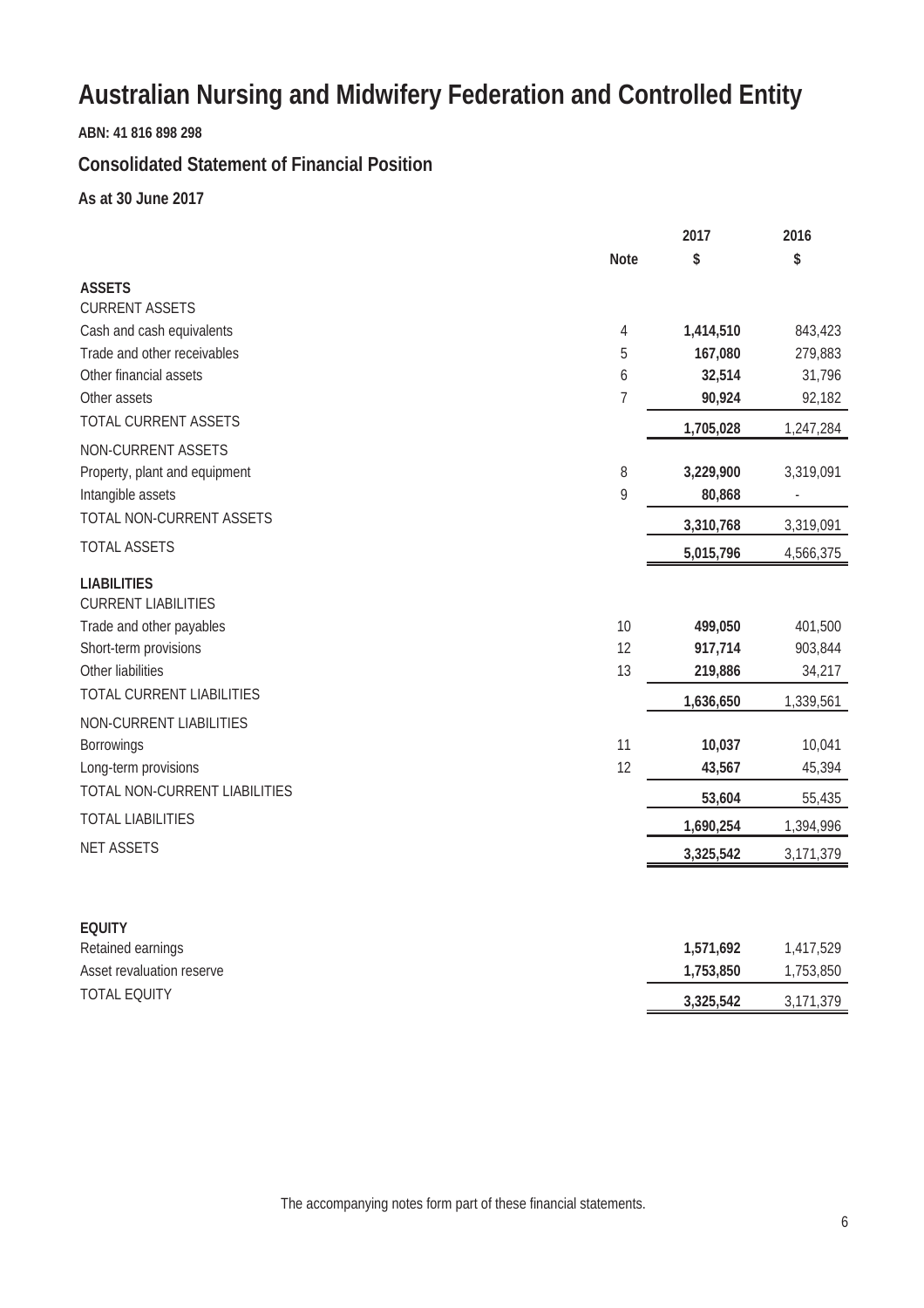**ABN: 41 816 898 298**

# **Consolidated Statement of Changes in Equity**

**For the Year Ended 30 June 2017**

### **2017**

|                         | <b>Retained</b><br>Earnings | Asset<br><b>Revaluation</b><br><b>Reserve</b> | <b>Total</b> |
|-------------------------|-----------------------------|-----------------------------------------------|--------------|
| Balance at 1 July 2016  | 1,417,529                   | 1,753,850                                     | 3,171,379    |
| Surplus for the year    | 154,163                     | ۰                                             | 154,163      |
| Balance at 30 June 2017 | 1,571,692                   | 1,753,850                                     | 3,325,542    |

## **2016**

|                              | <b>Retained</b><br><b>Earnings</b><br>S | Asset<br><b>Revaluation</b><br><b>Reserve</b> | <b>Total</b><br>\$ |
|------------------------------|-----------------------------------------|-----------------------------------------------|--------------------|
|                              |                                         |                                               |                    |
| Balance at 1 July 2015       | 1,748,511                               |                                               | 1,748,511          |
| Deficit for the year         | (330, 982)                              |                                               | (330, 982)         |
| <b>Revaluation increment</b> |                                         | 1,753,850                                     | 1,753,850          |
| Balance at 30 June 2016      | 1,417,529                               | 1,753,850                                     | 3,171,379          |

The accompanying notes form part of these financial statements.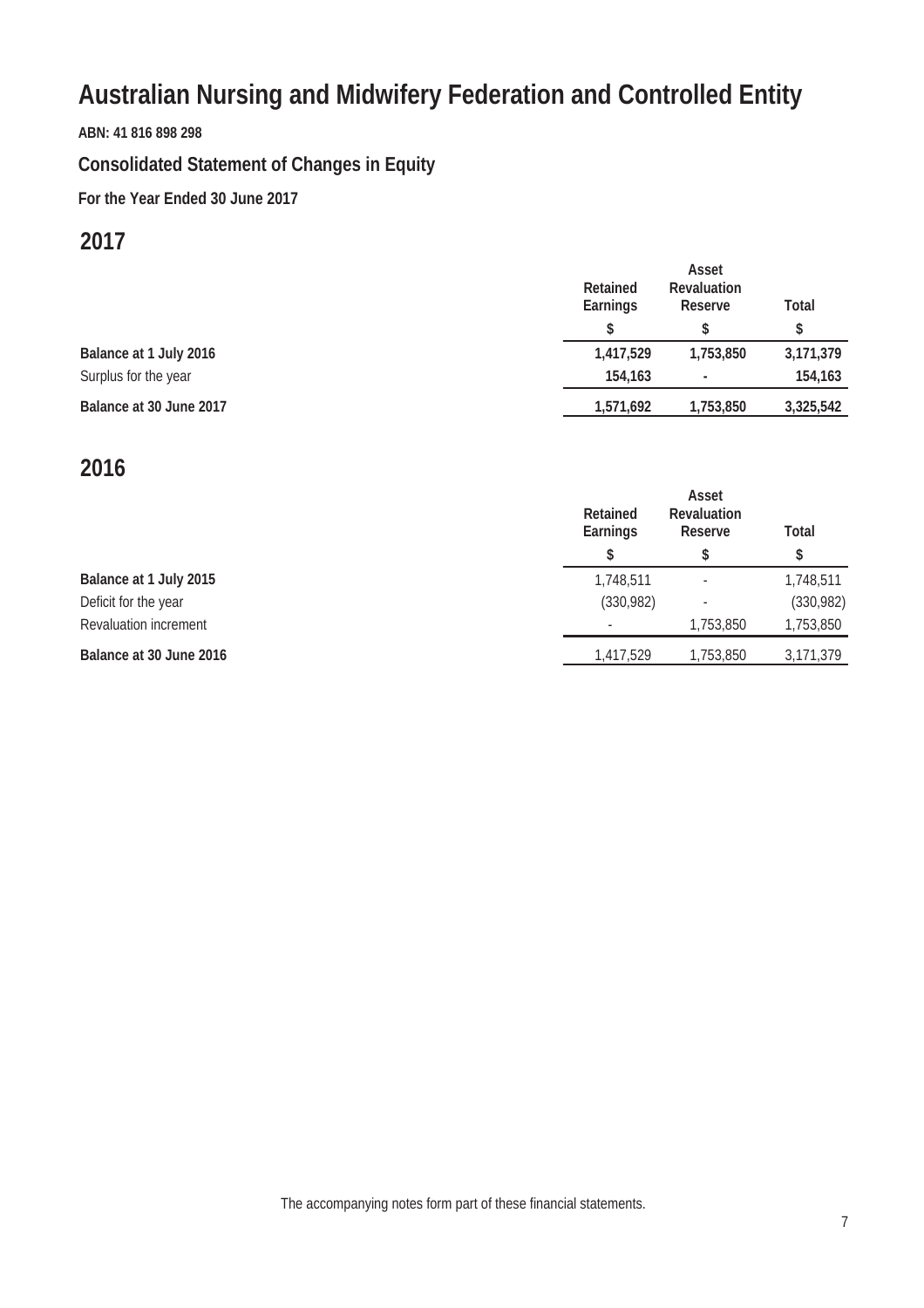#### **ABN: 41 816 898 298**

#### **Consolidated Statement of Cash Flows**

**For the Year Ended 30 June 2017**

|                                                           |             | 2017        | 2016        |
|-----------------------------------------------------------|-------------|-------------|-------------|
|                                                           | <b>Note</b> | \$          | \$          |
| <b>CASH FLOWS FROM OPERATING ACTIVITIES:</b>              |             |             |             |
| Receipts from members, branches and others                |             | 9,238,025   | 8,742,687   |
| <b>Grants received</b>                                    |             | 52,000      | 52,000      |
| Interest received                                         |             | 3,883       | 9,295       |
| Payments to suppliers and employees                       |             | (8,587,563) | (8,927,511) |
| Finance costs                                             |             | (447)       | (2,696)     |
| Net cash provided by (used in) operating activities       | 15(a)       | 705,898     | (126, 225)  |
|                                                           |             |             |             |
| <b>CASH FLOWS FROM INVESTING ACTIVITIES:</b>              |             |             |             |
| Redemption (placement) of term deposits                   |             | (718)       | (752)       |
| Payments for intangibles                                  |             | (98, 393)   |             |
| Acquisition of property, plant and equipment              |             | (35,696)    | (64, 554)   |
| Net cash used by investing activities                     |             | (134, 807)  | (65, 306)   |
|                                                           |             |             |             |
| <b>CASH FLOWS FROM FINANCING ACTIVITIES:</b>              |             |             |             |
| Repayment of borrowings                                   |             | (4)         | (190, 755)  |
| Net cash used by financing activities                     |             | (4)         | (190, 755)  |
| Net increase (decrease) in cash and cash equivalents held |             | 571,087     | (382, 286)  |
| Cash and cash equivalents at beginning of year            |             | 843,423     | 1,225,709   |
| Cash and cash equivalents at end of financial year        |             |             |             |
|                                                           | 4           | 1,414,510   | 843,423     |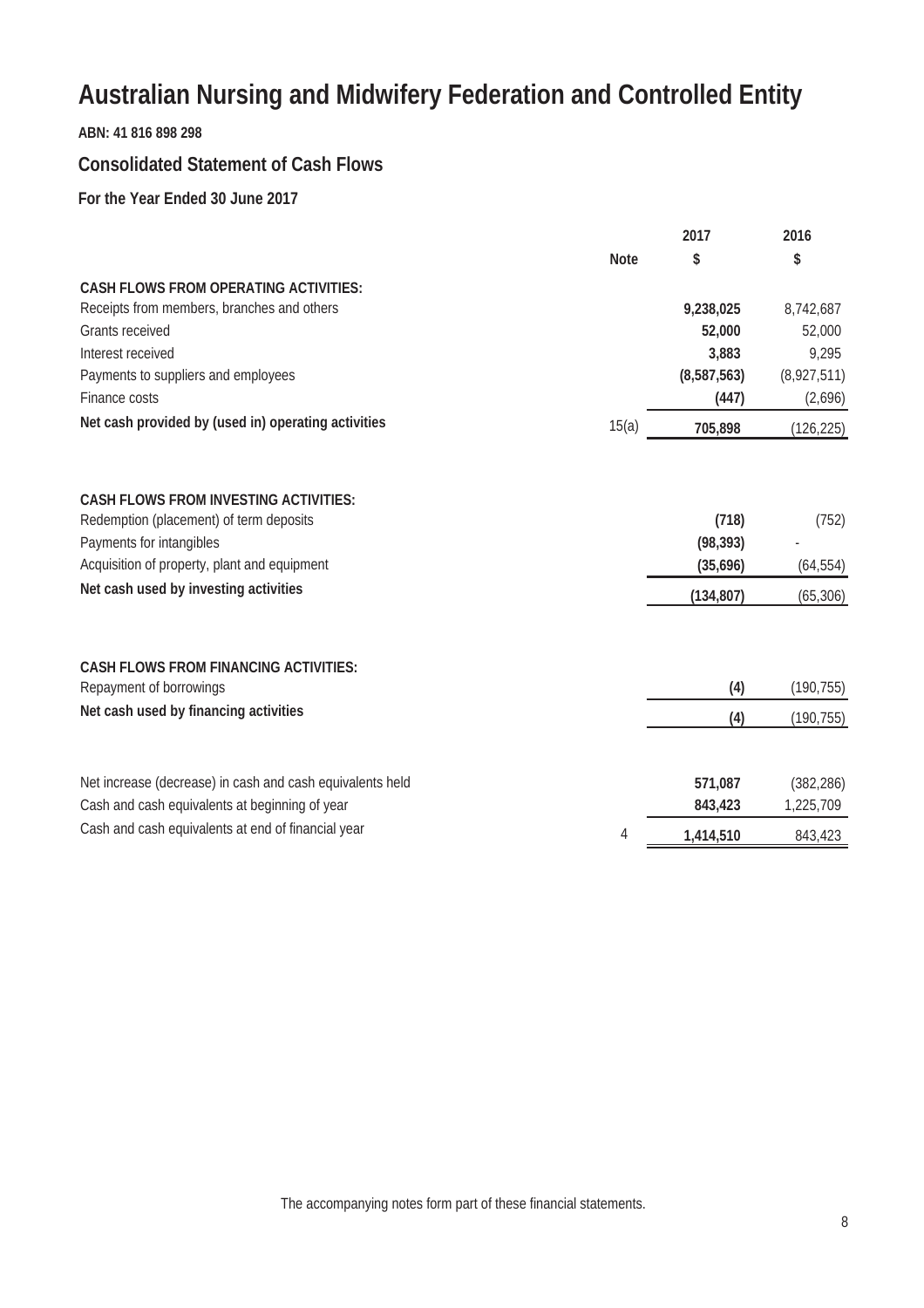#### **ABN: 41 816 898 298**

#### **Notes to the Financial Statements**

#### **For the Year Ended 30 June 2017**

The financial report includes the consolidated financial statements and notes of Australian Nursing and Midwifery Federation and Controlled Entity (the Group), incorporated and domiciled in Australia.

#### **1 Summary of Significant Accounting Policies**

#### **(a) Basis of preparation**

The financial statements are general purpose financial statements and have been prepared in accordance with Australian Accounting Standards and Interpretations issued by the Australian Accounting Standards Board (AASB) that apply for the reporting period and the Fair Work (Registered Organisation) Act 2009. For the purpose of preparing the general purpose financial statements, the Australian Nursing and Midwifery Federation and Controlled Entity is a not-for-profit entity for financial reporting purposes under Australian Accounting Standards.

The financial statements have been prepared on an accrual basis and in accordance with the historical cost, except for certain assets and liabilities measured at fair value, as explained in the accounting policies below. Historical cost is generally based on the fair values of the consideration given in exchange for assets. The financial statements are presented in Australian dollars.

The financial statements were authorised for issue on the same date the statement by the Federal Council was signed.

#### **(b) Comparative figures**

When required by Accounting Standards, comparative figures have been adjusted to conform to changes in presentation for the current financial year.

#### **(c) Principles of Consolidation**

The consolidated financial statements comprise the financial statements of the federal office and its controlled entity as of 30 June 2017. The Parent controls an entity if it is exposed, or has rights, to variable returns from its involvement with the controlled entity and has the ability to affect those returns through its power over the controlled entity. The controlled entity has a reporting date of 30 June.

All transactions and balances between Group entities are eliminated on consolidation, including unrealised gains and losses on transactions between Group entities. Amounts reported in the financial statements of controlled entity has been adjusted where necessary to ensure consistency with the accounting policies adopted by the Group.

Australian Nursing and Midwifery Federation (the Federal office) is the parent entity, which exercises control over the National Enrolled Nurse Association (NENA). All intra-group transactions, balances, income and expenses are eliminated in full on consolidation.

Further disclosure is contained in Note 20 to the financial statements.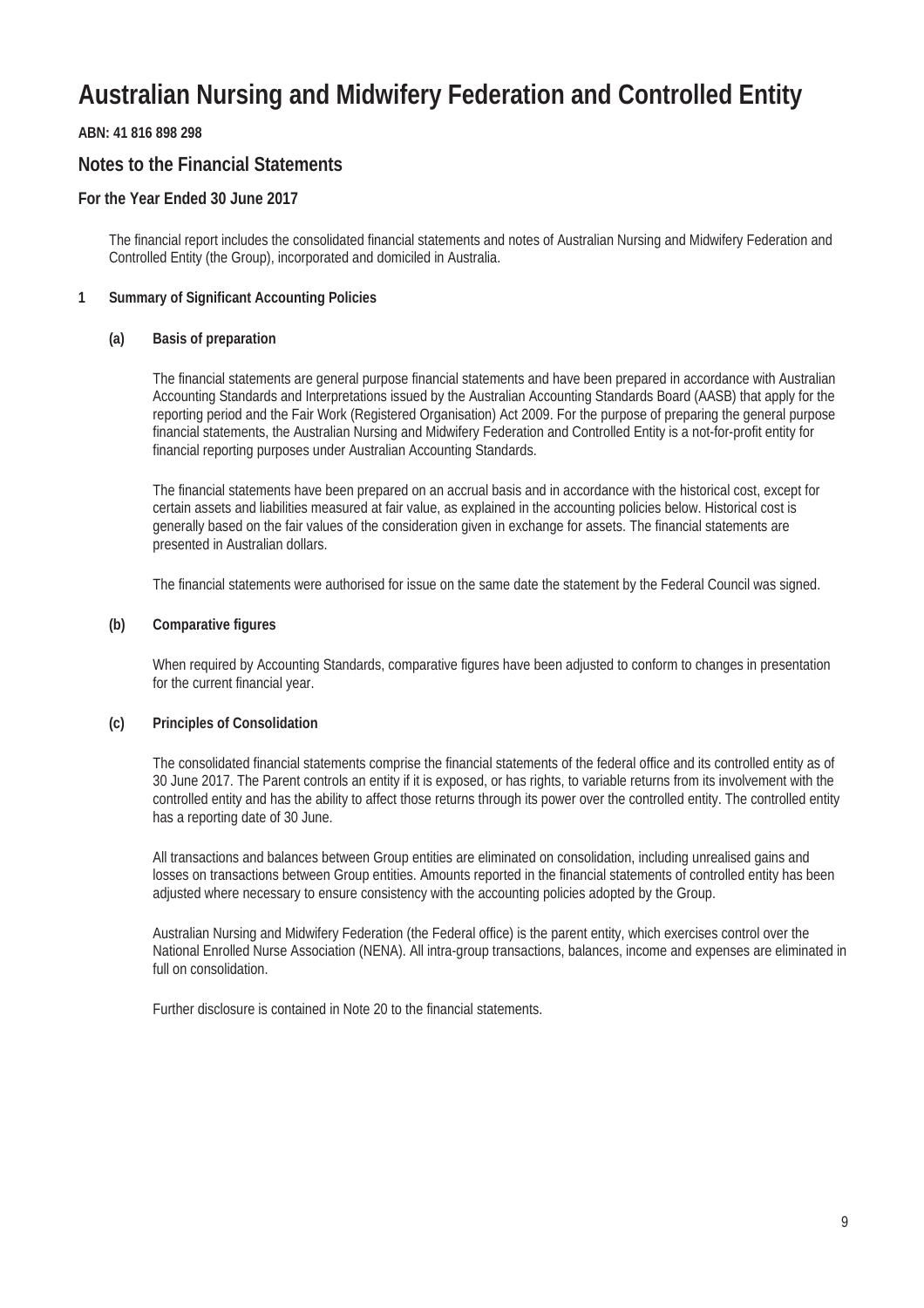#### **ABN: 41 816 898 298**

#### **Notes to the Financial Statements**

#### **For the Year Ended 30 June 2017**

#### **1 Summary of Significant Accounting Policies Continued**

#### **(d) Property, plant and equipment**

#### **Property**

Freehold land and buildings are carried at their fair value (being the amount for which an asset could be exchanged between knowledgable, willing parties in an arm's length transaction), based on periodic valuations by external independent valuers, less accumulated depreciation for buildings.

Increases in the carrying amount arising on revaluation of land and buildings are credited to a revaluation surplus in equity. Decreases that offset previous increases of the same asset are recognised against revaluation surplus directly in equity. All other decreases are recognised in profit or loss.

Any accumulated depreciation at the date of revaluation is eliminated against the gross carrying amount of the asset and the net amount is restated to the revalued amount of the asset.

#### **Plant and equipment**

Plant and equipment are measured on the cost basis and are therefore carried at cost less accumulated depreciation and any accumulated impairment losses.

The carrying amount of plant and equipment is reviewed annually by councillors to ensure it is not in excess of the recoverable amount from these assets. The recoverable amount is assessed on the basis of depreciated replacement cost.

#### **Depreciation**

The depreciable amount of all fixed assets including buildings and capitalised leased assets, but excluding freehold land, is depreciated on a straight-line basis over the asset's useful life to the Group commencing from the time the asset is held ready for use. Leasehold improvements are depreciated over the shorter of either the unexpired period of the lease or the estimated useful lives of the improvements. Land is not depreciated.

The depreciation rates used for each class of depreciable assets are:

| <b>Class of Fixed Asset</b> | <b>Depreciation Rate</b> |
|-----------------------------|--------------------------|
| <b>Buildings</b>            | 2%                       |
| Plant and Equipment         | 15%-33%                  |
| <b>Motor Vehicles</b>       | 20%                      |
| <b>Fitouts</b>              | 10%                      |

The residual values of assets, depreciation methods and useful lives are reviewed, and adjusted if appropriate, at the end of each reporting period.

The carrying amount of each asset is written down immediately to its recoverable amount if the asset's carrying amount is greater than its estimated recoverable amount.

Gains and losses on disposals are determined by comparing proceeds with the carrying amount. These gains or losses are included in the statement of profit or loss.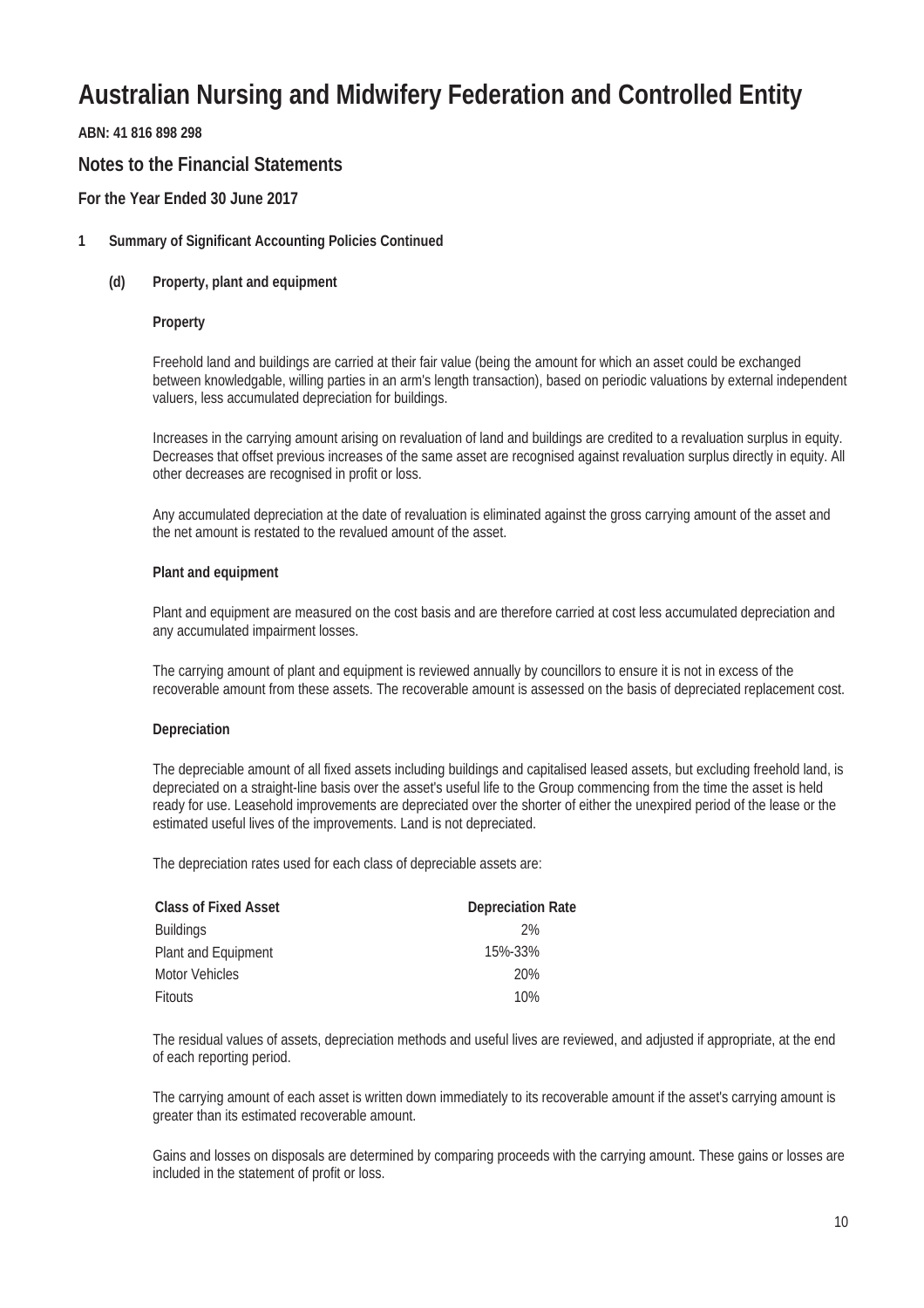**ABN: 41 816 898 298**

#### **Notes to the Financial Statements**

#### **For the Year Ended 30 June 2017**

#### **1 Summary of Significant Accounting Policies Continued**

**(e) Financial instruments**

#### **Initial recognition and measurement**

Financial assets and financial liabilities are recognised when the Group becomes a party to the contractual provisions of the instrument. For financial assets, this is the equivalent to the date that the Australian Nursing and Midwifery Federation commits itself to either the purchase or sale of the asset (i.e. trade date accounting is adopted).

Financial instruments are initially measured at fair value plus transactions costs, except where the instrument is classified 'at fair value through profit or loss' in which case transaction costs are expensed to profit or loss immediately.

#### Classification and subsequent measurement

Financial instruments are subsequently measured at either fair value, amortised cost using the effective interest rate method, or cost. *Fair value* represents the amount for which an asset could be exchanged or a liability settled, between knowledgeable, willing parties in an arm's length transaction. Where available, quoted prices in an active market are used to determine fair value. In other circumstances, valuation techniques are adopted.

*Amortised cost* is calculated as the amount at which the financial asset or financial liability is measured at initial recognition; less principal repayments; plus or minus the cumulative amortisation of the difference, if any, between the amounts initially recognised and the maturity amount calculated using the *effective interest method*; less any reduction for impairment.

The *effective interest method* is used to allocate interest income or interest expense over the relevant period and is equivalent to the rate that exactly discounts estimated future cash payments or receipts (including fees, transaction costs and other premiums or discounts) through the expected life (or when this cannot be reliably predicted, the contractual term) of the financial instrument to the net carrying amount of the financial asset or financial liability. Revisions to expected future net cash flows will necessitate an adjustment to the carrying value with a consequential recognition of an income or expense in statement of comprehensive income.

The Group does not designate any interests in subsidiaries, associates or joint venture entities as being subject to the requirements of accounting standards specifically applicable to financial instruments.

#### *(i) Loans and receivables*

Loans and receivables are non-derivative financial assets with fixed or determinable payments that are not quoted in an active market and are subsequently measured at amortised cost.

Loans and receivables are included in current assets, except for those which are not expected to mature within 12 months after the end of the reporting period. All other loans and receivables are classified as non-current assets.

#### *(ii) Held-to-maturity investments*

Held-to-maturity investments are non-derivative financial assets that have fixed maturities and fixed or determinable payments, and it is the Group's intention to hold these investments to maturity. They are subsequently measured at amortised cost.

Held-to-maturity investments are included in non-current assets, except for those which are expected to be realised within 12 months after the end of the reporting period. (All other investments are classified as current assets).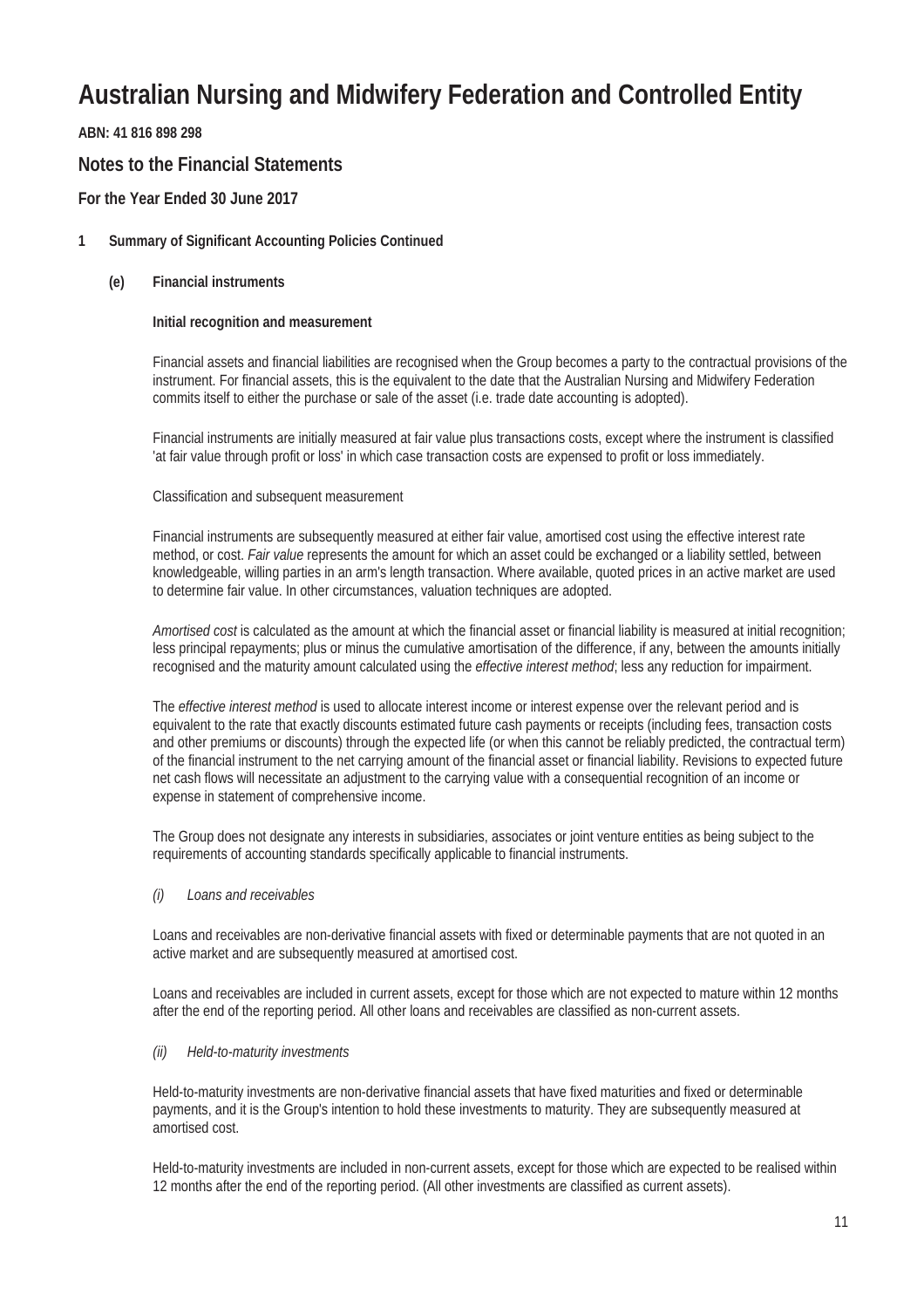**ABN: 41 816 898 298**

#### **Notes to the Financial Statements**

#### **For the Year Ended 30 June 2017**

#### **1 Summary of Significant Accounting Policies Continued**

#### **(e) Financial instruments**

#### **Initial recognition and measurement**

Available-for-sale financial assets are included in non-current assets, except for those which are expected to be disposed of within 12 months after the end of the reporting period, which will be classified as current assets.

#### **Financial liabilities**

Non-derivative financial liabilities are subsequently measured at amortised cost.

Financial liabilities are classified as either financial liabilities 'at fair value through profit or loss' or other financial liabilities depending on the purpose for which the liability was acquired. Financial liabilities are recognised and derecognised upon 'trade date'.

#### Fair value through profit or loss

Financial liabilities are classified as at fair value through profit or loss when the financial liability is either held for trading or it is designated as at fair value through profit or loss.

A financial liability is classified as held for trading if:

- it has been acquired principally for the purpose of repurchasing it in the near term; or
- on initial recognition it is part of a portfolio of identified financial instruments that the reporting unit manages together and has a recent actual pattern of short-term profit-taking; or
- it is a derivative that is not designated and effective as a hedging instrument.

A financial liability other than a financial liability held for trading may be designated as at fair value through profit or loss upon initial recognition if:

- such designation eliminates or significantly reduces a measurement or recognition inconsistency that would otherwise arise; or
- the financial liability forms part of a group of financial assets or financial liabilities or both, which is managed and its performance is evaluated on a fair value basis, in accordance with the reporting units documented risk management or investment strategy, and information about the grouping is provided internally on that basis; or
- it forms part of a contract containing one or more embedded derivatives, and AASB 139 'Financial Instruments: Recognition and Measurement' permits the entire combined contract (asset or liability) to be designated as at fair value through profit or loss.

Financial liabilities at fair value through profit or loss are stated at fair value, with any gains or losses arising on remeasurement recognised in profit or loss. The net gain or loss recognised in profit or loss incorporates any interest paid on the financial liability and is included in the 'other gains and losses' line item in the statement of comprehensive income.

#### Other financial liabilities

Other financial liabilities include borrowings and trade and other payables (including finance lease liabilities), are initially measured at fair value, net of transaction costs. Other financial liabilities are subsequently measured at amortised cost using the effective interest rate method, with interest expense recognised on an effective yield basis.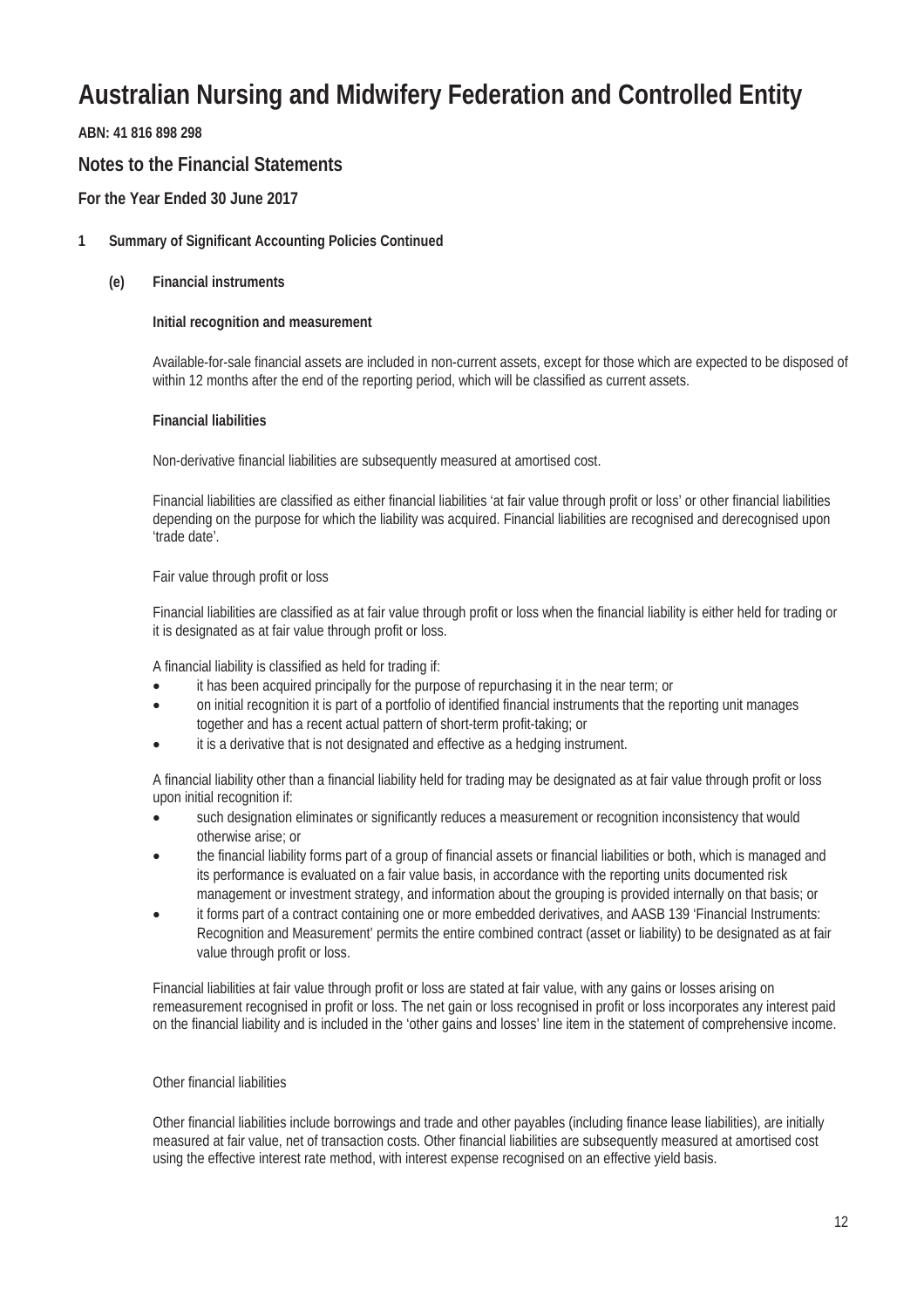#### **ABN: 41 816 898 298**

#### **Notes to the Financial Statements**

#### **For the Year Ended 30 June 2017**

#### **1 Summary of Significant Accounting Policies Continued**

#### **(e) Financial instruments**

#### **Impairment**

At the end of each reporting period, the Group assesses whether there is objective evidence that a financial instrument has been impaired. Impairment losses are recognised in the statement of profit or loss.

#### **Derecognition**

Financial assets are derecognised where the contractual right to receipt of cash flows expires or the asset is transferred to another party whereby the Group no longer has any significant continuing involvement in the risks and benefits associated with the asset. Financial liabilities are derecognised where the related obligations are either discharged, cancelled or expire. The difference between the carrying value of the financial liability extinguished or transferred to another party and the fair value of consideration paid, including the transfer of non-cash assets or liabilities assumed, is recognised in the statement of profit or loss.

#### **(f) Intangible Assets**

#### **Amortisation**

Amortisation is recognised in profit or loss on a straight-line basis over the estimated useful lives of intangible assets from the date that they are available for use.

Amortisation methods, useful lives and residual values are reviewed at each reporting date and adjusted if appropriate.

#### **(g) Cash and cash equivalents**

Cash and cash equivalents includes cash on hand, deposits held at-call with banks, other short-term highly liquid investments with original maturity of three months or less, and bank overdrafts. Bank overdrafts are presented within current liabilities on the consolidated statement of financial position.

#### **(h) Employee benefits**

#### Short-term employee benefits

Short-term employee benefits are benefits, other than termination benefits, that are expected to be settled wholly within twelve months after the end of the period in which the employees render the related service. Examples of such benefits include wages and salaries and non-monetary benefits. Short-term employee benefits are measured at the undiscounted amounts expected to be paid when the liabilities are settled.

#### Long-term employee benefits

The Group's liabilities for annual leave and long service leave are included in other long term benefits as they are not expected to be settled wholly within twelve months after the end of the period in which the employees render the related service. They are measured at the present value of anticipated future wage and salary levels, experience of employee departures and periods of service, and are discounted at rates determined by reference to market yields at the end of the reporting period on high quality corporate bonds. Changes in measurement of the liability are recognised in profit and loss.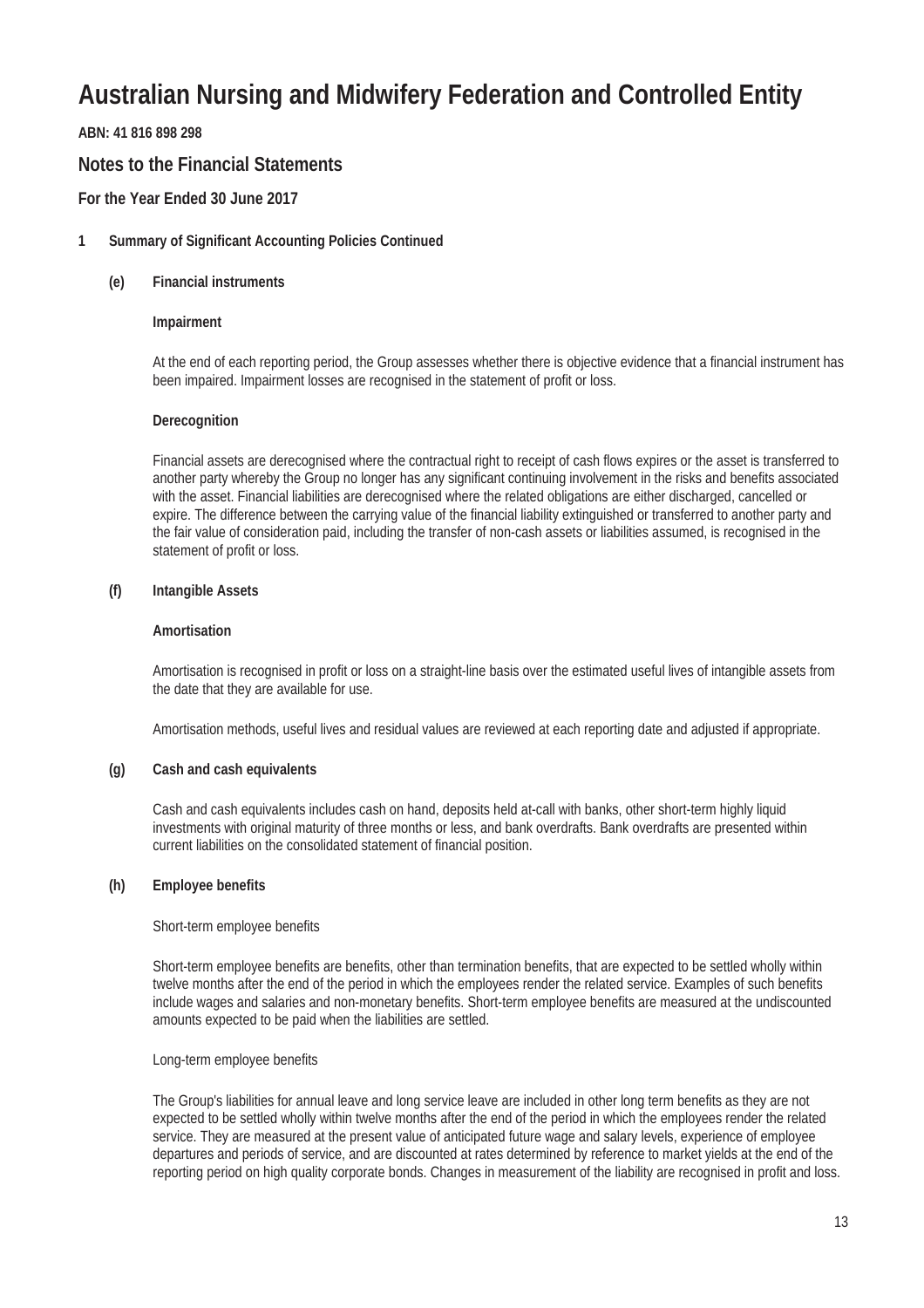**ABN: 41 816 898 298**

#### **Notes to the Financial Statements**

#### **For the Year Ended 30 June 2017**

#### **1 Summary of Significant Accounting Policies Continued**

The Group presents employee benefit obligations as current liabilities in the statement of financial position if the Group does not have an unconditional right to defer settlement for at least twelve months after the reporting period, irrespective of when the actual settlement is expected to take place.

#### **(i) Income tax**

The Group is exempt from income tax under Div 50.1 of the *Income Tax Assessment Act 1997* however still has obligations for Fringe Benefit Tax (FBT) and the Goods and Services Tax (GST).

#### **(j) Goods and Services Tax (GST)**

Revenue, expenses and assets are recognised net of the amount of goods and services tax (GST), except where the amount of GST incurred is not recoverable from the Australian Taxation Office (ATO).

Receivables and payable are stated inclusive of GST.

The net amount of GST recoverable from, or payable to, the ATO is included as part of receivables or payables in the consolidated statement of financial position.

Cash flows in the consolidated statement of cash flows are included on a gross basis and the GST component of cash flows arising from investing and financing activities which is recoverable from, or payable to, the taxation authority is classified as operating cash flows.

#### **(k) Leases**

Leases are classified as finance leases whenever the terms of the lease transfer substantially all the risks and rewards of ownership to the lessee. All other leases are classified as operating leases.

Where an asset is acquired by means of a finance lease, the asset is capitalised at either the fair value of the lease property or, if lower, the present value of minimum lease payments at the inception of the contract and a liability is recognised at the same time and for the same amount.

The discount rate used is the interest rate implicit in the lease. Leased assets are amortised over the period of the lease. Lease payments are allocated between the principal component and the interest expense.

Operating lease payments are expensed on a straight-line basis which is representative of the pattern of benefits derived from the leased assets.

#### **(l) Revenue**

Revenue is measured at the fair value of the consideration received or receivable.

Revenue from the rendering of a service is recognised upon the delivery of the service to the customer.

Revenue from the sale of goods is recognised at the point of delivery as this corresponds to the transfer of significant risks and rewards of ownership of the goods and the cessation of all involvement in those goods.

Donations are recognised as revenue when received.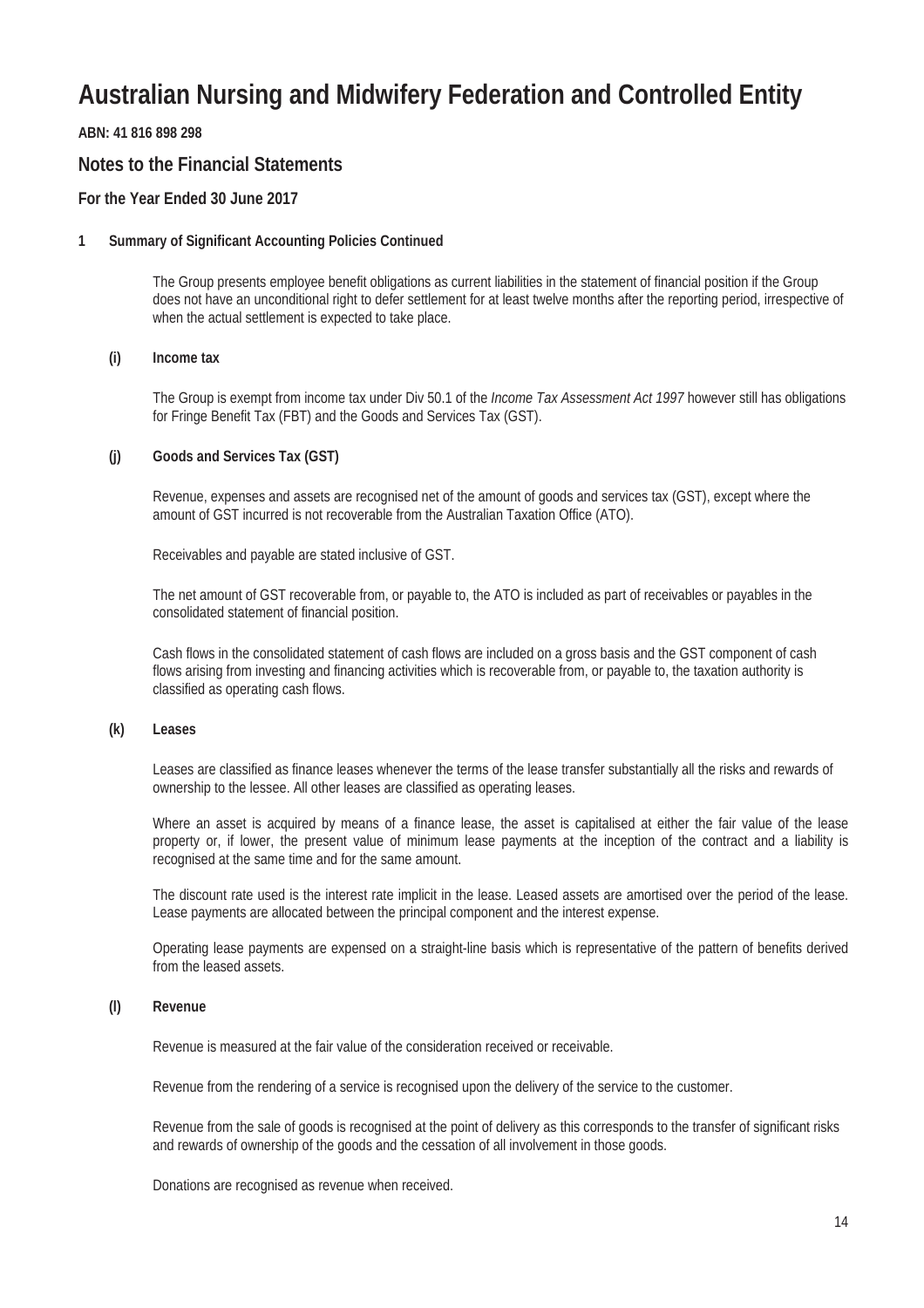**ABN: 41 816 898 298**

#### **Notes to the Financial Statements**

#### **For the Year Ended 30 June 2017**

#### **1 Summary of Significant Accounting Policies Continued**

Interest revenue is recognised using the effective interest rate method, which for floating rate financial assets, is the rate inherent in the instrument.

Capitation fees are to be recognised on an accrual basis and recorded as revenue in the year to which it relates.

#### **(m) Government Grant**

Government grant is recognised in the profit or loss when the entity obtains control of the grant and it is probable that the economic benefits gained from the grant will flow to the entity and the amount of the grant or sponsorship can be measured reliably.

If conditions are attached to the grant which must be satisfied before it is eligible to receive the contribution, the recognition of the grant as revenue will be deferred until those conditions are satisfied.

#### **(n) ANMF Branches**

The Australian Nursing and Midwifery Federation (ANMF) is the federal body that co-operates with the Branches in response to national issues of importance to nurses, midwives and assistants in nursing. ANMF Branches respond to issues at a State and Territory level and actively represent the industrial, professional and political interests of members at the local level.

There is an ANMF Branch in each State and Territory in Australia. They all have separate reporting responsibilities.

The following Branches operate and conduct all of their business as a Branch of the Federation:

- ANMF Australian Capital Territory Branch
- ANMF Northern Territory Branch
- ANMF Victorian Branch
- ANMF Tasmanian Branch

The following Branches operate in conjunction with State Registered Trade Unions which are incorporated under relevant State Industrial Legislation:

- ANMF Western Australian Branch in conjunction with Australian Nursing Federation Industrial Union of Workers Perth
- ANMF South Australian Branch in conjunction with ANMF (SA Branch)
- ANMF New South Wales Branch in conjunction with NSW Nurses and Midwives' Association
- ANMF QNMU Branch in conjunction with Queensland Nurses and Midwives Union

ANMF Branches are considered as reporting units under the Federation as per the Fair Work (Registered Organisations) Act 2009 (the Act). However the activities of these Branches are not consolidated into the Federal Office's accounts as the Federal Office does not have beneficial control. The Branches have their own accounting processes, are required to be audited separately and have their own reporting obligations under the Act.

#### **(o) Contingent assets and liabilities**

Contingent liabilities and contingent assets are not recognised in the Statement of Financial Position but are reported in the relevant notes. They may arise from uncertainty as to the existence of a liability or asset or represent an existing liability or asset in respect of which the amount cannot be reliably measured. Contingent assets are disclosed when settlement is probable but not virtually certain, and contingent liabilities are disclosed when settlement is greater than remote.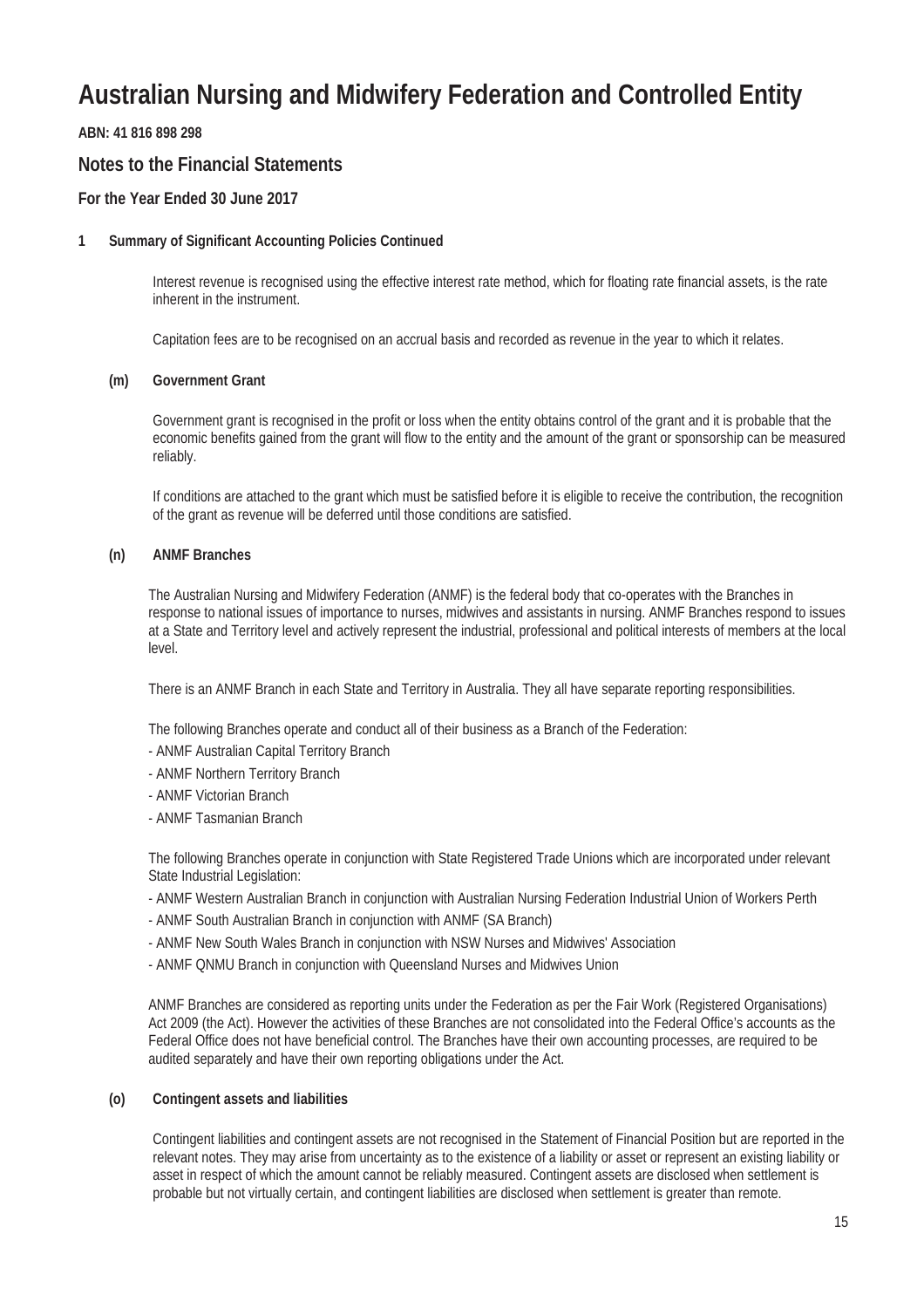**ABN: 41 816 898 298**

#### **Notes to the Financial Statements**

#### **For the Year Ended 30 June 2017**

#### **1 Summary of Significant Accounting Policies Continued**

#### **(p) Critical accounting estimates and judgments**

The Federal Council evaluate estimates and judgments incorporated into the financial statements based on historical knowledge and best available current information. Estimates assume a reasonable expectation of future events and are based on current trends and economic data, obtained both externally and within the Group.

#### **(i)** Key estimates - impairment

The Federal Council assesses impairment at the end of each reporting year by evaluating conditions specific to the Group that may be indicative of impairment triggers. Recoverable amounts of relevant assets are reassessed using value-in-use calculations which incorporate various key assumptions.

**(ii)** Key judgment - Useful lives of property, plant and equipment

Property, plant and equipment are depreciated over their useful life and the depreciation rates are assessed when the assets are acquired or when there is a significant change that affects the remaining useful life of the asset.

**(iii)** Key judgments - provision for impairment of receivables

The value of the provision for impairment of receivables is estimated by considering the ageing of receivables, communication with the debtors and prior history.

#### **(q) Change in accounting policy**

The Group changed its accounting policy relating to measurement of freehold land and building from the cost model to fair value model.

The aggregate effect of the change in accounting policy on the annual financial statements for the year ended 30 June 2016 is the upwards revaluation of land and buildings based on an independent external valuation resulting an increase in asset revaluation reserve in equity.

#### **(r) Future Australian Accounting Standards Requirements**

The AASB has issued a number of new and amended Accounting Standards and Interpretations that have mandatory application dates for future reporting periods, some of which are relevant to the group. The group has decided not to early adopt any of the new and amended pronouncements. The group's assessment of the new and amended pronouncements that are relevant to the group but applicable in future reporting periods is set out below:

AASB 15: Revenue from Contracts with Customers (applicable for annual reporting periods commencing on or after 31 December 2019 year end)

When effective, this Standard will replace the current accounting requirements applicable to revenue with a single, principles-based model. Except for a limited number of exceptions, including leases, the new revenue model in AASB 15 will apply to all contracts with customers as well as non-monetary exchanges between entities in the same line of business to facilitate sales to customers and potential customers.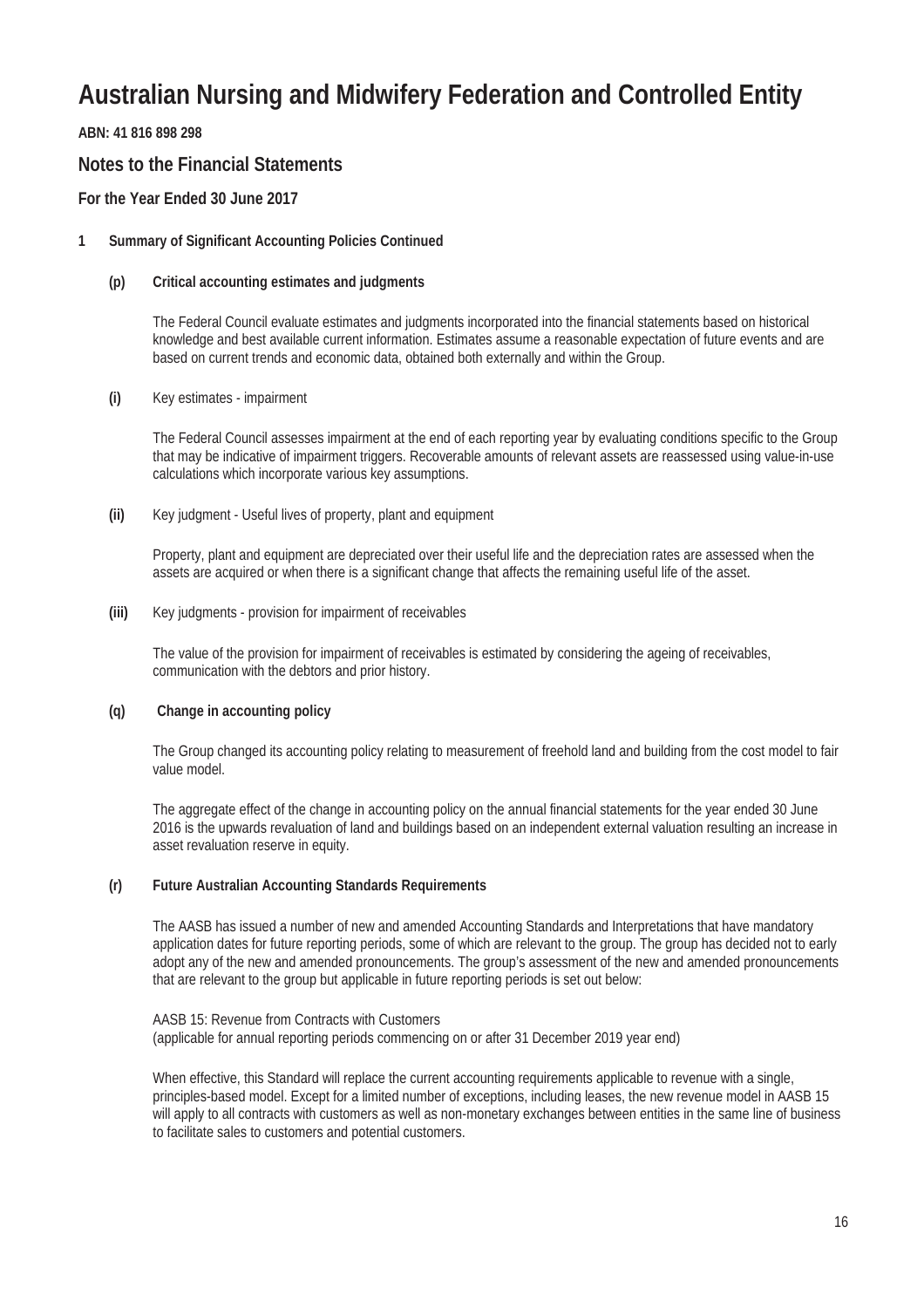**ABN: 41 816 898 298**

#### **Notes to the Financial Statements**

#### **For the Year Ended 30 June 2017**

#### **1 Summary of Significant Accounting Policies Continued**

#### **(r) Future Australian Accounting Standards Requirements**

The core principle of the Standard is that an entity will recognise revenue to depict the transfer of promised goods or services to customers in an amount that reflects the consideration to which the entity expects to be entitled in exchange for the goods or services. To achieve this objective, AASB 15 provides the following five-step process:

- identify the contract(s) with a customer;

- identify the performance obligations in the contract(s);
- determine the transaction price;
- allocate the transaction price to the performance obligations in the contract(s); and
- recognise revenue when (or as) the performance obligations are satisfied.

This Standard will require retrospective restatement, as well as enhanced disclosures regarding revenue.

The Federal Council anticipate that the adoption of AASB 15 will not have a significant impact on the group's financial statements.

AASB 16: Leases (applicable for annual reporting periods commencing on or after 1 January 2019)

AASB 16 introduces a single lessee accounting model and requires a lessee to recognise assets and liabilities for all leases with a term of more than 12 months, unless the underlying asset is of low value. A lessee is required to recognise a right-ofuse asset representing its right to use the underlying leased asset and a lease liability representing its obligations to make lease payments.

A lessee measures right-of-use assets similarly to other non-financial assets (such as property, plant and equipment) and lease liabilities similarly to other financial liabilities. As a consequence, a lessee recognises depreciation of the right-of-use asset and interest on the lease liability, and also classifies cash repayments of the lease liability into a principal portion and an interest portion and presents them in the statement of cash flows applying AASB 107 Statement of Cash Flows.

Assets and liabilities arising from a lease are initially measured on a present value basis. The measurement includes noncancellable lease payments (including inflation-linked payments), and also includes payments to be made in optional periods if the lessee is reasonably certain to exercise an option to extend the lease, or not to exercise an option to terminate the lease.

The Federal Council anticipate that the adoption of AASB 16 will not have a significant impact on the group's financial statements.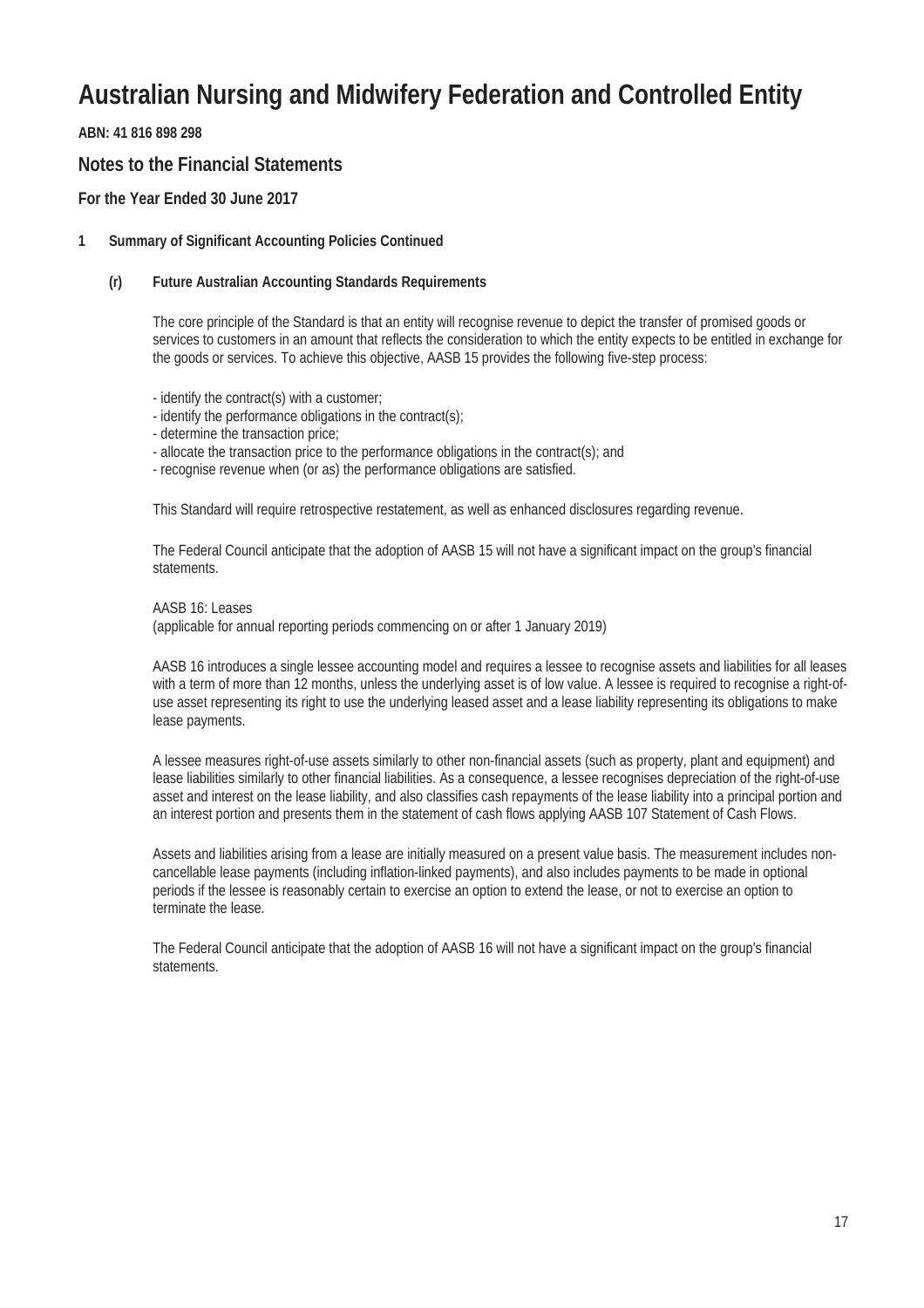#### **ABN: 41 816 898 298**

#### **Notes to the Financial Statements**

#### **For the Year Ended 30 June 2017**

| 2   | <b>Revenue and Other Income</b>                               |             |           |           |
|-----|---------------------------------------------------------------|-------------|-----------|-----------|
|     |                                                               |             | 2017      | 2016      |
|     |                                                               | <b>Note</b> | \$        | \$        |
|     | Revenue                                                       |             |           |           |
|     | - NENA membership subscription                                |             | 3,750     | 4,400     |
|     | - Capitation fees                                             | 2(a)        | 5,121,210 | 4,762,578 |
|     | - Australian Nursing and Midwifery Journal subscription fees  | 2(b)        | 1,479,255 | 1,548,492 |
|     | - Aged Care Skills Mix Project                                |             |           | 52,669    |
|     | - Grants and donations                                        | 2(c)        | 52,000    | 52,000    |
|     | - Australian Nursing and Midwifery Journal advertising income |             | 395,825   | 412,142   |
|     | - Biennial National Conference Income                         | 2(d)        |           | 227,087   |
|     | - Continuing Professional Education income                    |             | 174,288   | 226,465   |
|     | - ACTU levy - Branch contribution                             | 2(e)        |           | 247,891   |
|     | - Interest income                                             |             | 3,884     | 9,295     |
|     | - Advanced Practice Nurse Study                               | 2(f)        |           | 45,002    |
|     | - Conference Income                                           |             |           | 6,350     |
|     | - Other income                                                |             | 267,192   | 214,856   |
|     |                                                               |             | 7,497,404 | 7,809,227 |
| (a) | <b>Capitation fees</b>                                        |             |           |           |
|     | ANMF Australian Capital Territory Branch                      |             | 53,967    | 50,735    |
|     | <b>ANMF New South Wales Branch</b>                            |             | 1,310,109 | 1,246,092 |
|     | <b>ANMF Northern Territory Branch</b>                         |             | 60,773    | 54,808    |
|     | <b>ANMF South Australian Branch</b>                           |             | 390,462   | 363,862   |
|     | <b>ANMF QNMU Branch</b>                                       |             | 1,058,586 | 974,942   |
|     | <b>ANMF Tasmania Branch</b>                                   |             | 148,077   | 139,722   |

ANMF Victorian Branch **1,492,347** 1,388,069 ANMF Western Australian Branch **606,889** 544,348 Total capitation fee income **6,121,210** 4,762,578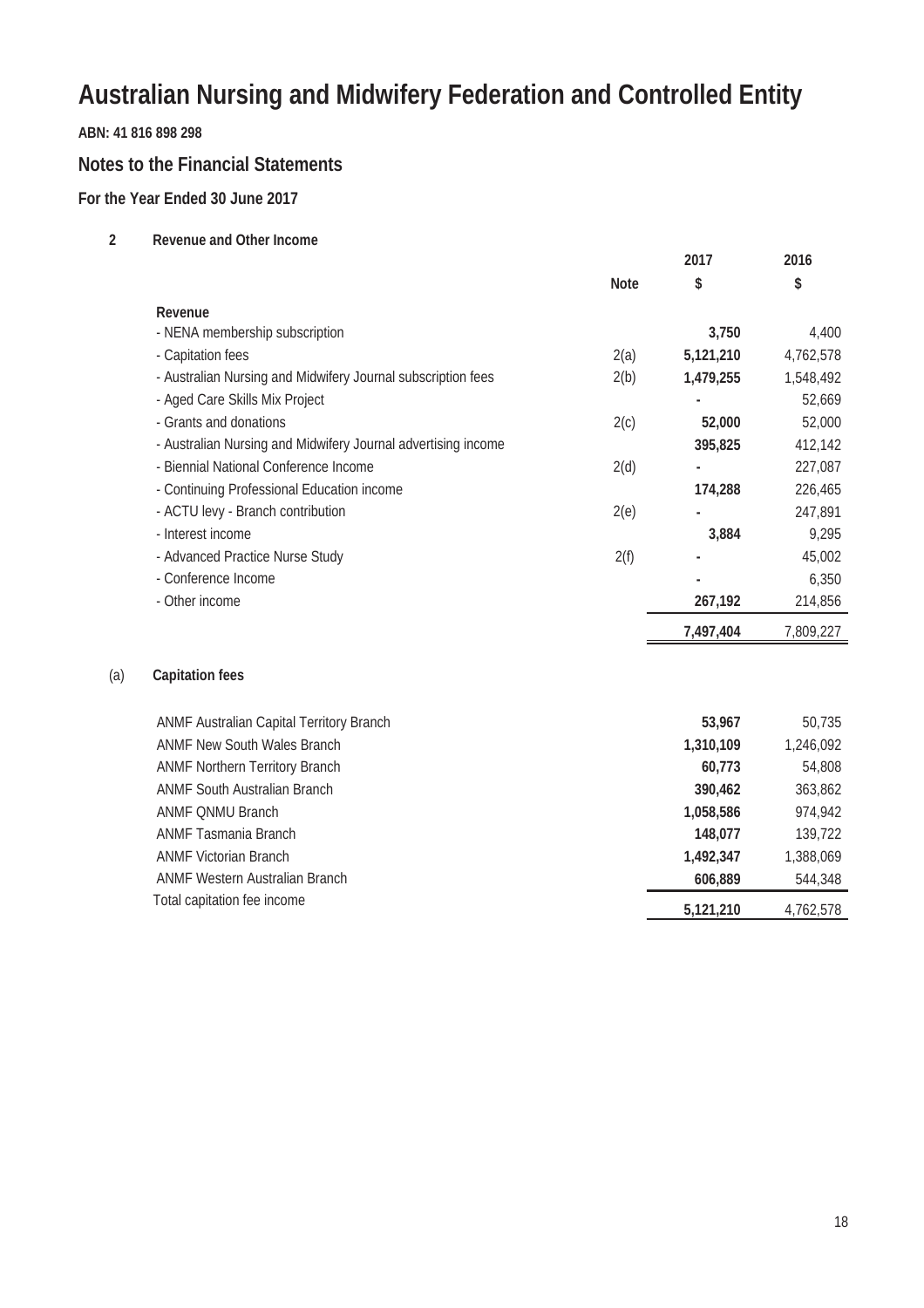#### **ABN: 41 816 898 298**

#### **Notes to the Financial Statements**

#### **For the Year Ended 30 June 2017**

| <b>Revenue and Other Income</b> |  |  |
|---------------------------------|--|--|
|                                 |  |  |

#### (b) **Australian Nursing and Midwifery Journal subscription fees**

|     |                                                                  | 2017      | 2016      |
|-----|------------------------------------------------------------------|-----------|-----------|
|     |                                                                  | \$        | \$        |
|     | ANMF Australian Capital Territory Branch                         | 42,152    | 41,355    |
|     | <b>ANMF New South Wales Branch</b>                               | 704       | 704       |
|     | <b>ANMF Northern Territory Branch</b>                            | 37,068    | 39,392    |
|     | <b>ANMF South Australian Branch</b>                              | 299,985   | 293,051   |
|     | <b>ANMF Tasmania Branch</b>                                      | 92,245    | 103,887   |
|     | <b>ANMF Victorian Branch</b>                                     | 982,739   | 1,039,452 |
|     | Non-reporting units                                              | 24,362    | 30,651    |
|     | Total Australian Nursing and Midwifery Journal subscription fees | 1,479,255 | 1,548,492 |
| (c) | <b>Grants and donations</b>                                      |           |           |
|     | Grants                                                           | 52,000    | 52,000    |
|     | Donations                                                        |           |           |
|     | <b>Total</b>                                                     | 52,000    | 52,000    |
| (d) | <b>Biennial National Conference income</b>                       |           |           |
|     | ANMF Australian Capital Territory Branch                         |           | 2,112     |
|     | <b>ANMF New South Wales Branch</b>                               |           | 53,234    |
|     | <b>ANMF Northern Territory Branch</b>                            |           | 2,865     |
|     | <b>ANMF South Australian Branch</b>                              |           | 15,420    |
|     | <b>ANMF QNMU Branch</b>                                          |           | 40,968    |
|     | <b>ANMF Tasmanian Branch</b>                                     |           | 5,728     |
|     | <b>ANMF Victorian Branch</b>                                     |           | 57,576    |
|     | <b>ANMF Western Australian Branch</b>                            |           | 23,116    |
|     | Sponsorship from other non-reporting units                       |           | 26,068    |
|     | <b>Total</b>                                                     |           | 227,087   |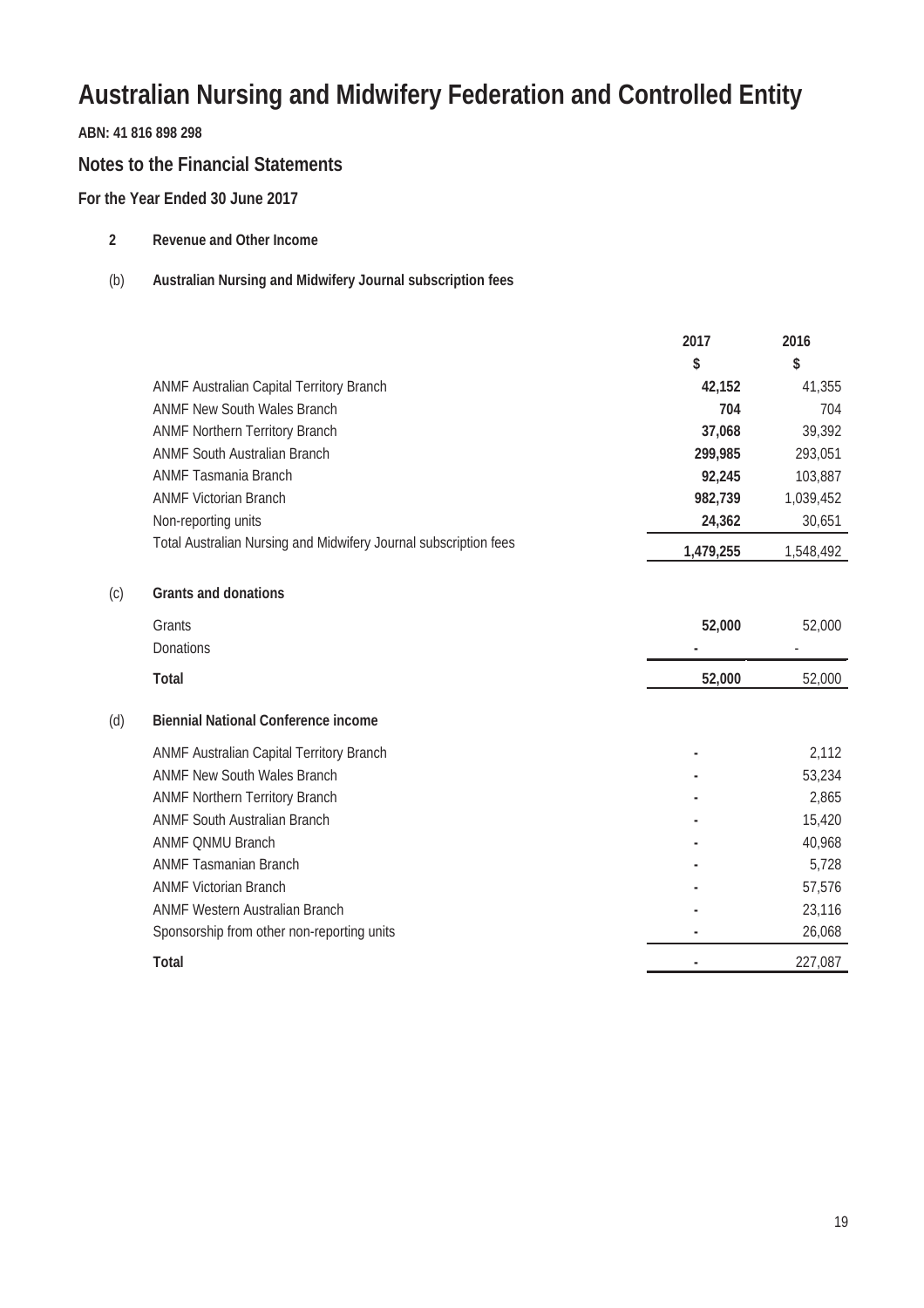#### **ABN: 41 816 898 298**

#### **Notes to the Financial Statements**

**2 Revenue and Other Income**

#### **For the Year Ended 30 June 2017**

| (e) | <b>ACTU levy - Branch contribution</b>   |      |         |
|-----|------------------------------------------|------|---------|
|     |                                          | 2017 | 2016    |
|     |                                          | \$   | \$      |
|     | ANMF Australian Capital Territory Branch |      | 3,495   |
|     | <b>ANMF Northern Territory Branch</b>    |      | 3,725   |
|     | <b>ANMF South Australian Branch</b>      |      | 25,982  |
|     | <b>ANMF ONMU Branch</b>                  |      | 69,803  |
|     | <b>ANMF Tasmanian Branch</b>             |      | 9,822   |
|     | <b>ANMF Victorian Branch</b>             |      | 97,976  |
|     | <b>ANMF Western Australian Branch</b>    |      | 37,088  |
|     | <b>Total</b>                             |      | 247,891 |
| (f) | <b>Advanced Practice Nurse Study</b>     |      |         |
|     | ANMF Australian Capital Territory Branch | ۰    | 464     |
|     | <b>ANMF New South Wales Branch</b>       |      | 11,878  |
|     | <b>ANMF Northern Territory Branch</b>    |      | 494     |
|     | <b>ANMF South Australian Branch</b>      |      | 3,460   |
|     | <b>ANMF QNMU Branch</b>                  |      | 9,265   |
|     | <b>ANMF Tasmanian Branch</b>             |      | 1,304   |
|     | <b>ANMF Victorian Branch</b>             |      | 13,060  |
|     | <b>ANMF Western Australian Branch</b>    |      | 5,077   |
|     | <b>Total</b>                             |      | 45,002  |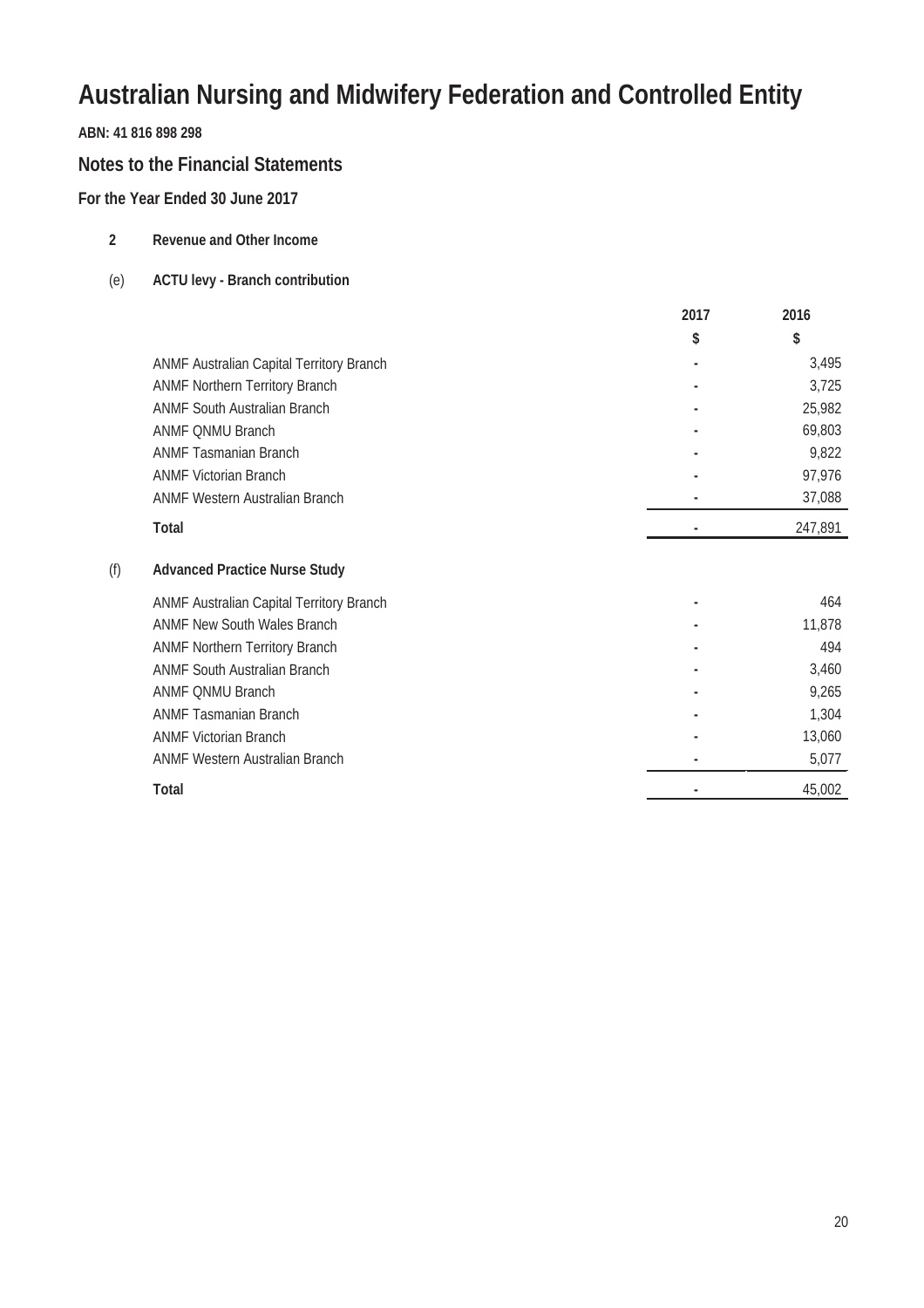#### **ABN: 41 816 898 298**

#### **Notes to the Financial Statements**

#### **For the Year Ended 30 June 2017**

**3 Expenses**

(b) **Affiliation fees**

(a) **Employee expenses**

|                                                                | 2017      | 2016      |
|----------------------------------------------------------------|-----------|-----------|
|                                                                | \$        | \$        |
| <b>Holders of office:</b>                                      |           |           |
| Wages and salaries                                             | 278,771   | 290,103   |
| Superannuation                                                 | 58,579    | 56,078    |
| Leave and other entitlements                                   | 71,863    | 82,144    |
| Separation and redundancies                                    |           |           |
| Other employee expenses                                        | 4,272     | 7,585     |
| Subtotal employee expenses holders of office                   | 413,485   | 435,910   |
| Employees other than office holders:                           |           |           |
| Wages and salaries                                             | 1,787,942 | 1,833,340 |
| Superannuation                                                 | 337,394   | 343,053   |
| Leave and other entitlements                                   | 527,975   | 503,849   |
| Separation and redundancies                                    |           |           |
| Other employee expenses                                        | 31,732    | 24,225    |
| Subtotal employee expenses employees other than office holders | 2,685,043 | 2,704,467 |
| Other employee related expenses                                |           |           |
| Payroll Tax                                                    | 154,057   | 152,275   |
| <b>Staff amenities</b>                                         | 9,757     | 7,767     |
|                                                                | 163,814   | 160,042   |
| <b>Total employee expenses</b>                                 | 3,262,342 | 3,300,419 |
| <b>Affiliation fees</b>                                        |           |           |
| <b>Australian Council of Trade Unions</b>                      | 990,280   | 777,469   |
| NSW Nurses and Midwives' Association                           |           | 29,743    |
| Australian College of Nursing (ICN)                            | 68,719    | 83,932    |
| <b>Total</b>                                                   | 1,058,999 | 891,144   |
|                                                                |           |           |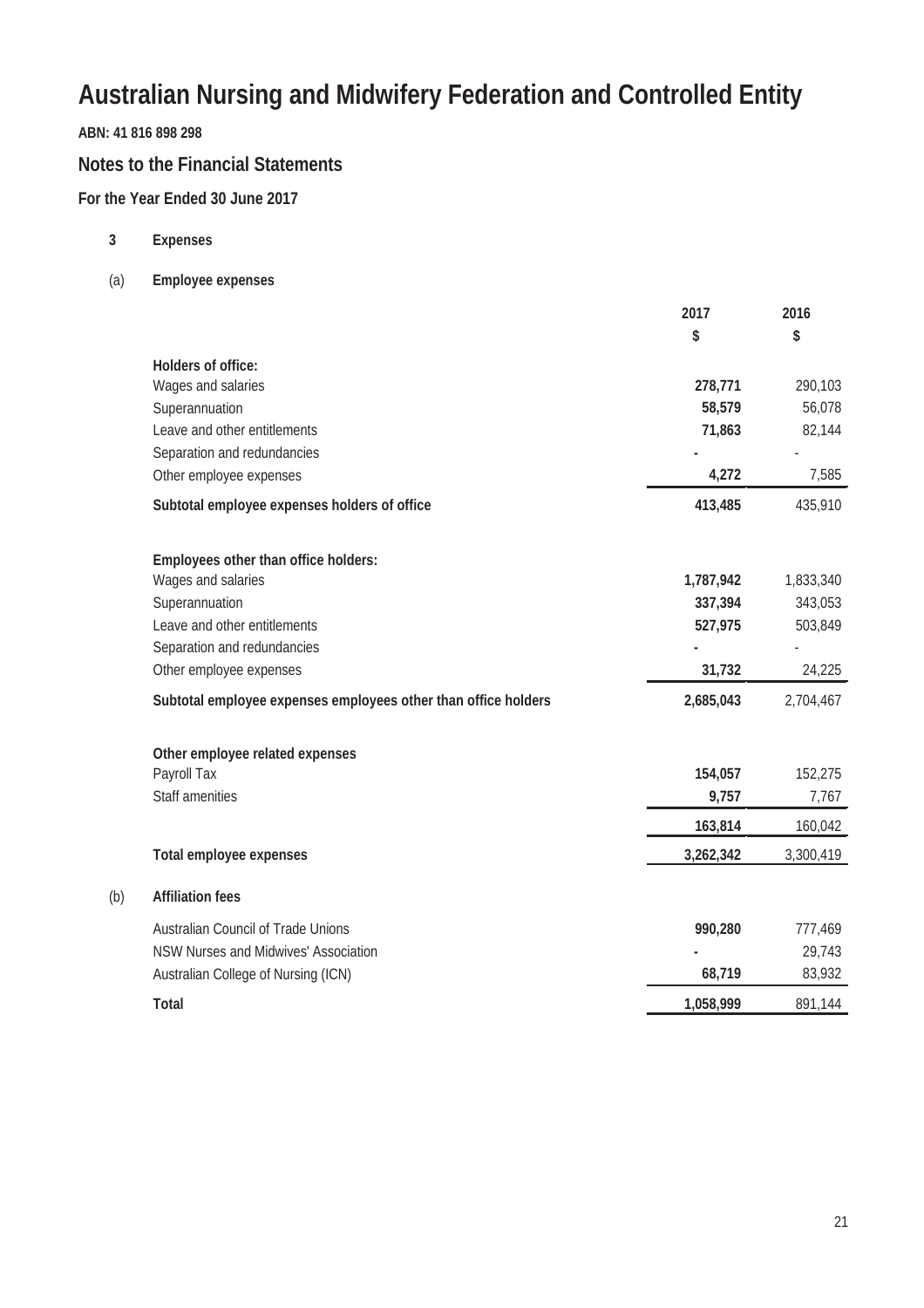#### **ABN: 41 816 898 298**

(d) **Grants or donations**

(e) **Levies**

#### **Notes to the Financial Statements**

#### **For the Year Ended 30 June 2017**

- **3 Expenses**
- (c) **Legal expenses**

|                                           |             | 2017   | 2016    |
|-------------------------------------------|-------------|--------|---------|
|                                           | <b>Note</b> | \$     | \$      |
| Litigation                                |             | 17,811 | 71,925  |
| Other legal matters                       |             | 10,960 | 6,921   |
| <b>Total</b>                              |             | 28,771 | 78,846  |
| <b>Grants or donations</b>                |             |        |         |
| <b>Donations</b>                          |             |        |         |
| Total paid that were \$1,000 or less      |             | ٠      | 1,000   |
| Total paid that exceeded \$1,000          |             | 13,000 | 6,500   |
| <b>Grants</b>                             | (i)         |        |         |
| Total paid that were \$1,000 or less      |             |        |         |
| Total paid that exceeded \$1,000          |             |        |         |
| <b>Total</b>                              |             | 13,000 | 7,500   |
| Levies                                    |             |        |         |
| <b>Australian Council of Trade Unions</b> | (i)         |        | 330,518 |
| <b>Total</b>                              |             |        | 330,518 |
|                                           |             |        |         |

(i) This campaigning fund is the collective commitment of Australian unions to campaign at a national, movement-wide level for working Australians, their families and communities.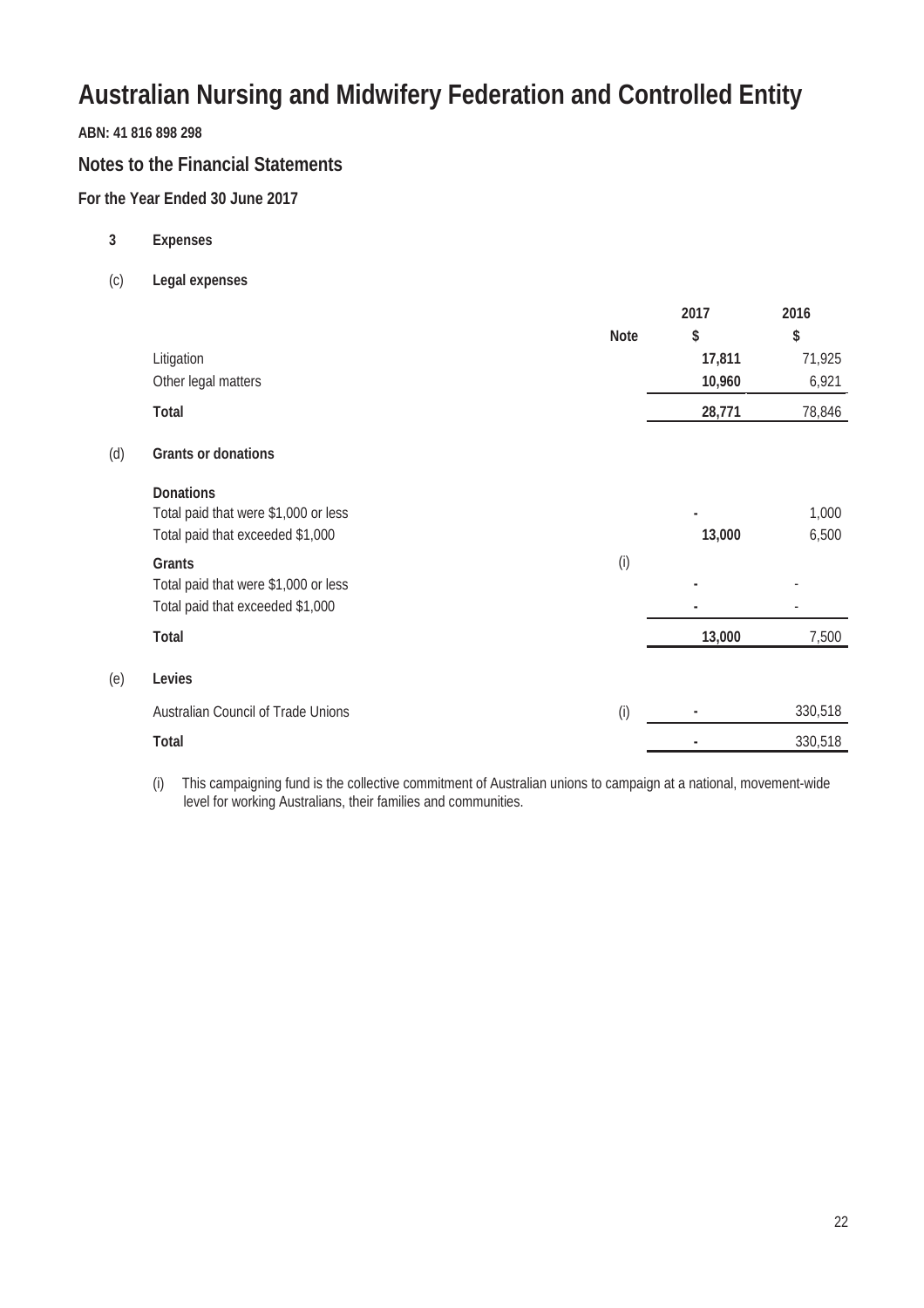#### **ABN: 41 816 898 298**

#### **Notes to the Financial Statements**

#### **For the Year Ended 30 June 2017**

- **3 Expenses**
- (f) **Other expense disclosures**

|   |                                                   |             | 2017      | 2016     |
|---|---------------------------------------------------|-------------|-----------|----------|
|   |                                                   | <b>Note</b> | \$        | \$       |
|   | Depreciation:                                     |             |           |          |
|   | Land and buildings                                |             | 62,600    | 32,621   |
|   | Plant and equipment                               |             | 62,287    | 83,801   |
|   | Intangibles                                       |             | 17,525    |          |
|   | <b>Total depreciation</b>                         |             | 142,412   | 116,422  |
|   | <b>Other Expenses:</b>                            |             |           |          |
|   | Fees/allowances - meetings and conferences        |             |           |          |
|   | Consideration to employers for payroll deductions |             |           |          |
|   | Capitation fees                                   |             |           |          |
|   | Penalties - via RO Act or RO Regulations          |             |           |          |
| 4 | <b>Cash and Cash Equivalents</b>                  |             |           |          |
|   | Cash on hand                                      |             | 580       | 580      |
|   | Cash at bank                                      |             | 1,413,930 | 842,843  |
|   |                                                   |             | 1,414,510 | 843,423  |
| 5 | <b>Trade and Other Receivables</b>                |             |           |          |
|   | <b>CURRENT</b>                                    |             |           |          |
|   | Trade receivables                                 | (a)         | 183,828   | 289,878  |
|   | Provision for impairment                          | (b)         | (20,000)  | (10,000) |
|   | Net trade receivables                             |             | 163,828   | 279,878  |
|   | Other receivables                                 |             | 3,252     | 5        |
|   |                                                   |             | 167,080   | 279,883  |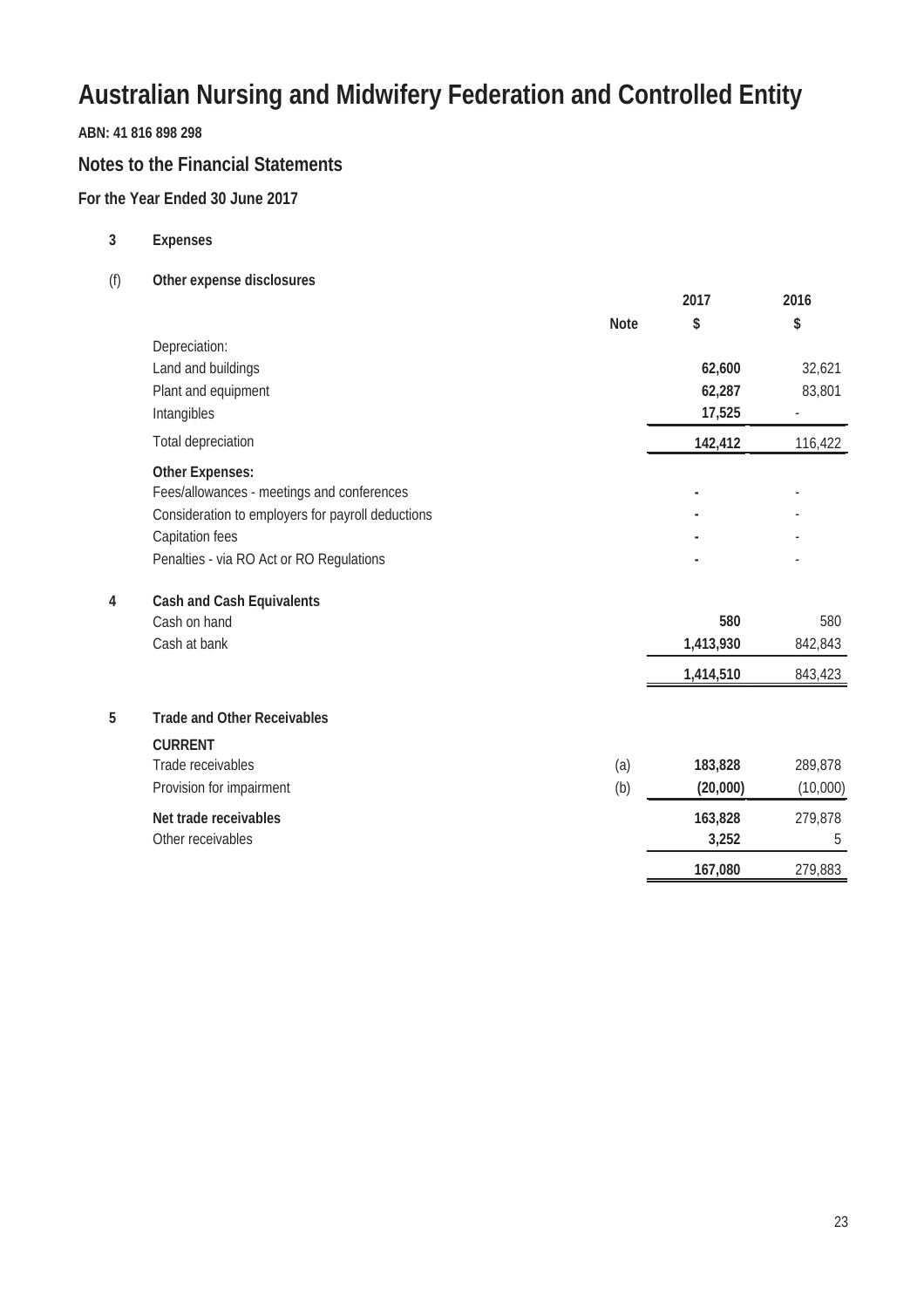**ABN: 41 816 898 298**

#### **Notes to the Financial Statements**

**For the Year Ended 30 June 2017**

- **5 Trade and Other Receivables**
- (a) **Trade receivables from Branches**

Included in the trade receivables balance are receivables from ANMF Branches. As per the requirements of Fair Work Act (Registered Organisations) Act 2009, trade receivables from ANMF Branches (reporting units) consist of: **2016**

|     |                                                                    |             | 2017    | 2016    |
|-----|--------------------------------------------------------------------|-------------|---------|---------|
|     |                                                                    | <b>Note</b> | \$      | \$      |
|     | Receivables from other reporting units                             |             |         |         |
|     | ANMF Australian Capital Territory Branch                           |             | 7,055   | 9,657   |
|     | <b>ANMF New South Wales Branch</b>                                 |             |         | 70      |
|     | <b>ANMF Northern Territory Branch</b>                              |             |         | 60      |
|     | <b>ANMF South Australian Branch</b>                                |             | 35,792  | 29,551  |
|     | <b>ANMF Tasmanian Branch</b>                                       |             | 16,174  | 23,044  |
|     | <b>ANMF Victorian Branch</b>                                       |             | 41,629  | 152,983 |
|     | Total receivable from other reporting units                        |             | 100,650 | 215,365 |
|     | Less provision for doubtful debt:                                  |             |         |         |
|     | Other reporting units                                              |             |         |         |
|     | Total provision for doubtful debts from other reporting units      |             |         |         |
|     | Receivable from other reporting units (net)                        |             | 100,650 | 215,365 |
| (b) | Provision for impairment of receivables                            |             |         |         |
|     | Movement in provision for impairment of receivables is as follows: |             |         |         |
|     | Balance at beginning of the year                                   |             | 10,000  | 10,000  |
|     | Charged for the year                                               |             | 10,000  |         |
|     | Balance at end of the year                                         |             | 20,000  | 10,000  |
| 6   | <b>Other financial assets</b>                                      |             |         |         |
|     | Held-to-maturity investments comprise:                             |             |         |         |
|     | Term deposits - current                                            |             | 32,514  | 31,796  |
| 7   | <b>Other Assets</b>                                                |             |         |         |
|     | <b>CURRENT</b>                                                     |             |         |         |
|     | Prepayments                                                        |             | 90,924  | 89,662  |
|     | Security on leased premises                                        |             |         | 2,520   |
|     |                                                                    |             | 90,924  | 92,182  |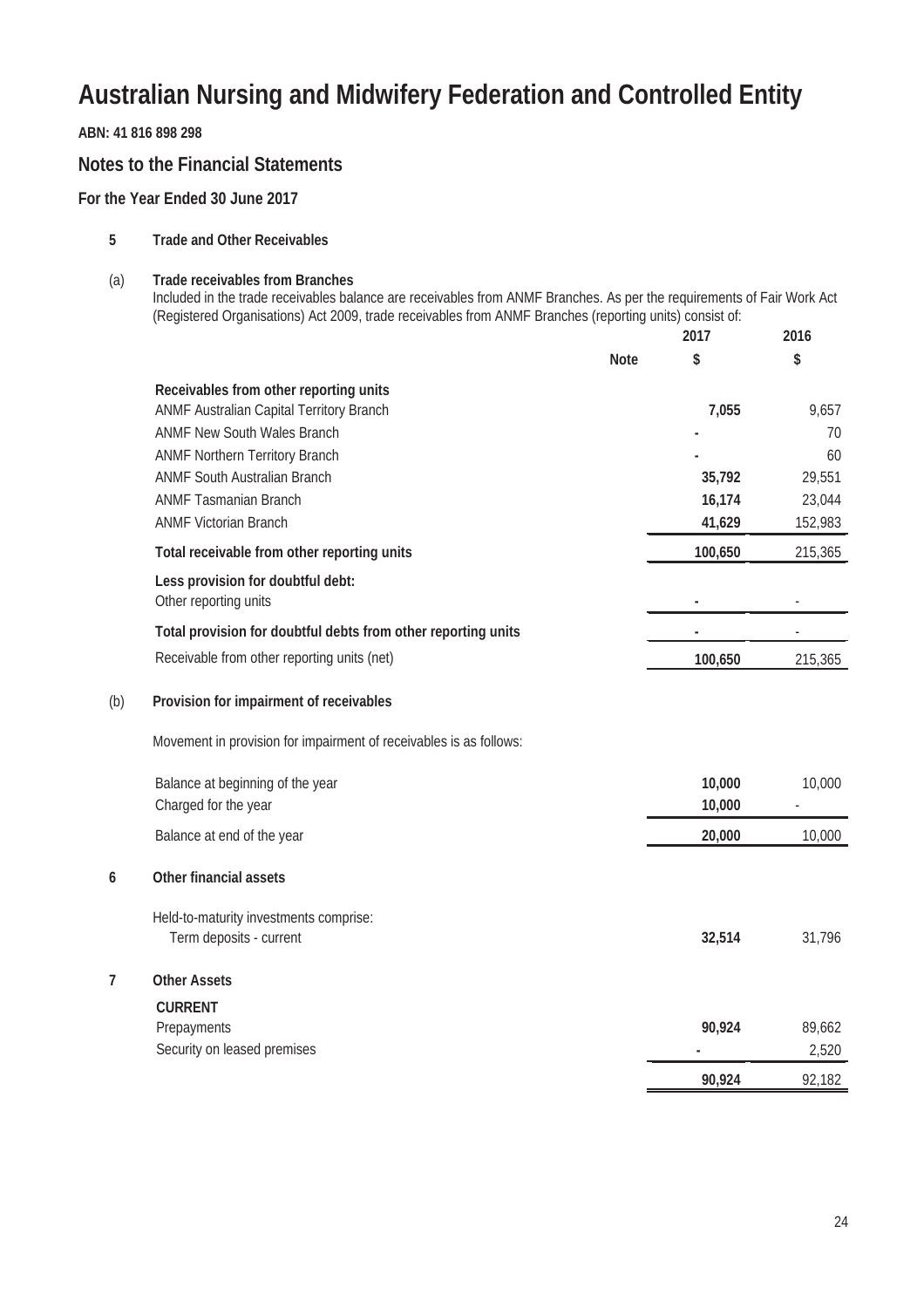#### **ABN: 41 816 898 298**

#### **Notes to the Financial Statements**

#### **For the Year Ended 30 June 2017**

**8 Property, Plant and Equipment**

|                                     | 2017       | 2016       |
|-------------------------------------|------------|------------|
|                                     | \$         | \$         |
| <b>LAND AND BUILDINGS</b>           |            |            |
| Land and buildings                  |            |            |
| At independent valuation            | 3,130,000  | 3,130,000  |
| Accumulated depreciation            | (62, 600)  |            |
| <b>Total land and buildings</b>     | 3,067,400  | 3,130,000  |
| <b>PLANT AND EQUIPMENT</b>          |            |            |
| Plant and equipment                 |            |            |
| At cost                             | 540,142    | 506,768    |
| Accumulated depreciation            | (466, 668) | (441, 212) |
| Total plant and equipment           | 73,474     | 65,556     |
| <b>Motor vehicles</b>               |            |            |
| At cost                             | 61,729     | 61,729     |
| Accumulated depreciation            | (31, 341)  | (18,995)   |
| Total motor vehicles                | 30,388     | 42,734     |
| <b>Fitouts</b>                      |            |            |
| At cost                             | 444,100    | 444,100    |
| Accumulated depreciation            | (385, 462) | (363, 299) |
| <b>Total fitouts</b>                | 58,638     | 80,801     |
| <b>Total plant and equipment</b>    | 162,500    | 189,091    |
| Total property, plant and equipment | 3,229,900  | 3,319,091  |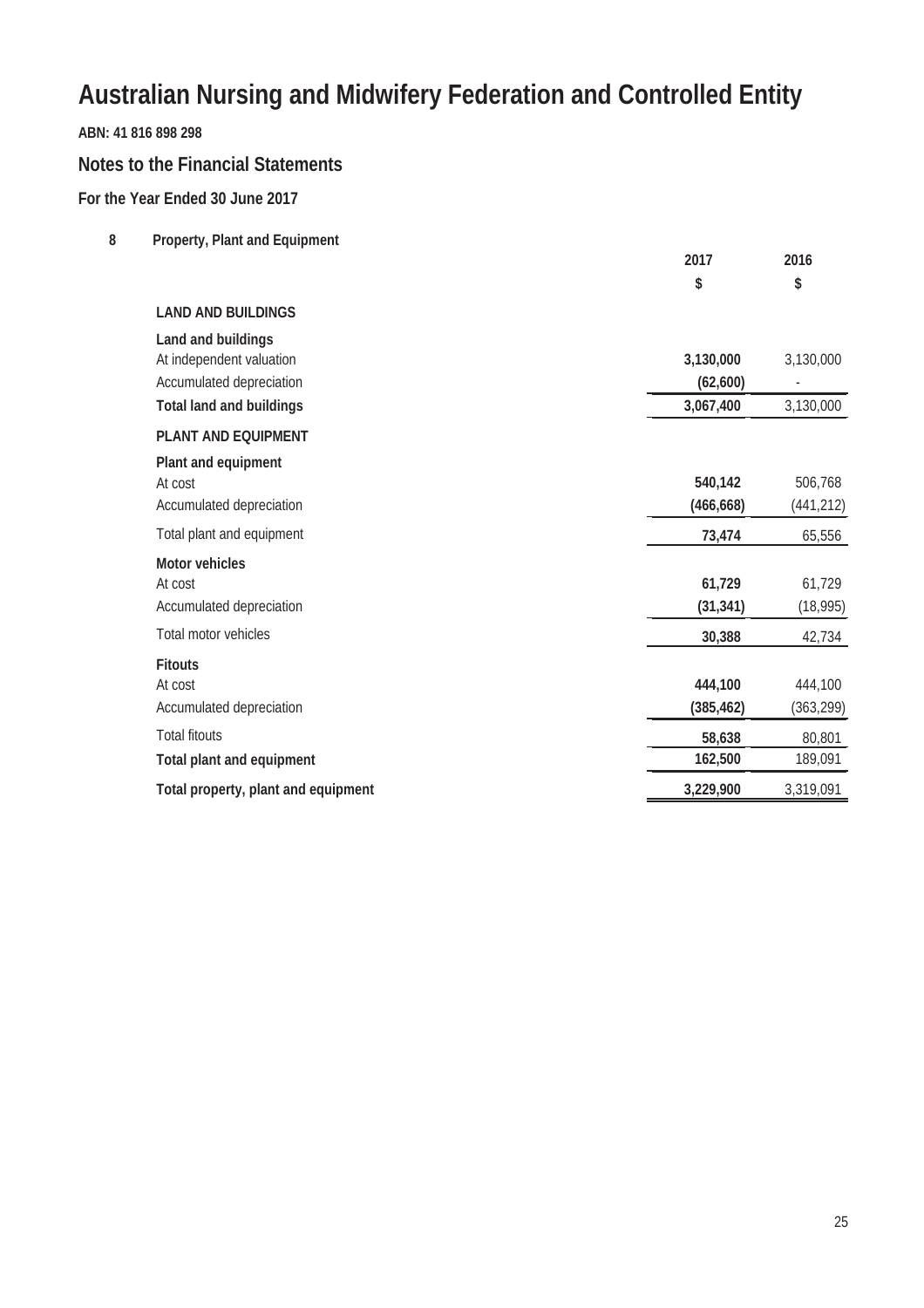Australian Nursing and Midwifery Federation and Controlled Entity **Australian Nursing and Midwifery Federation and Controlled Entity**

Notes to the Financial Statements **Notes to the Financial Statements**

For the Year Ended 30 June 2017 **For the Year Ended 30 June 2017**

- Property, Plant and Equipment **Property, Plant and Equipment 8**
- Movements in carrying amounts of property, plant and equipment (a) **Movements in carrying amounts of property, plant and equipment**  $\mathfrak{g}$

|                                           | Land and<br><b>Buildings</b> | Equipment<br>Plant and | <b>Motor Vehicles</b> | <b>Fitouts</b> | <b>Total</b> |
|-------------------------------------------|------------------------------|------------------------|-----------------------|----------------|--------------|
| 2017                                      |                              |                        |                       |                |              |
| Year ended 30 June 2017                   |                              |                        |                       |                |              |
| Balance at the beginning of year          | 3,130,000                    | 65,556                 | 42,734                | 80,801         | 3,319,091    |
| Additions                                 |                              | 35,696                 |                       |                | 35,696       |
| Depreciation expense                      | (62, 600)                    | (27, 778)              | (12, 346)             | (22, 163)      | (124, 887)   |
| Balance at the end of the year            | 3,067,400                    | 73,474                 | 30,388                | 58,638         | 3,229,900    |
|                                           | Land and                     | Plant and              | <b>Motor Vehicles</b> |                |              |
|                                           | <b>Buildings</b>             | Equipment              |                       | <b>Fitouts</b> | Total        |
| 2016                                      |                              |                        |                       |                |              |
| Year ended 30 June 2016                   |                              |                        |                       |                |              |
| Balance at the beginning of year          | 1,408,771                    | 61,408                 | 55,080                | 91,850         | 1,617,109    |
| <b>Additions</b>                          |                              | 39,363                 |                       | 25,191         | 64,554       |
| Depreciation expense                      | (32, 621)                    | (35, 215)              | (12, 346)             | (36,240)       | (116, 422)   |
| Revaluation increase recognised in equity | 1,753,850                    |                        |                       |                | ,753,850     |
| Balance at the end of the year            | 3,130,000                    | 65,556                 | 42,734                | 80,801         | 3,319,091    |

26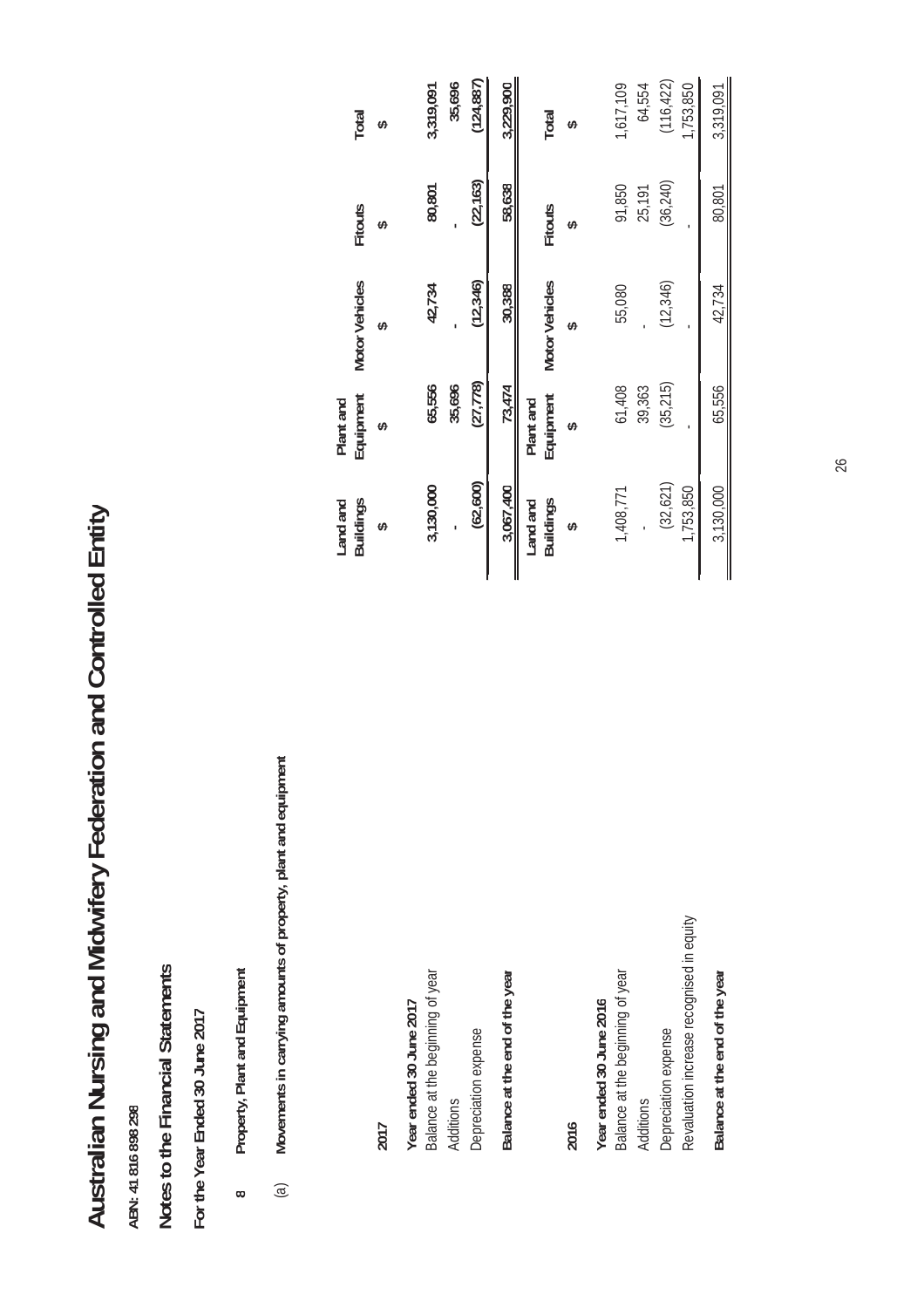#### **ABN: 41 816 898 298**

#### **Notes to the Financial Statements**

#### **For the Year Ended 30 June 2017**

**9 Intangible Assets**

|                                            | 2017      | 2016                     |
|--------------------------------------------|-----------|--------------------------|
|                                            | \$        | \$                       |
| <b>CPE Website</b>                         |           |                          |
| Cost                                       | 98,393    | $\overline{\phantom{a}}$ |
| Accumulated amortisation and<br>impairment | (17, 525) | $\overline{\phantom{a}}$ |
| Net carrying value                         | 80,868    | $\overline{\phantom{a}}$ |
| <b>Total Intangibles</b>                   | 80,868    | $\overline{\phantom{a}}$ |
|                                            |           |                          |

#### (a) Movements in carrying amounts of intangible assets

|                               | <b>CPE Website</b> | Total     |
|-------------------------------|--------------------|-----------|
|                               | S                  | \$        |
| Year ended 30 June 2017       |                    |           |
| Additions                     | 98,393             | 98,393    |
| Amortisation                  | (17, 525)          | (17, 525) |
| Closing value at 30 June 2017 | 80,868             | 80,868    |

**10 Trade and Other Payables**

|                                                   |       | 2017    | 2016    |
|---------------------------------------------------|-------|---------|---------|
|                                                   |       | \$      | \$      |
| <b>CURRENT</b>                                    |       |         |         |
| <b>Unsecured liabilities:</b>                     |       |         |         |
| Trade payables                                    | 10(a) | 270,254 | 216,480 |
| Accrued expense                                   |       | 37,055  | 17,350  |
| Sundry payables                                   |       | 98,569  | 97,337  |
| GST payables                                      |       | 93,172  | 70,333  |
| Consideration to employers for payroll deductions |       |         |         |
|                                                   |       | 499,050 | 401,500 |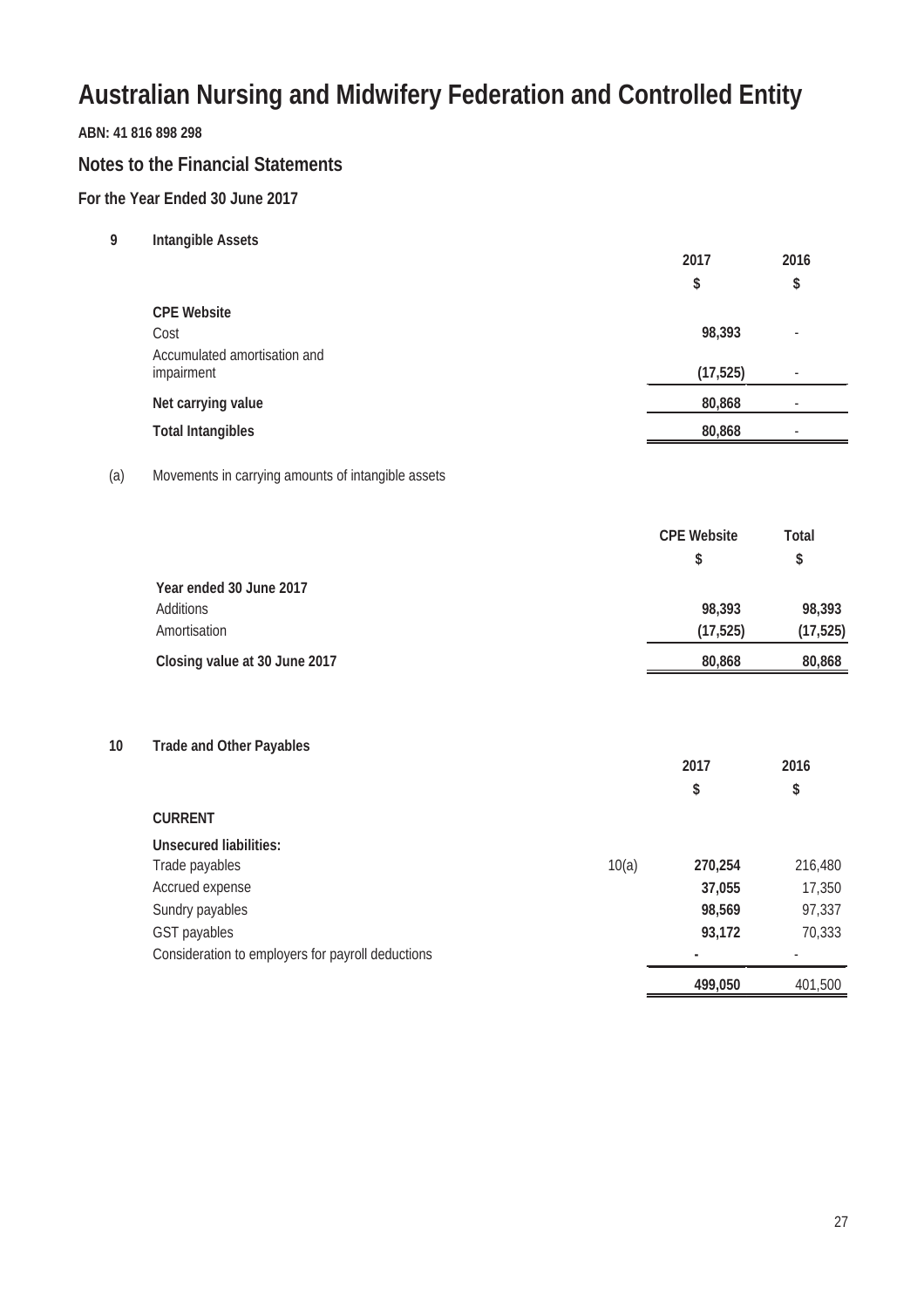#### **ABN: 41 816 898 298**

#### **Notes to the Financial Statements**

#### **For the Year Ended 30 June 2017**

- **10 Trade and Other Payables**
- (a) **Payables include:**

|     |                                                                                                             |       | 2017      | 2016      |
|-----|-------------------------------------------------------------------------------------------------------------|-------|-----------|-----------|
|     |                                                                                                             |       | \$        | \$        |
|     | Payables to other reporting units:                                                                          |       |           |           |
|     | ANMF Australian Capital Territory Branch                                                                    |       |           | 579       |
|     | <b>ANMF Tasmanian Branch</b>                                                                                |       |           | 815       |
|     | <b>ANMF New South Wales Branch</b>                                                                          |       |           | 600       |
|     | <b>ANMF Victorian Branch</b>                                                                                |       | 19,866    |           |
|     | Total payables to other reporting units                                                                     |       | 19,866    | 1,994     |
|     | Payables for legal cost                                                                                     |       |           |           |
|     | Litigation                                                                                                  |       |           |           |
|     | Other legal matters                                                                                         |       |           |           |
|     | Total payables to legal cost                                                                                |       |           |           |
| (b) | Financial liabilities at amortised cost classified as trade and other payables<br>Trade and other payables: |       |           |           |
|     | - total current                                                                                             |       | 499,050   | 401,500   |
|     | Less:                                                                                                       |       |           |           |
|     | GST payables                                                                                                |       | (93, 172) | (70, 333) |
|     | Financial liabilities as trade and other payables                                                           | 16    | 405,878   | 331,167   |
| 11  | <b>Borrowings</b>                                                                                           |       |           |           |
|     | <b>NON-CURRENT</b>                                                                                          |       |           |           |
|     | <b>Secured liabilities:</b>                                                                                 |       |           |           |
|     | <b>Bank loans</b>                                                                                           | 11(a) | 10,037    | 10,041    |
|     |                                                                                                             |       | 10,037    | 10,041    |

#### (a) **Bank loans**

**11 Borrowings**

The bank overdraft and loan are secured by a registered first mortgage over the freehold properties of the Group by Red Zed. The facility is for a 20 year period maturing on 28 June 2032. The repayments for the first five years are interest only and the remainder of the loan period are principal and interest with flexibility of early repayment of principle. The carrying amounts of non-current assets pledged as security are freehold land and buildings with a value of \$3,130,000.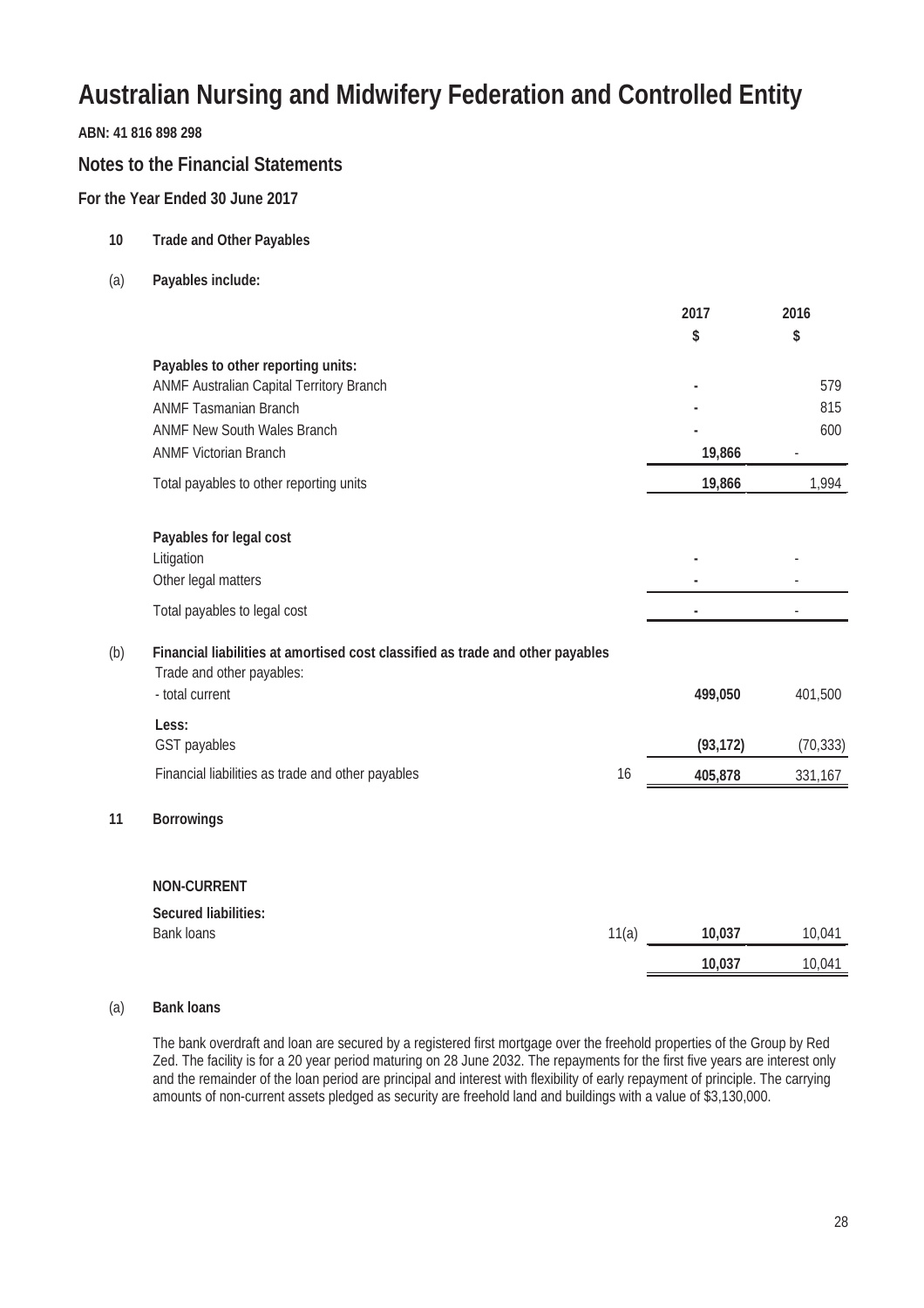#### **ABN: 41 816 898 298**

#### **Notes to the Financial Statements**

#### **For the Year Ended 30 June 2017**

**12 Provisions**

#### **Employee Provisions**

|                                                                  |             | 2017    | 2016    |
|------------------------------------------------------------------|-------------|---------|---------|
|                                                                  | <b>Note</b> | \$      | \$      |
| <b>Office Holders:</b>                                           |             |         |         |
| Annual leave                                                     |             | 51,771  | 76,948  |
| Long service leave                                               |             | 116,798 | 103,567 |
| Separations and redundancies                                     |             |         |         |
| Other                                                            |             | 4,709   | 16,178  |
| Subtotal employee provisions office holders                      |             | 173,278 | 196,693 |
| Employees other than office holders:                             |             |         |         |
| Annual leave                                                     |             | 281,114 | 292,244 |
| Long service leave                                               |             | 478,531 | 428,982 |
| Separations and redundancies                                     |             |         |         |
| Other                                                            |             | 28,358  | 31,319  |
| Subtotal employee provisions employees other than office holders |             | 788,003 | 752,545 |
| <b>Total employee provisions</b>                                 |             | 961,281 | 949,238 |
|                                                                  |             |         |         |
| Analysis of total provisions<br>Current                          |             | 917,714 | 903,844 |
| Non-current                                                      |             | 43,567  | 45,394  |
|                                                                  |             |         |         |
|                                                                  |             | 961,281 | 949,238 |

#### **Provision for Employee Benefits**

Provision for employee benefits represents amounts accrued for annual leave, additional day off (ADO) and long service leave.

The current portion for this provision includes the total amount accrued for annual leave entitlements, ADO and the amounts accrued for long service leave entitlements that have vested due to employees having completed the required period of service. Based on past experience, the Group does not expect the full amount of annual leave or long service leave balances classified as current liabilities to be settled within the next 12 months. However, these amounts must be classified as current liabilities since the Group does not have an unconditional right to defer the settlement of these amounts in the event employees wish to use their leave entitlement.

The non-current portion for this provision includes amounts accrued for long service leave entitlements that have not yet vested in relation to those employees who have not yet completed the required period of service.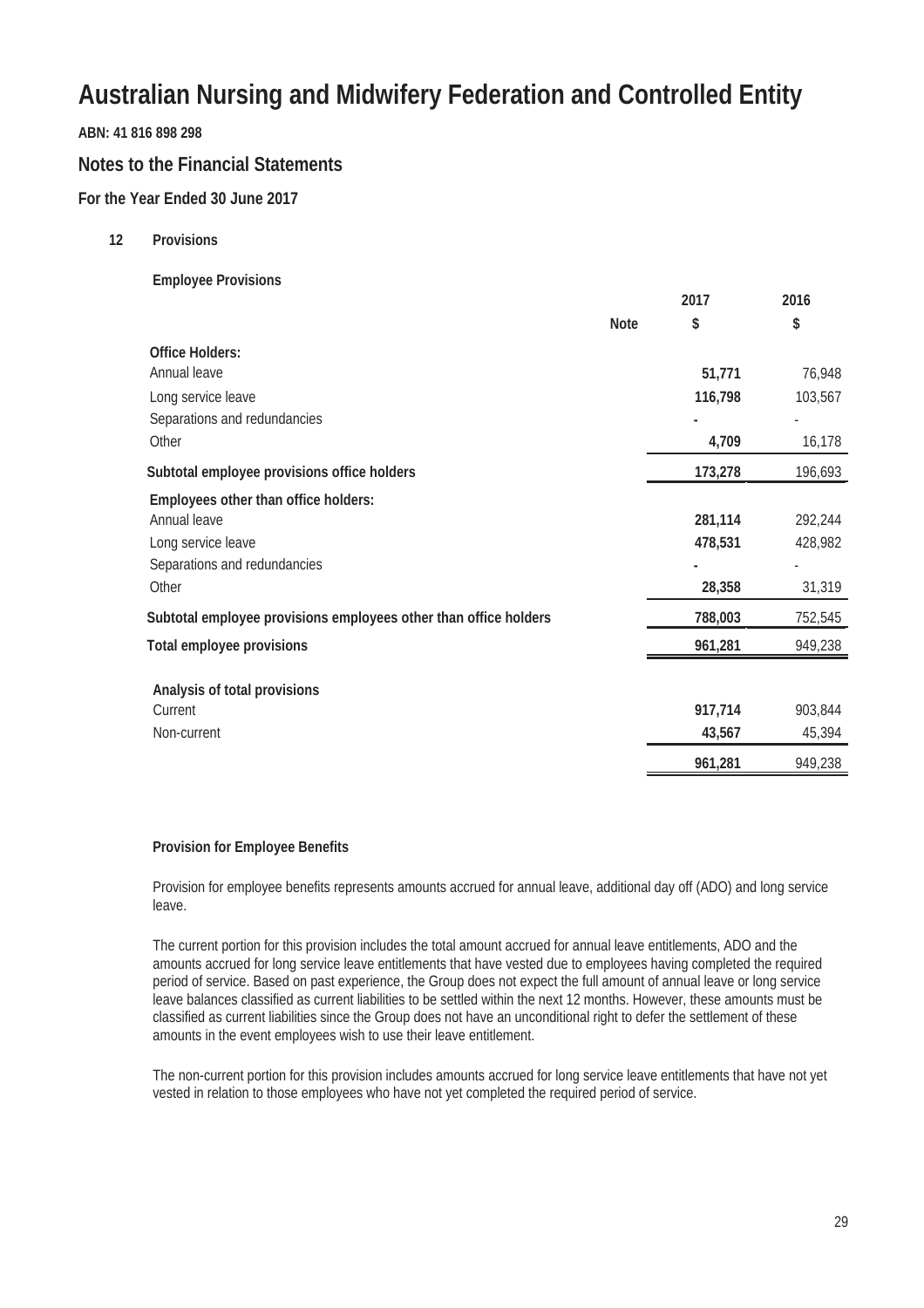#### **ABN: 41 816 898 298**

#### **Notes to the Financial Statements**

#### **For the Year Ended 30 June 2017**

**13 Other Liabilities**

|                                        |     | 2017    | 2016                     |
|----------------------------------------|-----|---------|--------------------------|
|                                        |     | \$      | \$                       |
| <b>CURRENT</b>                         |     |         |                          |
| Biennial National Conference income in | 13a |         |                          |
| advance                                |     | 118,500 | $\overline{\phantom{a}}$ |
| Unearned subscription                  |     | 13,351  | 13,776                   |
| Other deferred income                  |     | 88,035  | 20,441                   |
|                                        |     | 219,886 | 34,217                   |

#### (a) **Biennial National Conference Income in advance from other reporting units**

|       |                                          | 2017    | 2016 |  |
|-------|------------------------------------------|---------|------|--|
|       |                                          | \$      | \$   |  |
|       | ANMF Australian Capital Territory Branch | 1,015   | ٠    |  |
|       | <b>ANMF New South Wales Branch</b>       | 26,050  |      |  |
|       | <b>ANMF Northern Territory Branch</b>    | 1,128   |      |  |
|       | <b>ANMF South Australia Branch</b>       | 7,650   |      |  |
|       | <b>ANMF ONMU Branch</b>                  | 20,774  |      |  |
|       | <b>ANMF Tasmanian Branch</b>             | 2,852   | ٠    |  |
|       | <b>ANMF Victorian Branch</b>             | 28,932  | ٠    |  |
|       | <b>ANMF Western Australian Branch</b>    | 11,599  | ٠    |  |
|       | <b>Others</b>                            | 18,500  |      |  |
| Total |                                          | 118,500 |      |  |
|       |                                          |         |      |  |

#### **14 Equity**

#### (a) **Other Specific disclosures - Funds**

| Compulsory levy/voluntary contribution fund - if invested in assets |  |
|---------------------------------------------------------------------|--|
| Other funds required by rules                                       |  |
|                                                                     |  |

**-** -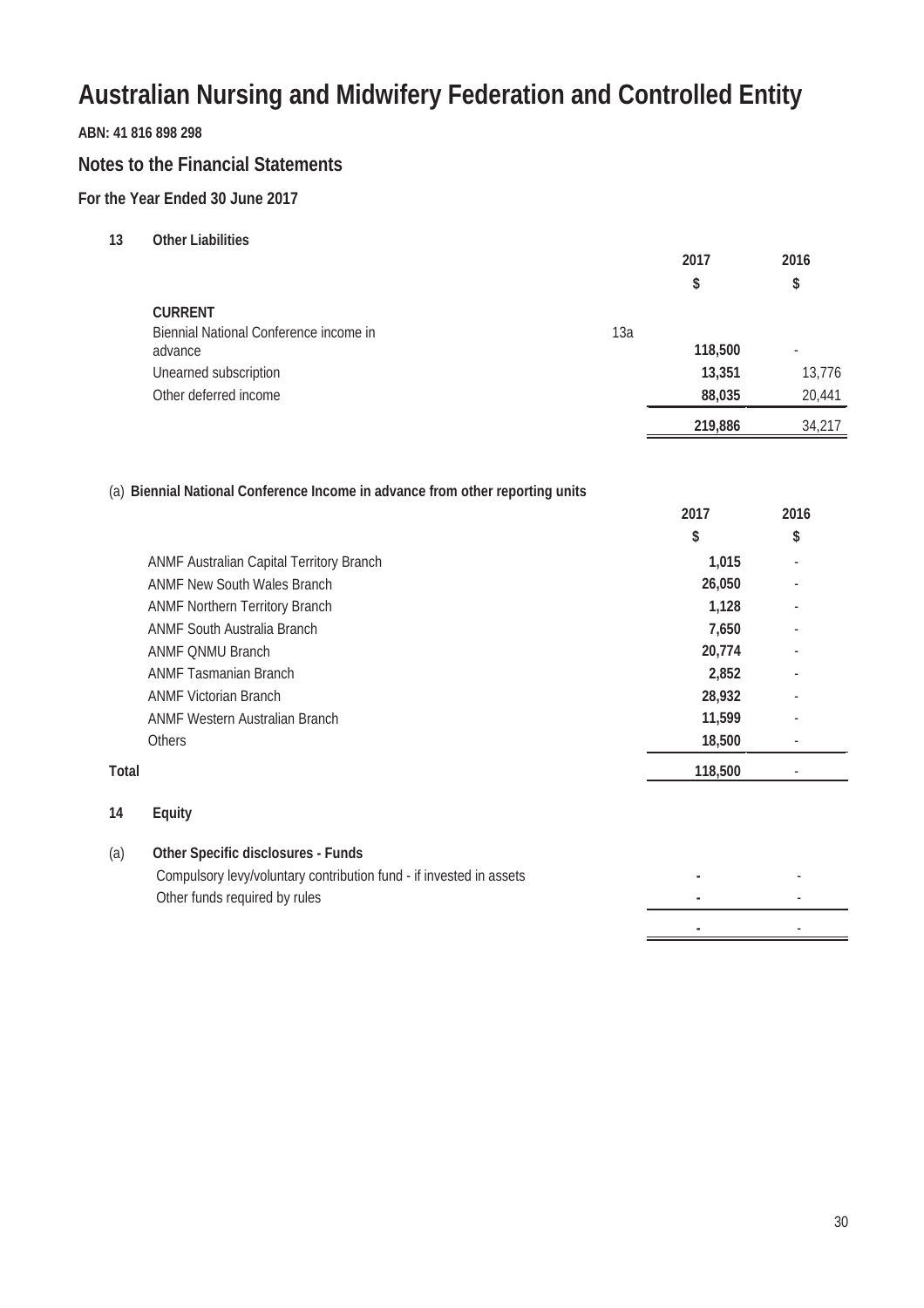**ABN: 41 816 898 298**

#### **Notes to the Financial Statements**

**For the Year Ended 30 June 2017**

**15 Cash Flow Information**

(a) **Reconciliation of cash from operations with surplus for the year 2017 \$ 2016 \$** Net surplus/(deficit) for the year **154,163** (330,982) **Non-cash flows in surplus** Depreciation **142,412** 116,422 Provision for doubtful debts **10,000** - **Changes in assets and liabilities** (Increase)/decrease in trade and term receivables **102,803** 342,785 (Increase)/decrease in other assets **1,258** (5,430) Increase/(decrease) in trade payables and accruals **97,550** (171,820) Increase/(decrease) in other current liabilities **185,669** (137,131) Increase/(decrease) in provisions **12,043** 59,931 **705,898** (126,225) (b) **Cash flow with reporting units Cash Inflows:** ANMF Australian Capital Territory Branch **168,313** 163,610 ANMF New South Wales Branch **1,493,874** 1,593,796 ANMF Northern Territory Branch **109,842** 112,232 ANMF South Australian Branch **768,042** 805,790 ANMF QNMU Branch **1,205,375** 1,207,142 ANMF Tasmanian Branch **276,738** 287,026 ANMF Victorian Branch **3,573,803** 3,677,533 ANMF Western Australian Branch **681,740** 662,966 **Total cash inflows 8,277,727** 8,510,095 **Cash outflows:** ANMF Australian Capital Territory Branch **(5,454)** (4,488) ANMF New South Wales Branch **(3,599)** (52,873) ANMF Northern Territory Branch **(6,922)** (7,646) ANMF South Australian Branch **(1,594)** (261,183) ANMF QNMU Branch **(8,380)** (17,892) ANMF Tasmanian Branch **(3,240)** (2,526) ANMF Victorian Branch **(5,775)** (91,026) ANMF Western Australian Branch **-** (20,419) **Total cash outflows (34,964)** (458,053)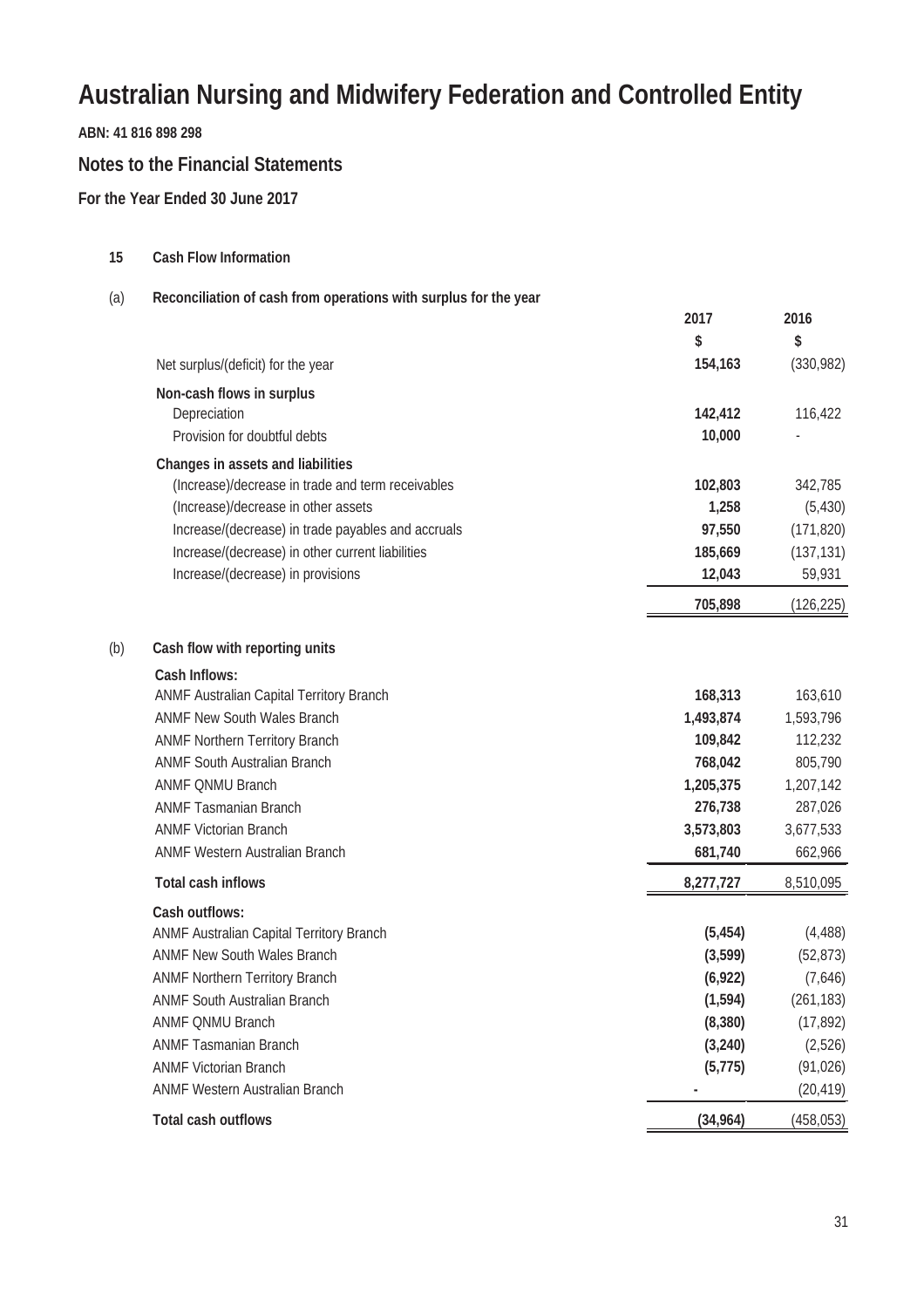**ABN: 41 816 898 298**

#### **Notes to the Financial Statements**

#### **For the Year Ended 30 June 2017**

#### **16 Financial Risk Management**

The Group's financial instruments consist mainly of deposits with banks, accounts receivable, accounts payable and bank loans.

The carrying value for each category of financial instruments, measured in accordance with AASB 139 as detailed in the accounting policies to these financial statements, are as follows:

|                                    |             | 2017      | 2016      |
|------------------------------------|-------------|-----------|-----------|
|                                    | <b>Note</b> | \$        | \$        |
| <b>Financial Assets</b>            |             |           |           |
| Cash and cash equivalents          | 4           | 1,414,510 | 843,423   |
| Trade and other receivables        | 5           | 167,080   | 279,883   |
| Held to maturity (amortised cost)  | 6           | 32,514    | 31,796    |
| <b>Total financial assets</b>      |             | 1,614,104 | 1,155,102 |
| <b>Financial Liabilities</b>       |             |           |           |
| Trade and other payables           | 10          | 405,878   | 331,167   |
| <b>Borrowings</b>                  | 11          | 10,037    | 10,041    |
| <b>Total financial liabilities</b> |             | 415,915   | 341,208   |
|                                    |             |           |           |

#### **Net Fair Values**

The fair values disclosed in the above table have been determined based on the following methodology:

Cash and cash equivalents, trade and other receivables, trade and other payables are short term instruments in nature whose carrying value is equivalent to fair value. Long term borrowings relate to a commercial loan whose carrying value is equivalent to fair value. Trade and other payables excludes amounts provided for relating to annual and long service leave which is not considered a financial instrument.

#### **Financial risk management policies**

The Federal Council have overall responsibility for the establishment of the Group's financial risk management framework. This includes the development of policies covering specific areas.

Risk management policies and systems are reviewed regularly to reflect changes in market conditions and the Group's activities. The overall risk management policies seek to assist the Group in meeting its financial targets, while minimising potential adverse effects on financial performance.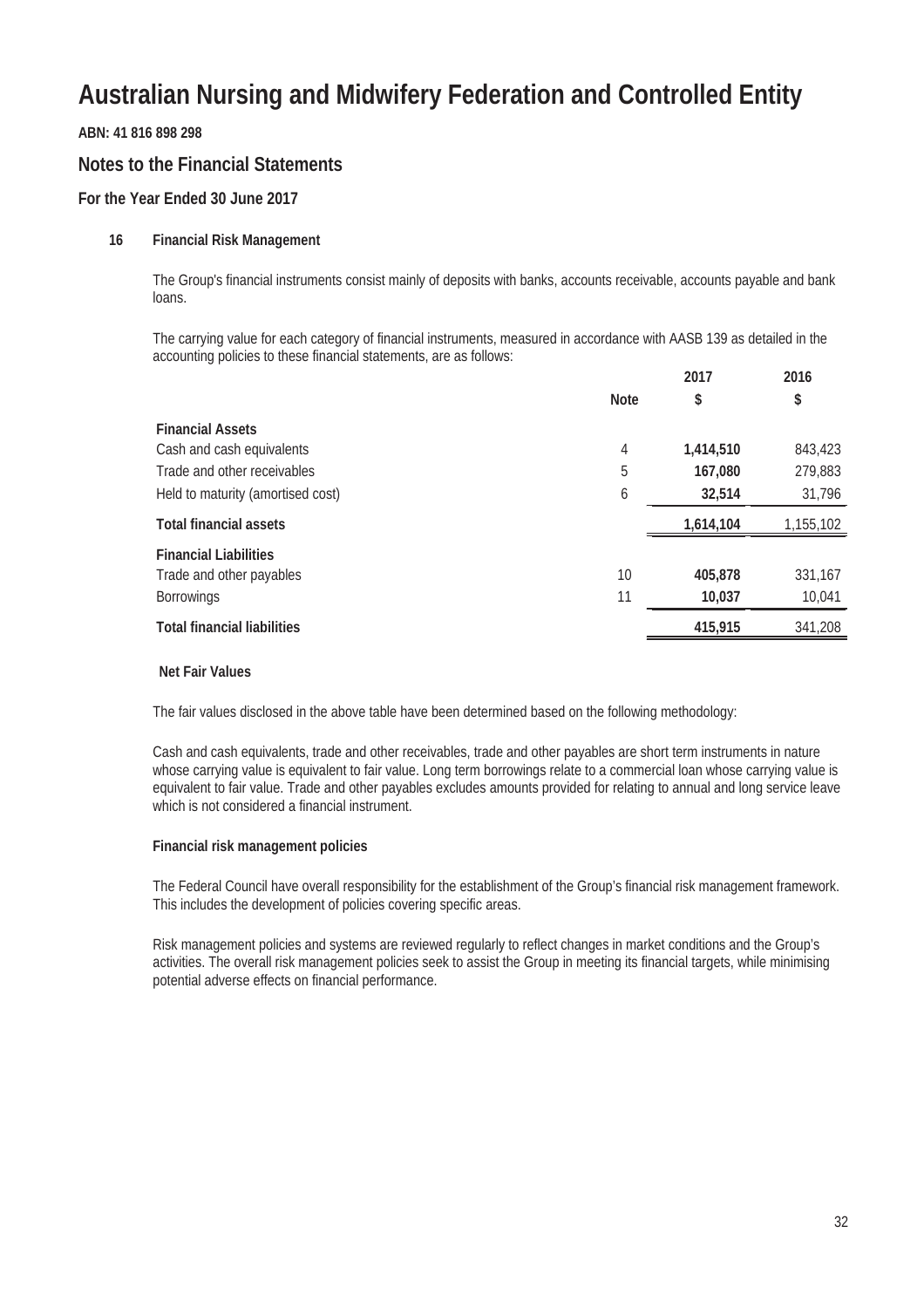#### **ABN: 41 816 898 298**

#### **Notes to the Financial Statements**

#### **For the Year Ended 30 June 2017**

#### **16 Financial Risk Management**

#### **Financial risk management policies**

Mitigation strategies for specific risks faced are described below:

#### (a) **Credit risk**

Exposure to credit risk relating to financial assets arises from the potential non-performance by counterparties of contract obligations that could lead to a financial loss to the Group and arises principally from the Group's receivables.

#### Credit risk exposure

The maximum exposure to credit risk by class of recognised financial assets at the end of the reporting period is equivalent to the carrying amount and classification of those financial assets (net of any provisions) as presented in the statement of financial position.

The Group has no significant concentrations of credit risk exposure to any single counterparty or group of counterparties.

#### (b) **Liquidity risk**

Liquidity risk arises from the possibility that the Group might encounter difficulty in settling its debts or otherwise meeting its obligations related to financial liabilities. The entity manages this risk through the following mechanisms:

- preparing forward-looking cash flow analysis in relation to its operational, investing and financial activities which are monitored on a monthly basis;
- monitoring undrawn credit facilities;
- maintaining a reputable credit profile;
- managing credit risk related to financial assets;
- only investing surplus cash with major financial institutions; and
- comparing the maturity profile of financial liabilities with the realisation profile of financial assets.

The table below reflects an undiscounted contractual maturity analysis for financial liabilities.

The timing of cash flows presented in the table to settle financial liabilities reflects the earliest contractual settlement dates and does not reflect management's expectations that banking facilities will be rolled forward.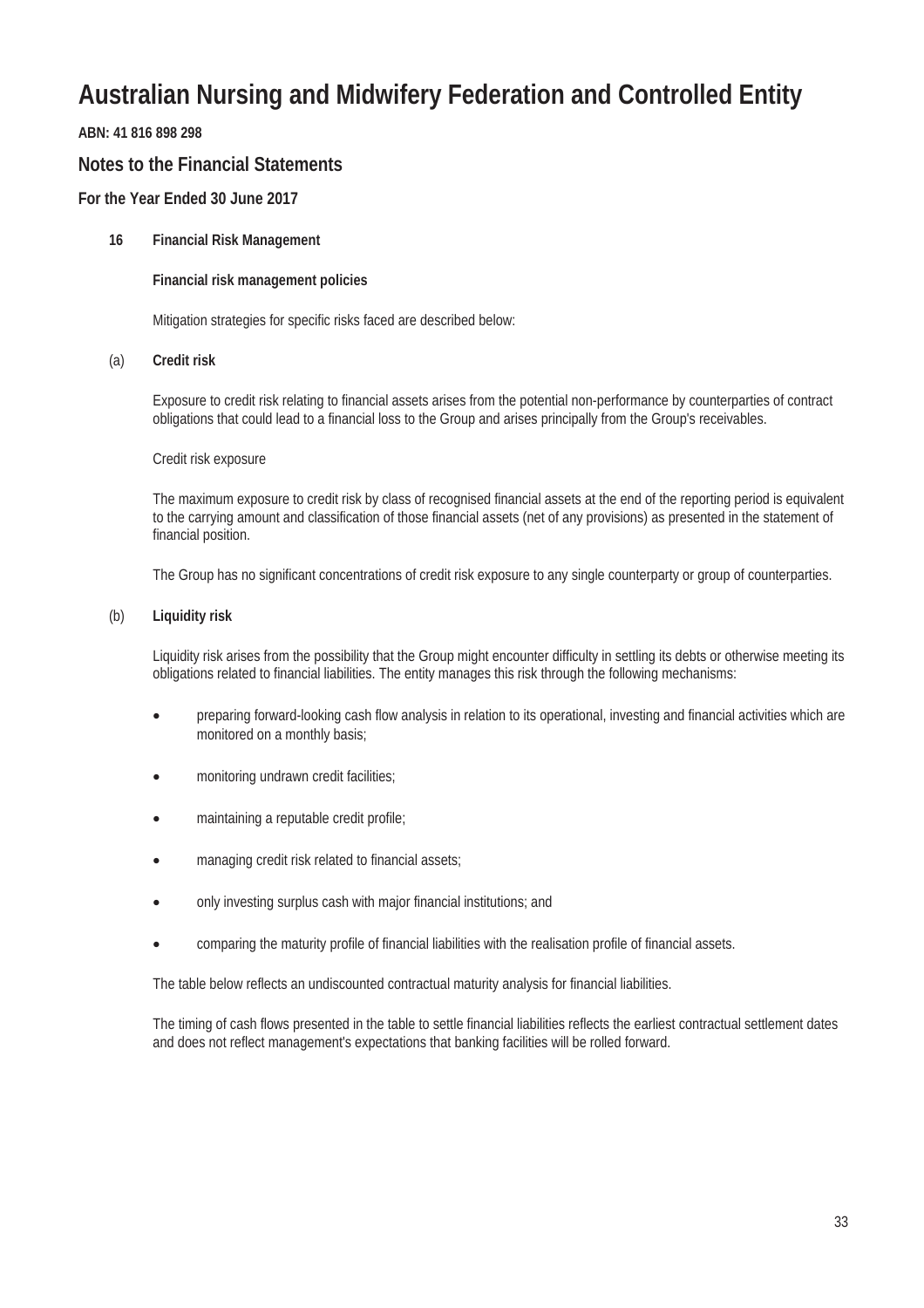# Australian Nursing and Midwifery Federation and Controlled Entity **Australian Nursing and Midwifery Federation and Controlled Entity**

# Notes to the Financial Statements **Notes to the Financial Statements**

# For the Year Ended 30 June 2017 **For the Year Ended 30 June 2017**

Financial Risk Management **16 Financial Risk Management**  $16$ 

|                                       | 2016<br>Ø  |                               |                                                               | 331,167 |                               | 10,041 | 341,208                    |
|---------------------------------------|------------|-------------------------------|---------------------------------------------------------------|---------|-------------------------------|--------|----------------------------|
| Total                                 | 2017       |                               |                                                               | 405,878 |                               | 10,037 | 415,915                    |
|                                       | 2016       |                               |                                                               |         |                               | 10,041 | 10,041                     |
| Over 5 Years                          | 2017       |                               |                                                               |         |                               | 10,037 | 10,037                     |
|                                       | 2016       |                               |                                                               |         |                               |        |                            |
| 1 to 5 Years                          | 2017       |                               |                                                               |         |                               |        |                            |
| Year                                  | 2016       |                               |                                                               | 331,167 |                               |        | 331,167                    |
| Within 1                              | 2017<br>H) |                               |                                                               | 405,878 |                               |        | 405,878                    |
| Financial liability maturity analysis |            | Financial liabilities due for | <b>payment</b><br>Trade and other payables<br>(excluding GST) |         | Borrowings (excluding finance | lease) | Total contractual outflows |

The timing of expected outflows is not expected to be materially different from contracted cash flows. The timing of expected outflows is not expected to be materially different from contracted cash flows.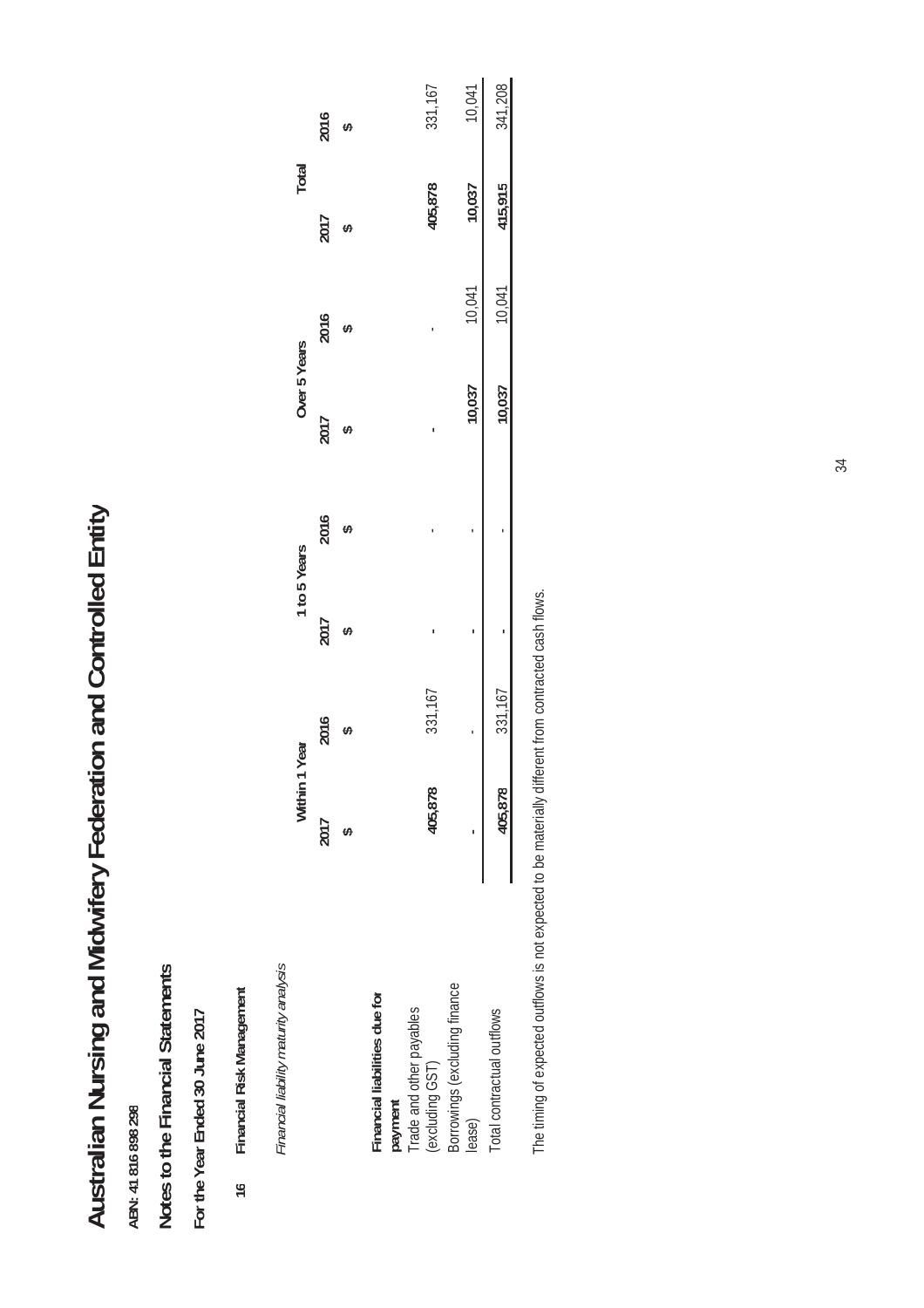#### **ABN: 41 816 898 298**

#### **Notes to the Financial Statements**

#### **For the Year Ended 30 June 2017**

#### **16 Financial Risk Management**

(c) **Market risk**

Market risk is the risk that the fair value or future cash flows of a financial instrument will fluctuate because of changes in market prices.

#### (d) **Price risk**

The Group is not exposed to any material commodity price risk.

#### (e) **Interest Rate Risk**

Exposure to interest rate risk arises on financial assets and financial liabilities recognised at the end of the reporting period, whereby a future change in interest rates will affect future cash flows or the fair value of fixed rate financial instruments. The Group is also exposed to earnings volatility on floating rate instruments.

The financial instruments that expose the Group to interest rate risk are limited to bank loans, held-to-maturity financial assets and cash on hand.

#### **Interest rate risk sensitivity analysis**

At 30 June 2017, the effect on profit and equity as a result of changes in the interest rate, with all other variables remaining constant would be as follows: **2017 2016**

|                                                        | 2017<br>S | 2016<br>\$ |
|--------------------------------------------------------|-----------|------------|
| Change in profit<br>- Increase in interest rate +/- 2% | 28,078    | 17,292     |
| Change in equity<br>- Increase in interest rate +/- 2% | 28,078    | 17.292     |

#### **17 Remuneration of Auditors**

Remuneration of the auditor for:

|  | - Financial statement audit services |  |
|--|--------------------------------------|--|

| - Financial statement audit services              | 20.000 | 19.950 |
|---------------------------------------------------|--------|--------|
| - Preparation of general purpose financial report | 5.500  | 5.400  |
|                                                   | 25,500 | 25,350 |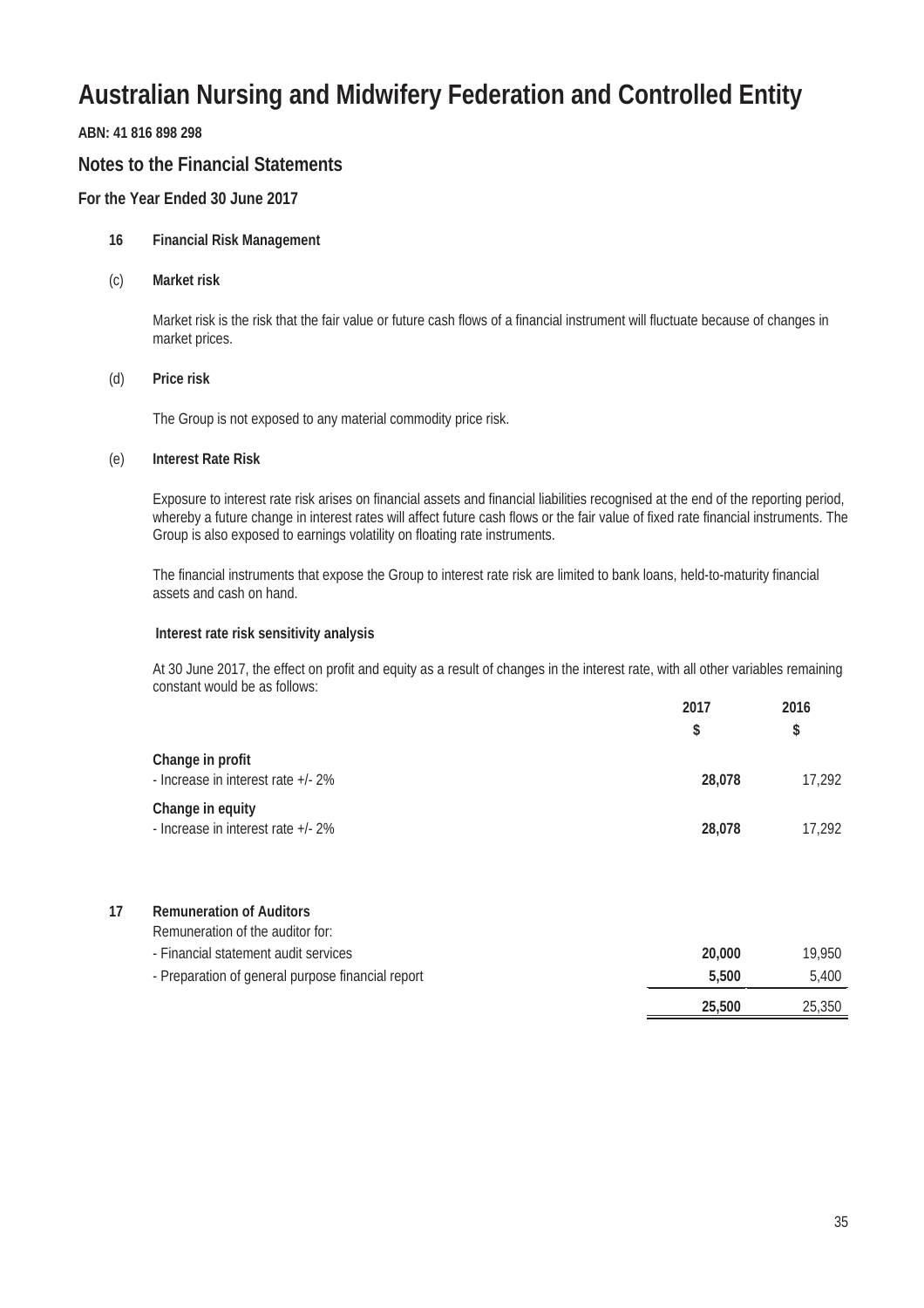#### **ABN: 41 816 898 298**

#### **Notes to the Financial Statements**

#### **For the Year Ended 30 June 2017**

#### **18 Fair Value Measurement**

The group measures and recognises freehold land and buildings at fair value on a recurring basis after initial recognition.

The group does not subsequently measure any liabilities at fair value on a recurring, or any assets or liabilities at fair value on a non-recurring basis.

#### **Fair value hierarchy**

AASB 13 *Fair Value Measurement* requires all assets and liabilities measured at fair value to be assigned to a level in the fair value hierarchy as follows:

| Level 1 | Unadjusted quoted prices in active markets for identical assets or liabilities<br>that the entity can access at the measurement date.     |
|---------|-------------------------------------------------------------------------------------------------------------------------------------------|
| Level 2 | Inputs other than quoted prices included within Level 1 that are observable for<br>the asset or liability, either directly or indirectly. |
| Level 3 | Unobservable inputs for the asset or liability.                                                                                           |

The table below shows the assigned level for each asset and liability held at fair value by the Group:

|                      | Level 1    | Level 2   | Level 3         | Total     |
|----------------------|------------|-----------|-----------------|-----------|
| 30 June 2017         |            |           |                 |           |
| Non-financial assets |            |           |                 |           |
| Land and buildings   | $\sim$ $-$ | 3.067.400 | $\sim 10^{-11}$ | 3,067,400 |

#### (a) **Valuation techniques**

The group selects a valuation technique that is appropriate in the circumstances and for which sufficient data is available to measure fair value. The availability of sufficient and relevant data primarily depends on the specific characteristics of the asset or liability being measured. The valuation techniques selected by the group are consistent with one or more of the following valuation approaches:

- Market approach: valuation techniques that use prices and other relevant information generated by market transactions for identical or similar assets or liabilities.
- Income approach: valuation techniques that convert estimated future cash flows or income and expenses into a single discounted present value.
- Cost approach: valuation techniques that reflect the current replacement cost of an asset at its current service capacity.

Each valuation technique requires inputs that reflect the assumptions that buyers and sellers would use when pricing the asset or liability, including assumptions about risks. When selecting a valuation technique, the group gives priority to those techniques that maximise the use of observable inputs and minimise the use of unobservable inputs. Inputs that are developed using market data (such as publicly available information on actual transactions) and reflect the assumptions that buyers and sellers would generally use when pricing the asset or liability are considered observable, whereas inputs for which market data is not available and therefore are developed using the best information available about such assumptions are considered unobservable.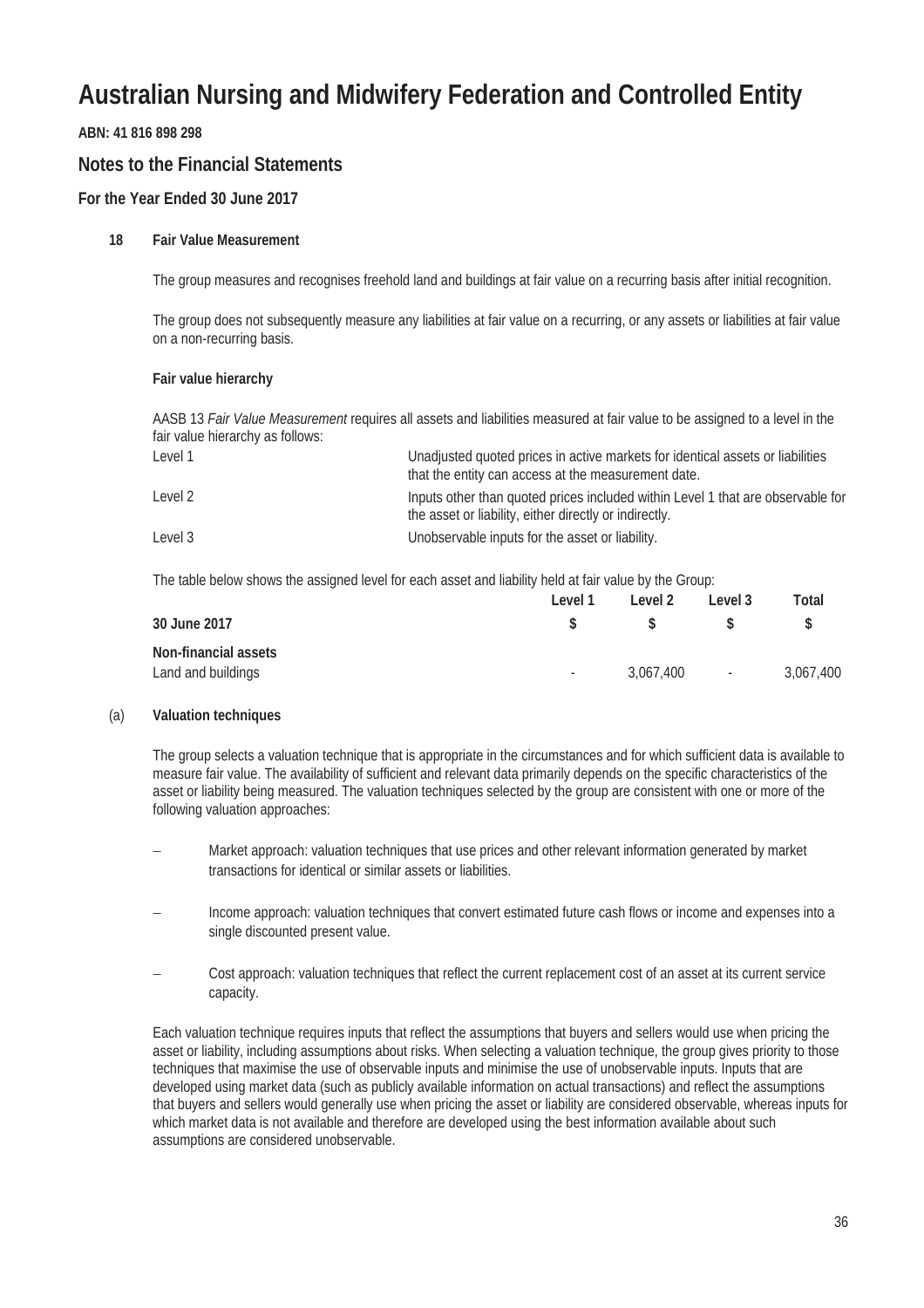#### **ABN: 41 816 898 298**

#### **Notes to the Financial Statements**

#### **For the Year Ended 30 June 2017**

- **18 Fair Value Measurement**
- (b) **Valuation Techniques and Inputs Used to Measure Level 2 Fair Values**

| <b>Description</b>                         | <b>Fair Value at</b><br>30 June 2017 |                                                                                                                                                   |                                                     |
|--------------------------------------------|--------------------------------------|---------------------------------------------------------------------------------------------------------------------------------------------------|-----------------------------------------------------|
|                                            | \$                                   | <b>Valuation technique</b>                                                                                                                        | Input used                                          |
| Non-financial assets<br>Land and buildings | 3,067,400                            | Market approach using<br>recent observable market<br>data for similar properties;<br>income approach using<br>discounted cash flow<br>methodology | Price per square<br>metre: market<br>borrowing rate |

The fair value of freehold land and buildings is determined at least every three years based on valuations by an independent valuer. At the end of each intervening period, the directors review the independent valuation and, when appropriate, update the fair value measurement to reflect current market conditions using a range of valuation techniques, including recent observable market data and discounted cash flow methodologies.

#### (c) **Disclosed Fair Value Measurements**

The following assets and liabilities are not measured at fair value in the statement of financial position, but their fair values are disclosed in the notes:

- accounts receivable and other debtors
- fixed interest securities: held-to-maturity investments
- accounts payable and other payables; and
- bank loans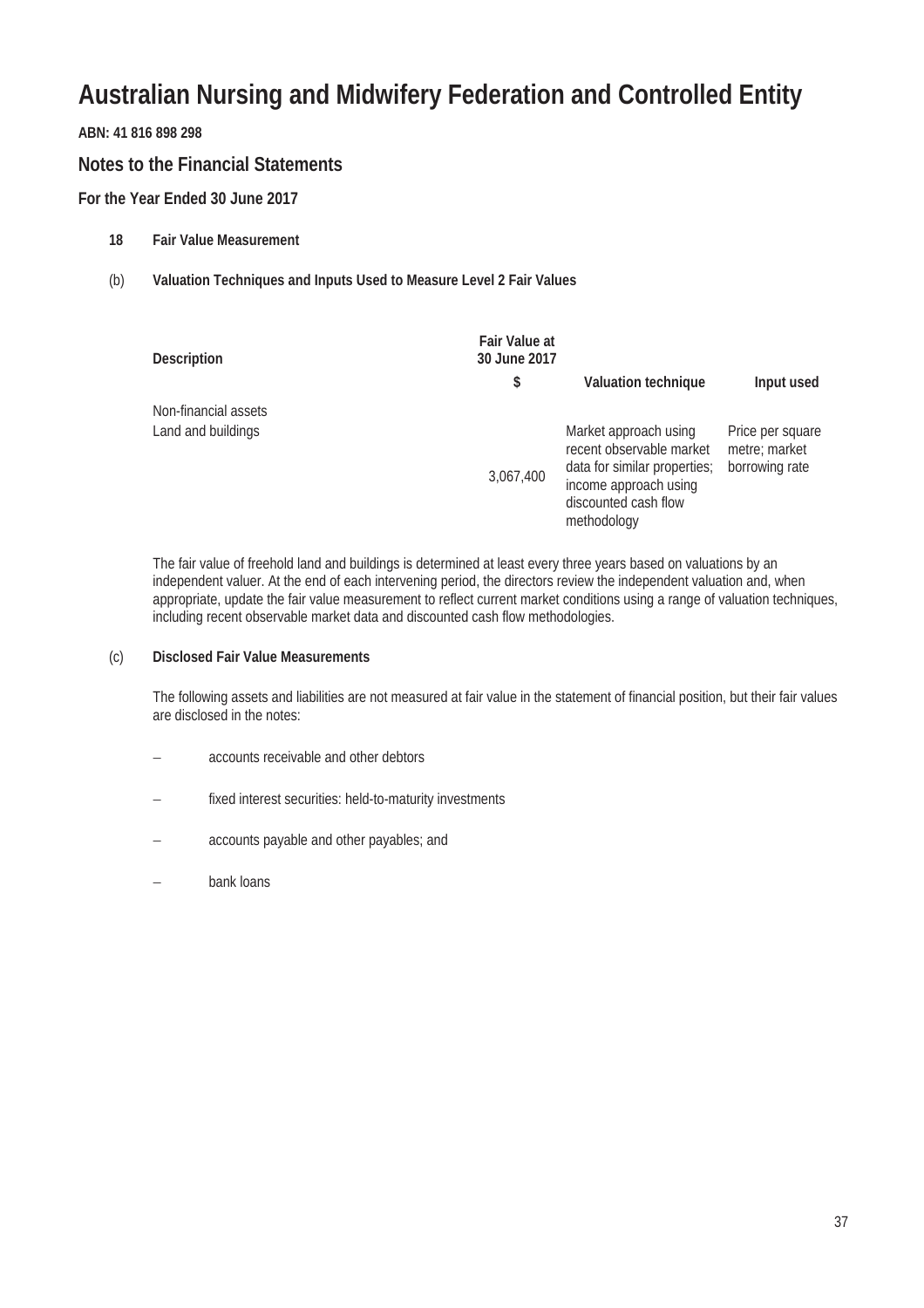#### **ABN: 41 816 898 298**

#### **Notes to the Financial Statements**

#### **For the Year Ended 30 June 2017**

#### **18 Fair Value Measurement**

#### (c) Disclosed Fair Value Measurements

The following table provides the level of the fair value hierarchy within which the disclosed fair value measurements are categorised in their entirety and a description of the valuation technique(s) and inputs used **Fair Value**

| <b>Description</b><br><b>Note</b>             | rall valut<br>Hierarchy<br>Level | <b>Valuation</b><br><b>Technique</b>                                               | Input used                                                                                               |
|-----------------------------------------------|----------------------------------|------------------------------------------------------------------------------------|----------------------------------------------------------------------------------------------------------|
| Assets                                        |                                  |                                                                                    |                                                                                                          |
| Accounts receivable and<br>5<br>other debtors | 3                                | Income approach<br>using discounted<br>cash flow<br>methodology                    | Market interest rates<br>for similar assets                                                              |
| <b>Fixed interest securities</b><br>6         | 2                                | Income approach<br>using discounted<br>cash flow<br>methodology                    | Yield curved based<br>on market interest<br>rates for remaining<br>maturity period for<br>similar assets |
| Liabilities                                   |                                  |                                                                                    |                                                                                                          |
| Accounts payable and other<br>9<br>payables   | 3                                | Income approach<br>using discounted<br>cash flow<br>methodology<br>Income approach | Market interest rates<br>for similar liabilities                                                         |
| 10<br>Bank loan                               | 2                                | using discounted<br>cash flow<br>methodology                                       | Current commercial<br>borrowing rates for<br>similar instruments                                         |

There has been no change in the valuation technique(s) used to calculate the fair values disclosed in the financial statements.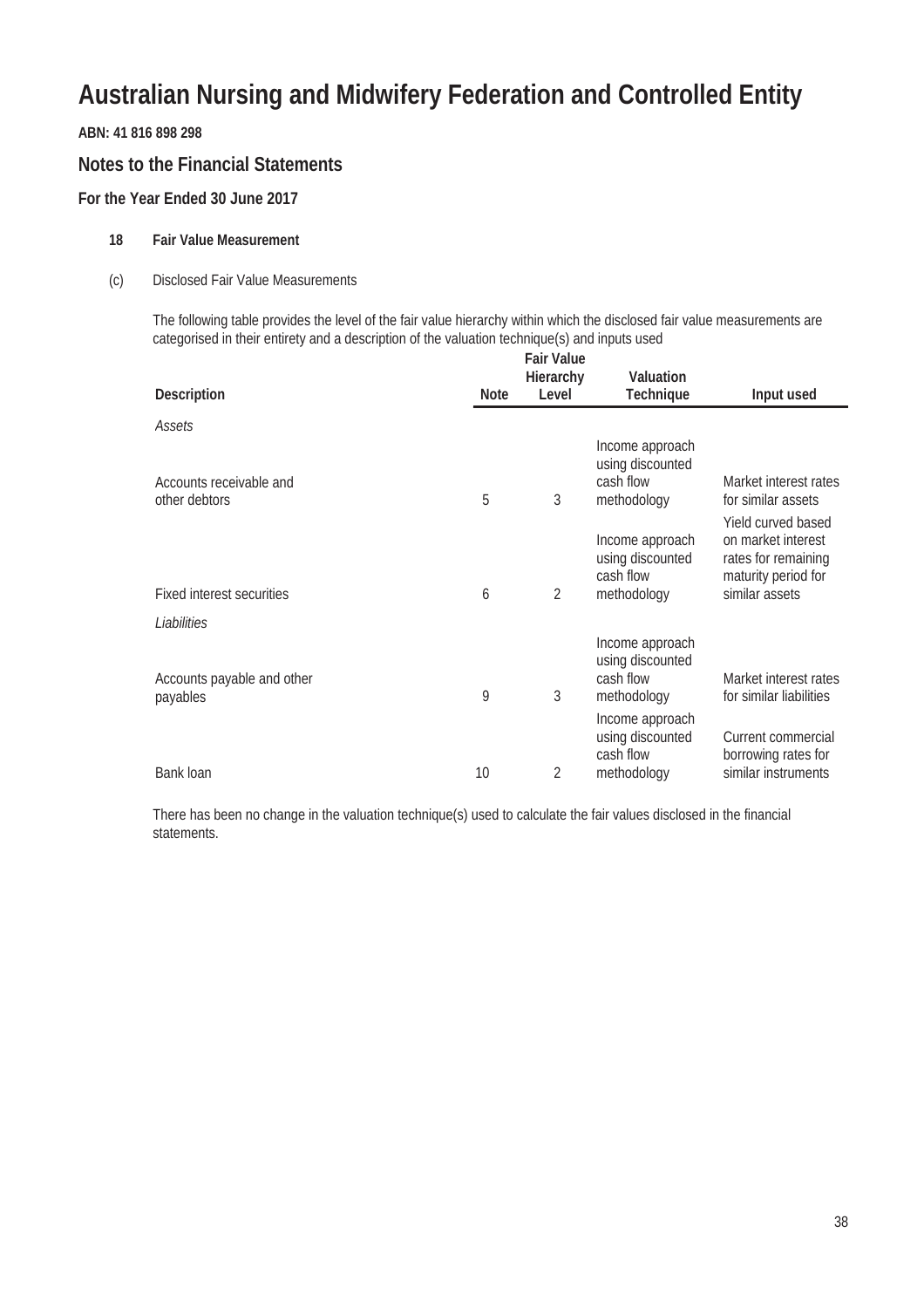#### **ABN: 41 816 898 298**

#### **Notes to the Financial Statements**

#### **For the Year Ended 30 June 2017**

#### **19 Capital and Leasing Commitments**

#### (a) **Operating lease commitments**

Non-cancellable operating leases contracted for but not recognised in the financial statements.

| 2017   | 2016   |
|--------|--------|
| \$     | S      |
|        |        |
| 15,444 | 16,068 |
| 36.699 | 34,606 |
| 52,143 | 50,674 |
|        |        |

The operating lease commitments consist of two photocopy lease. The photocopy leases are a 60 months lease which commenced 16 October 2015 and a 48 month lease which commenced 18 November 2016.

#### **20 Related Parties**

The Group's main related parties are as follows:

#### (a) **Controlled entity**

Australian Nursing and Midwifery Federation is the parent entity, which exercises control over the National Enrolled Nurse Association (NENA).

NENA is a Special Interest Group that was set up to promote the value of Enrolled Nurses and raise the awareness of the Enrolled Nurse role within the community whilst providing a forum for all Enrolled Nurses to participate at a National level.

Balances and transactions between Australian Nursing and Midwifery Federation and NENA have been eliminated on consolidation.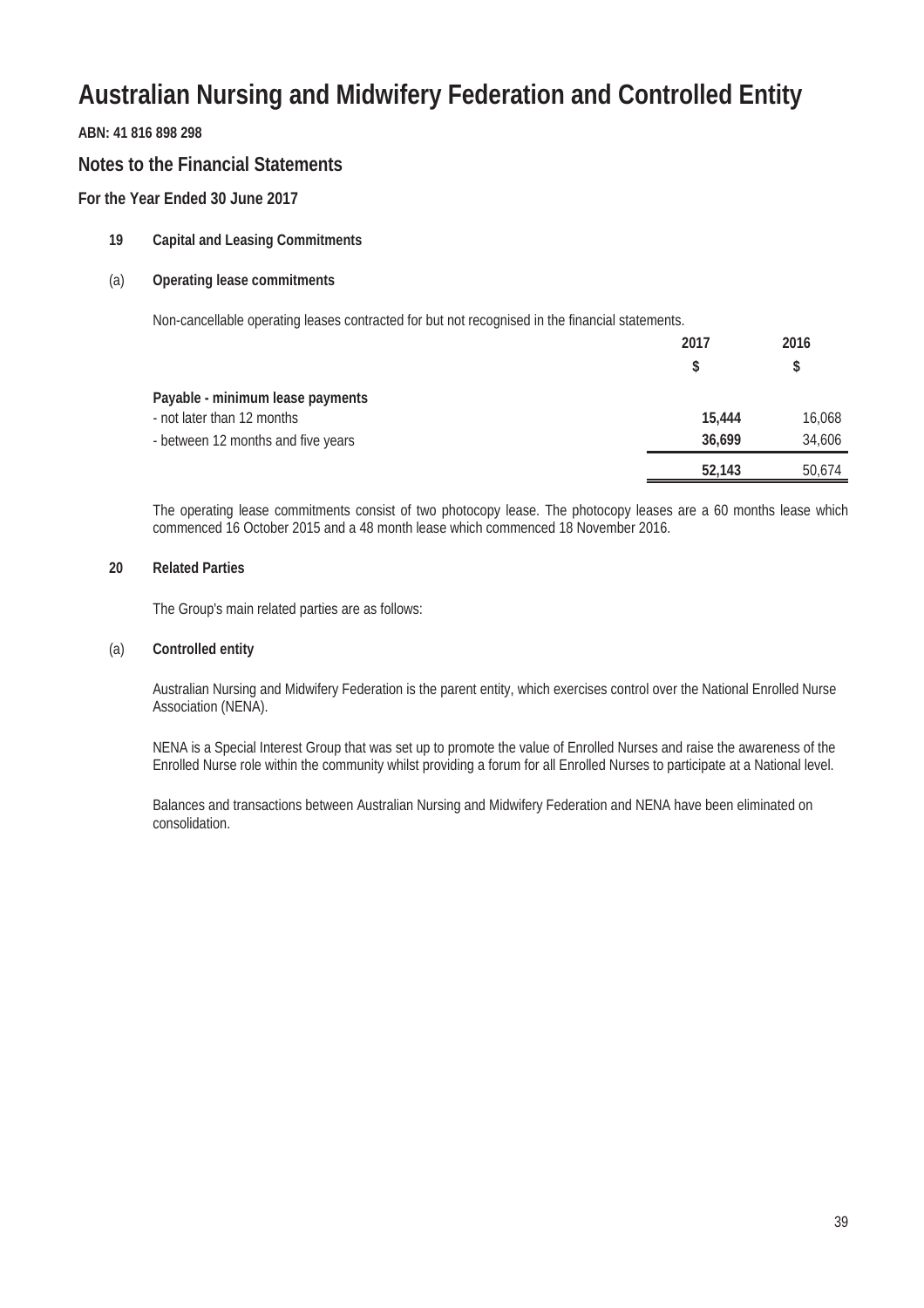**ABN: 41 816 898 298**

#### **Notes to the Financial Statements**

#### **For the Year Ended 30 June 2017**

#### (b) **Other related parties**

The Group undertook related party transactions with the State Branches which are disclosed in note 2 and note 5 which were on normal commercial terms. Other related party transactions that were not disclosed in note 2 and note 5 as follow:

#### **Contribution received from reporting units for shared database cost:**

|                                                                                                                                                                                                                                                             | 2017   | 2016                                  |
|-------------------------------------------------------------------------------------------------------------------------------------------------------------------------------------------------------------------------------------------------------------|--------|---------------------------------------|
|                                                                                                                                                                                                                                                             | \$     | \$                                    |
| <b>ANMF Australian Capital Territory Branch</b>                                                                                                                                                                                                             | 769    | 809                                   |
| <b>ANMF New South Wales Branch</b>                                                                                                                                                                                                                          | 19,740 | 20,716                                |
| <b>ANMF Northern Territory Branch</b>                                                                                                                                                                                                                       | 124    | 121                                   |
| <b>ANMF South Australian Branch</b>                                                                                                                                                                                                                         | 5,797  | 6,034                                 |
| <b>ANMF ONMU Branch</b>                                                                                                                                                                                                                                     | 15,742 | 16,158                                |
| <b>ANMF Tasmanian Branch</b>                                                                                                                                                                                                                                | 2,161  | 2,274                                 |
| <b>ANMF Victorian Branch</b>                                                                                                                                                                                                                                | 21,924 | 22,777                                |
| <b>ANMF Western Australian Branch</b>                                                                                                                                                                                                                       | 1,276  | 1,241                                 |
|                                                                                                                                                                                                                                                             | 67,533 | 70,130                                |
| Contribution received from reporting units for McKell project:<br>ANMF Australian Capital Territory Branch<br><b>ANMF New South Wales Branch</b><br><b>ANMF Northern Territory Branch</b><br><b>ANMF South Australian Branch</b><br><b>ANMF ONMU Branch</b> | ٠      | 309<br>7,919<br>330<br>2,306<br>6,176 |
| <b>ANMF Tasmanian Branch</b>                                                                                                                                                                                                                                |        | 869                                   |
| <b>ANMF Victorian Branch</b>                                                                                                                                                                                                                                |        | 8,706                                 |
| <b>ANMF Western Australian Branch</b>                                                                                                                                                                                                                       |        | 3,384                                 |
|                                                                                                                                                                                                                                                             |        | 29,999                                |
|                                                                                                                                                                                                                                                             |        |                                       |

#### **Expenses paid to ANMF (SA Branch) includes the following:**

Consultancy fee for Aged Care Skills Mix Project **-** 228,000

| ______  |
|---------|
|         |
| 228,000 |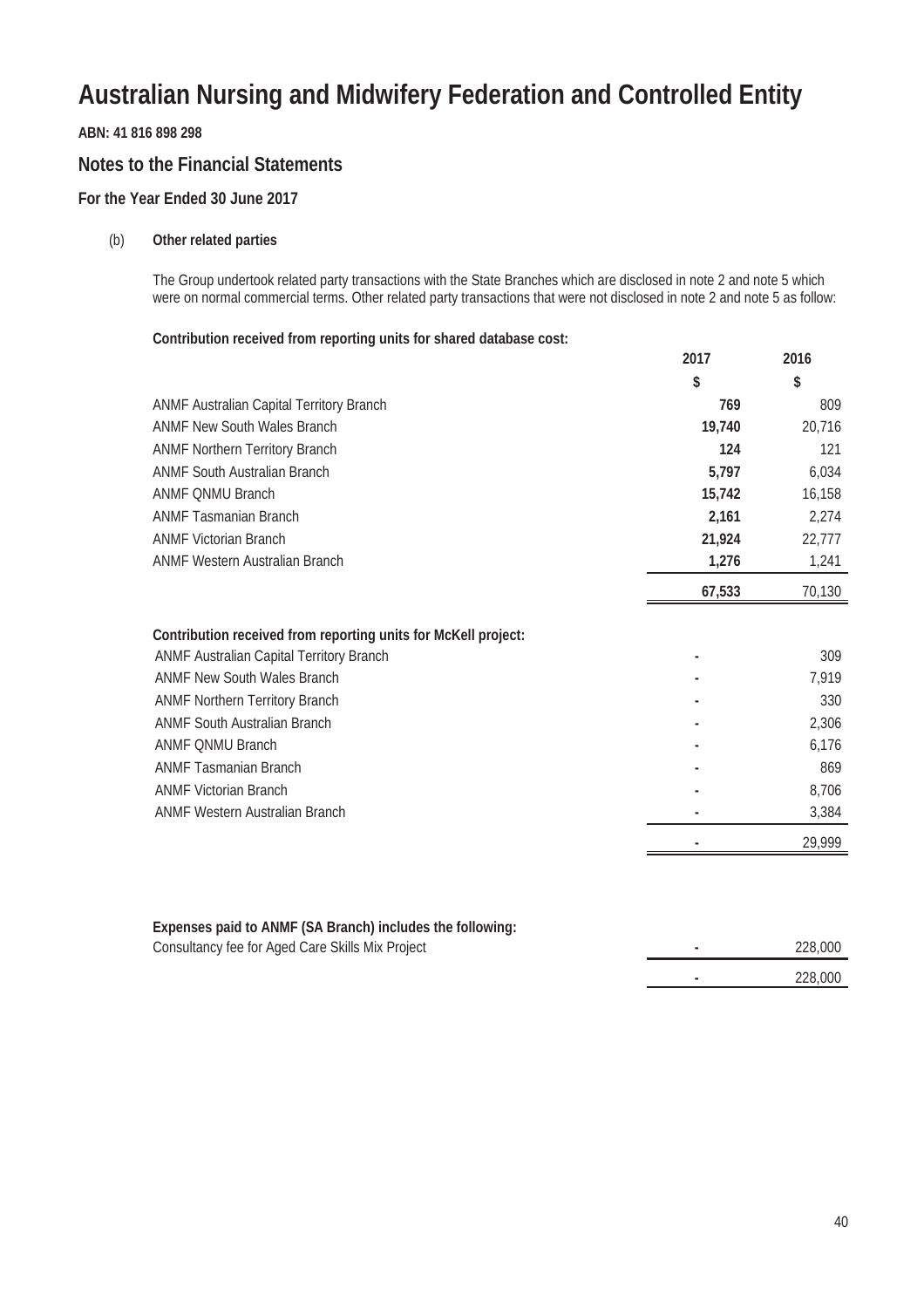#### **ABN: 41 816 898 298**

#### **Notes to the Financial Statements**

#### **For the Year Ended 30 June 2017**

The sales to and purchases from related parties are made on terms equivalent to those that prevail in arm's length transactions. Outstanding balances for sales and purchases at the year-end are unsecured and interest free and settlement occurs in cash. There have been no guarantees provided or received for any related party receivables or payables.

Included in note 15(b) are cash flows for reimbursements to and from reporting units which are not regarded as related party transactions. These reimbursements consist of:

- Payroll tax received from and paid on behalf of ANMF Victorian Branch and ANMF Australian Capital Territory Branch; and
- Travelling cost for state representatives to attend the Federal meetings and conference.

#### **21 Key Management Personnel Disclosures**

Key management personnel remuneration included within employee expenses for the year is shown below:

The Group paid an honorarium fee of \$3,500 and \$2,000 to the Federal President and Vice Federal President respectively for the year ended 30 June 2017. The other Executive Committee Members and the Federation's Councillors are not remunerated in their capacity as councillors.

|                                        | 2017    | 2016    |
|----------------------------------------|---------|---------|
|                                        | \$      | \$      |
| Key management personnel compensation: |         |         |
| - short-term employee benefits         | 353,469 | 360,711 |
| - post-employment benefits             | 58,579  | 56,078  |
| - other long-term benefits             | 13,230  | 11,536  |
| - termination benefits                 |         | ۰       |
|                                        | 425,278 | 428,325 |

#### **22 Events after the end of the Reporting Period**

There were no events that occurred after 30 June 2017 and/or prior to the signing of the financial statements, that would affect the ongoing structure and financial activities of the Group.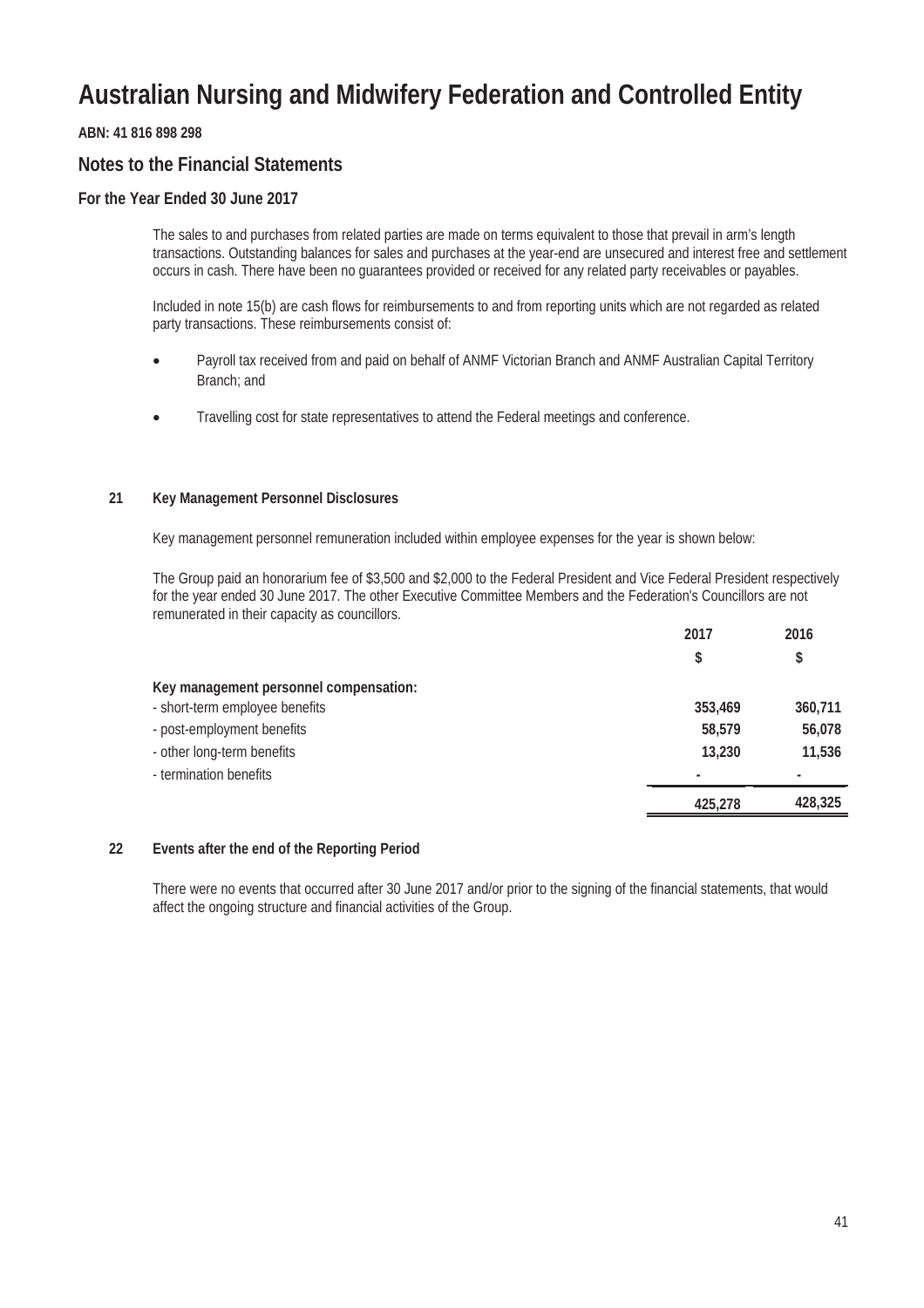#### **ABN: 41 816 898 298**

#### **Notes to the Financial Statements**

#### **For the Year Ended 30 June 2017**

#### **23 Contingent Liabilities and Contingent Assets**

#### **Business card facility**

The Group has a business card facility of \$30,000 with the Commonwealth Bank of Australia, which is guaranteed by the Group's term deposit.

#### **ANMF Australian Capital Territory Branch**

Australian Nursing and Midwifery Federation as the Body Corporate purchased a property during the 2017 financial year and the title is held on trust for the use of the ANMF ACT Branch. The Federal Office does not recognise the asset in the Statement of Financial Position as the Federal Office is not the beneficial owner of the property.

The Australian Nursing and Midwifery Federation also obtained a loan from RedZed in its capacity as Body Corporate (trustee), to enable the purchase of the above property. The loan is serviced by the AMMF ACT Branch.

Total loan balance as at 30 June 2017 is \$158,983. Liabilities incurred on behalf of its branch are not recognised in the financial statements if it is unlikely the Federal Office will have to meet the liabilities from its own resources.

#### **ANMF Western Australia Branch**

A claim by Fair Work Australia against the Western Australia Branch was lodged in respect to alleged non-compliance and late lodgement of Financial Reports in previous years. Legal advice obtained indicates that settlement, including future costs and penalties, are estimated to be approximately \$85,000. The federal council is of the view that no other significant liabilities will arise in respect of this legal claim at the date of these financial statements.

#### **24 Acquisition of Assets and Liabilities**

There we no acquisition of any asset or liability during the financial year as a result of:

- (a) an amalgamation under Part 2 of Chapter 3, of the RO Act in which the organisation (of which the reporting unit form part) was the amalgamated organisation; or
- (b) a restructure of the Branches of the organisation; or
- (c) a determination by the General Manager under subsection 245(1) of the RO Act of an alternative reporting structure for the organisation; or
- (d) a revocation by the General Manager under subsection 249(1) of the RO Act of a certificate issued to an organisation under subsection 245(1),

#### **25 Economic Dependence and Going Concern**

The Group is economically dependent on capitation fees received from each ANMF Branches. In the 2017 year this formed 68% of the total revenue used to operate the Group. The capitation fee received from each ANMF Branch is disclosed in Note 2(a). At the date of this report the Federal Council has no reason to believe the state Branches will not continue to support the Group.

The Group does not receive or provide any other forms of financial support from or to its state Branches.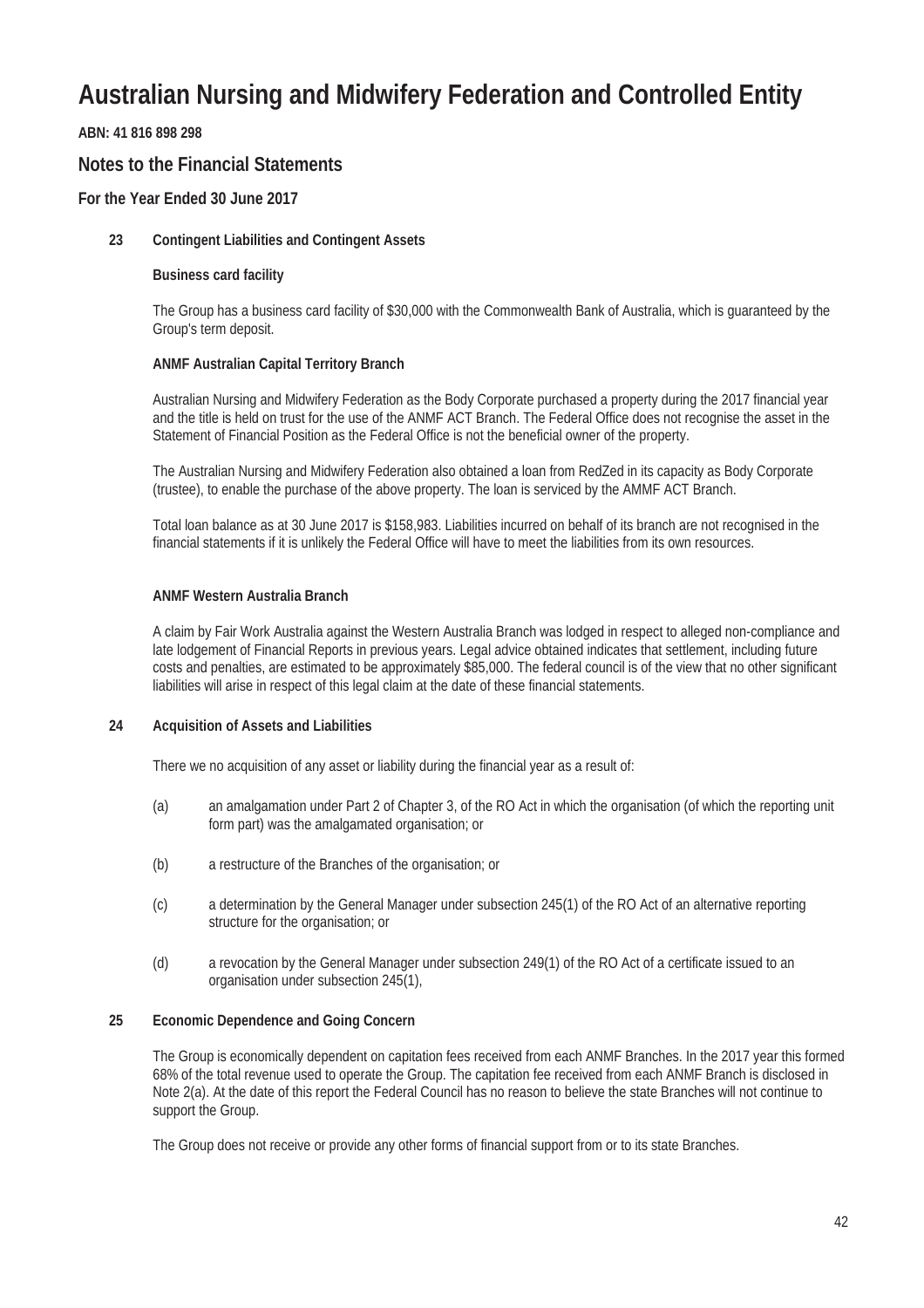**ABN: 41 816 898 298**

#### **Notes to the Financial Statements**

#### **For the Year Ended 30 June 2017**

#### **26 Parent entity**

Information relating to the parent entity, Australian Nursing and Midwifery Federation are as follows:

|                                                            | 2017      | 2016       |
|------------------------------------------------------------|-----------|------------|
|                                                            | \$        | \$         |
| <b>Statement of Financial Position</b>                     |           |            |
| Assets                                                     |           |            |
| <b>Current assets</b>                                      | 1,712,606 | 1,255,117  |
| Non-current assets                                         | 3,310,768 | 3,319,091  |
| <b>Total Assets</b>                                        | 5,023,373 | 4,574,208  |
| Liabilities                                                |           |            |
| <b>Current liabilities</b>                                 | 1,636,240 | 1,339,560  |
| Non-current liabilities                                    | 53,604    | 55,435     |
| <b>Total Liabilities</b>                                   | 1,689,844 | 1,394,995  |
| Equity                                                     |           |            |
| Retained earnings                                          | 1,579,679 | 1,425,362  |
| Asset revaluation reserve                                  | 1,753,850 | 1,753,850  |
| <b>Total Equity</b>                                        | 3,333,529 | 3,179,212  |
| Statement of Profit or Loss and Other Comprehensive Income |           |            |
| Surplus/(deficit) for the year                             | 154,318   | (316, 077) |
| Other comprehensive income                                 |           | 1,753,850  |
| Total comprehensive income                                 | 154,318   | 1,437,773  |
|                                                            |           |            |

Refer to Note 23 for further details on contingent liabilities at year end.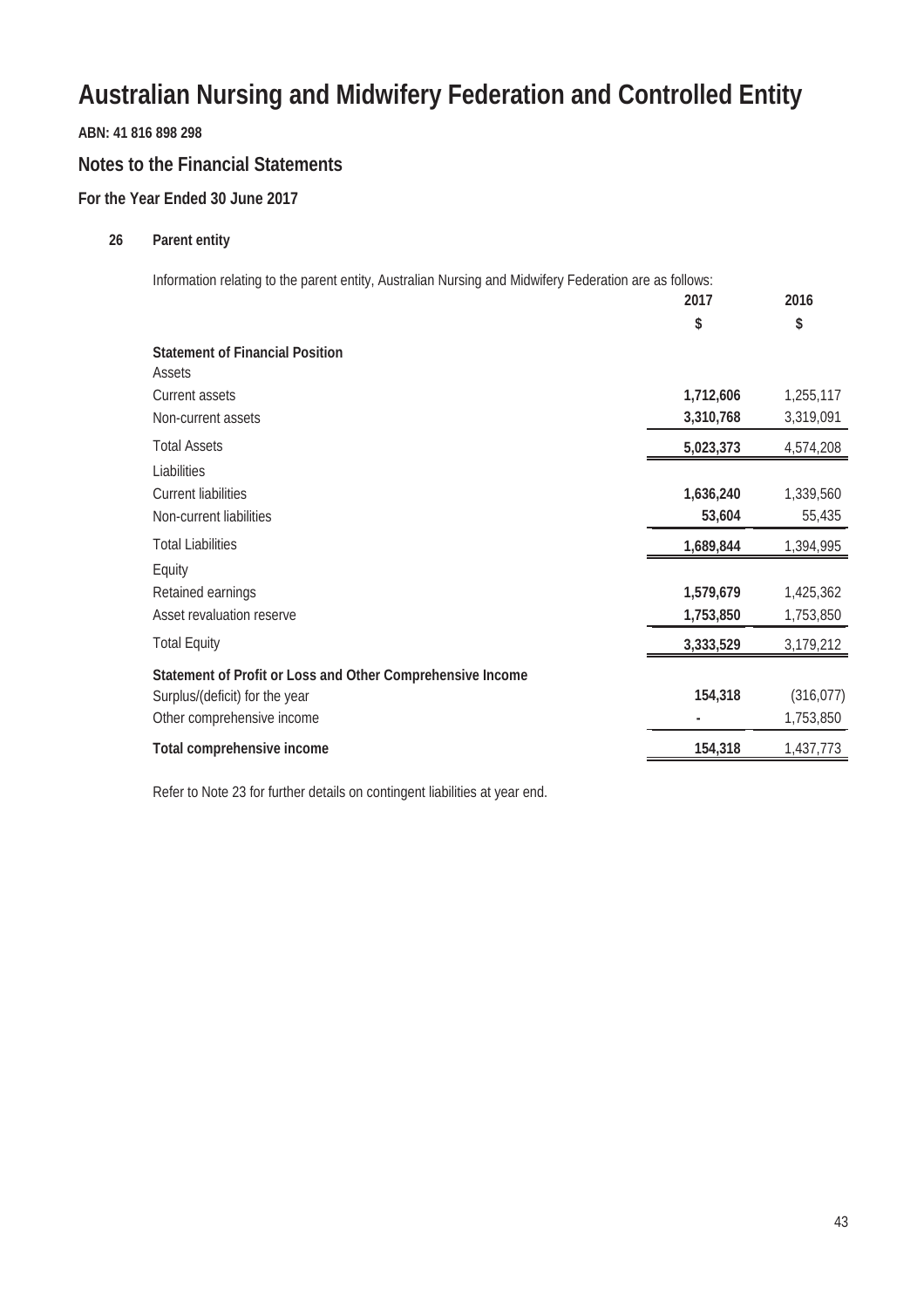#### **ABN: 41 816 898 298**

#### **Notes to the Financial Statements**

#### **For the Year Ended 30 June 2017**

#### **27 Federal Office Details**

The registered office of the Federal Office is:

Unit 3, 28 Eyre Street Kingston, ACT 2604

The principal places of business are: Unit 3, 28 Eyre Street, Kingston ACT 2604 and Level 1, 365 Queen Street, Melbourne VIC 3000

#### **28 Information to be supplied to Members or General Manager**

In accordance with the requirements of the Fair work (Registered Organisations) Act 2009, the attention of members is drawn to the provisions of subsections (1) to (3) of section 272, which reads as follows:

Information must be provided to members or Commissioner:

- 1. A member of the reporting unit, or the Commissioner, may apply to the reporting unit for specific prescribed information in relation to the reporting unit to be made available to the person making the application.
- 2. The application must be in writing and must specify the period within which and the manner in which, the information is to be made available. The period must be not less than 14 days after the application has been given to the reporting unit.
- 3. A reporting unit must comply with an application made under subsection (1).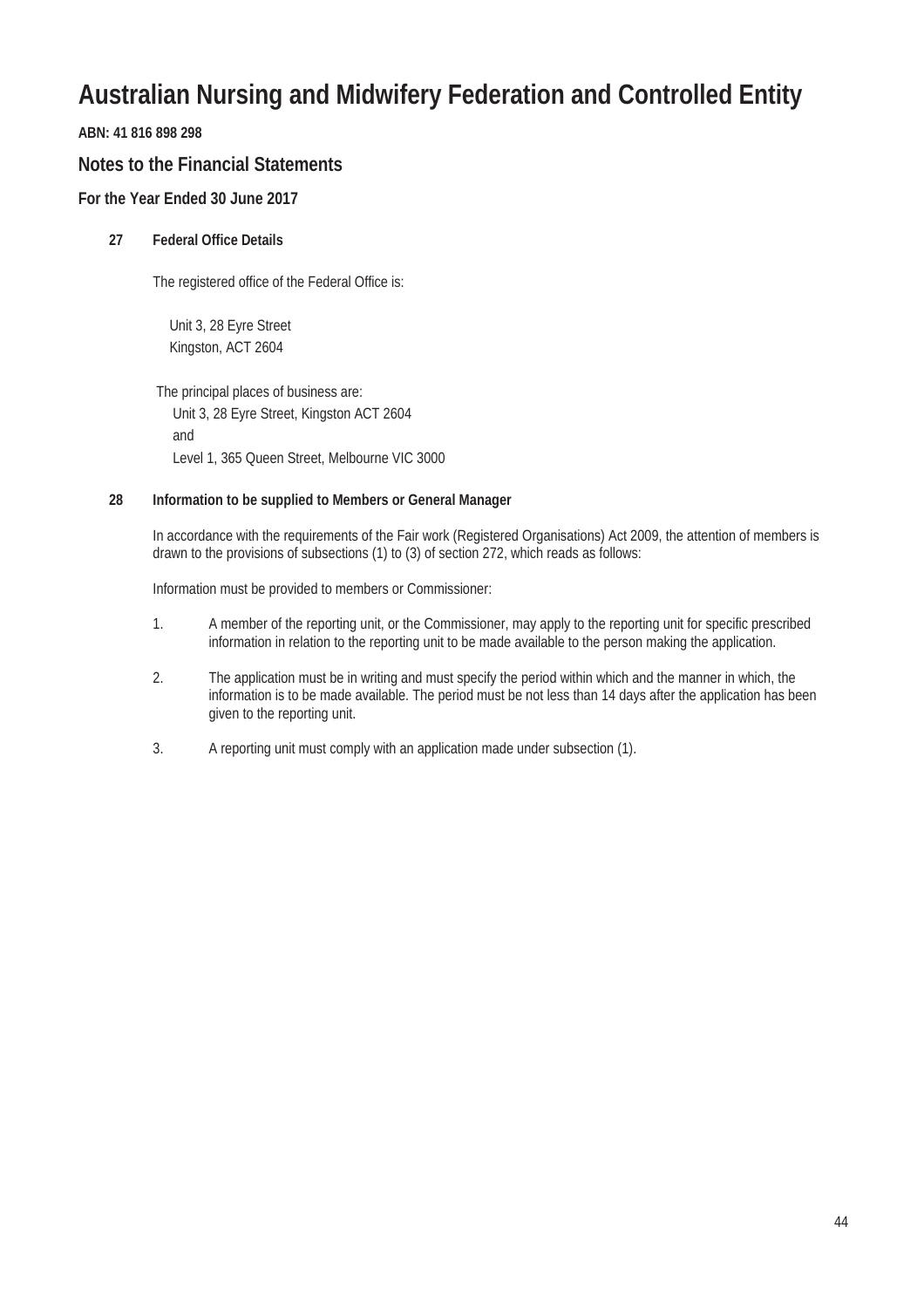ABN: 41 816 898 298

#### **Statement by the Federal Council**

On the  $15 \cdot 9 \cdot 2017$  the Federal Council of the Australian Nursing and Midwifery Federation passed the following resolution in relation to the general purpose financial report (GPFR) for the year ended 30 June 2017:

The Federal Council declares that in its opinion:

- $(a)$ the financial statements and notes comply with the Australian Accounting Standards:
- $(b)$ the financial statements and notes comply with any other requirements imposed by the Reporting Guidelines or Part 3 of Chapter 8 of the Fair Work (Registered Organisations) Act 2009 (the RO Act);
- the financial statements and notes give a true and fair view of the financial performance, financial position and cash flows of  $(c)$ the reporting unit for the financial year to which they relate;
- there are reasonable grounds to believe that the reporting unit will be able to pay its debts as and when they become due and  $(d)$ payable; and
- $(e)$ during the financial year to which the GPFR relates and since the end of that year:
	- i. meetings of the Councillors were held in accordance with the rules of the Federation including the rules of a Branch concerned:
	- ii. the financial affairs of the Group have been managed in accordance with the rules of the Federation including the rules of a Branch concerned:
	- iii. the financial records of the Group have been kept and maintained in accordance with the RO Act;
	- iv. the financial records of the Branches considered as reporting units under the Federation have been kept, as far as practicable, in a consistent manner to each of the other reporting units of the Federation.
	- v. where information has been sought in any request by a member of the Federation or Commissioner duly made under section 272 of the RO Act has been provided to the member or Commissioner;
	- where any order of inspection of the financial records has been made by the Registered Organisations Commission vi. under Section 273 of the RO Act, there has been compliance
- $(f)$ no revenue has been derived from undertaking recovery of wages activity during the reporting period

This declaration is made in accordance with a resolution of the Federal Council:

Monas Federal Secretary .......... Lee Thomas

15 September 2017 Dated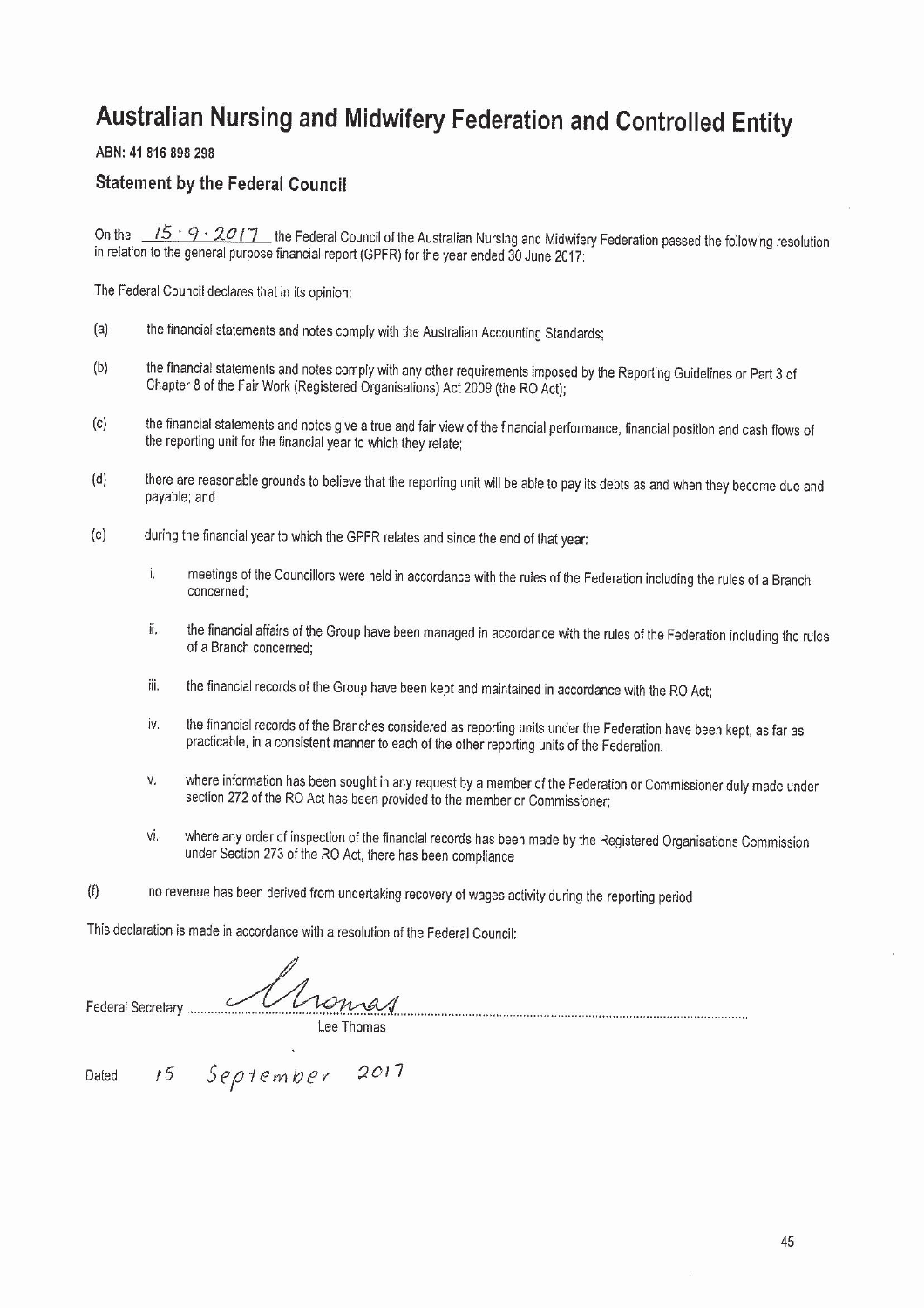

#### **ABN: 41 816 898 298**

#### **Independent Audit Report to the members of Australian Nursing and Midwifery Federation and Controlled Entity**

#### **Report on the Audit of the Financial Report**

We have audited the financial report of Australian Nursing and Midwifery Federation and Controlled Entity, which comprises the consolidated statement of financial position as at 30 June 2017, the consolidated statement of profit or loss and other comprehensive income, the consolidated statement of changes in equity and the consolidated statement of cash flows for the year then ended, and notes to the financial statements, including a summary of significant accounting policies, and the statement by the federal council.

#### **Opinion**

In our opinion, the financial report presents fairly, in all material respects, the financial position of Australian Nursing and Midwifery Federation and Controlled Entity as at 30 June 2017, and of their financial performance and cash flows for the year then ended in accordance with Australian Accounting Standards and the requirements of the Fair Work (Registered Organisations) Act 2009 including Part 3 of Chapter 8 of the Act.

In our opinion, the management's use of the going concern basis of accounting in the preparation of the financial report of Australian Nursing and Midwifery Federation and Controlled Entity is appropriate.

The scope of our audit did extend to recovery of wages activity, however as noted in the Statement of Branch Council, no revenue has been derived from undertaking recovery of wages activity during the reporting period.

#### **Basis for Opinion**

We conducted our audit in accordance with Australian Auditing Standards. Our responsibilities under those standards are further described in the *Auditor's Responsibilities for the Audit of the Financial Report* section of our report. We are independent of Australian Nursing and Midwifery Federation and Controlled Entity in accordance with the auditor independence requirements of the *Fair Work (Registered Organisations) Act 2009* and the ethical requirements of the Accounting Professional and Ethical Standards Board's APES 110 *Code of Ethics for Professional Accountants* (the Code) that are relevant to our audit of the financial report in Australia. We have also fulfilled our other ethical responsibilities in accordance with the Code.

We believe that the audit evidence we have obtained is sufficient and appropriate to provide a basis for our opinion.

#### **Councillor's Responsibility for the Financial Report**

The Councillors are responsible for the preparation and fair presentation of the financial report in accordance with Australian Accounting Standards (including Australian Accounting Interpretations) and the Fair Work (Registered Organisations) Act 2009, and for such internal control as councillors determine is necessary to enable the preparation and fair presentation of the financial report that is free from material misstatement, whether due to fraud or error.

| 20 Albert Street / PO Box 256<br>Blackburn Victoria 3130<br>$T: +61398942500$<br>$F: +61398941622$<br>contact@sawarddawson.com.au | <b>PRINCIPALS:</b><br>Directors: | <b>Bruce Saward FCA</b><br>Joshua Morse CA<br>Cathy Braun CA<br>Marie Ickeringill SSA Matthew Stokes CA | <b>Peter Shields FCA</b><br>Jeff Tulk CA<br>Jeff Davey FCA<br>Murray Nicholls CA Vicki Adams CA CPA CFP® | $\boldsymbol{\Lambda}$<br><b>CHARTERED ACCOUNTANTS</b> | <b>W</b> Russell<br>A member of<br><b>Russell Bedford</b><br>International | 46 |
|-----------------------------------------------------------------------------------------------------------------------------------|----------------------------------|---------------------------------------------------------------------------------------------------------|----------------------------------------------------------------------------------------------------------|--------------------------------------------------------|----------------------------------------------------------------------------|----|
| www.sawarddawson.com.au                                                                                                           |                                  |                                                                                                         | Liability limited by a scheme approved under Professional Standards Legislation                          |                                                        |                                                                            |    |